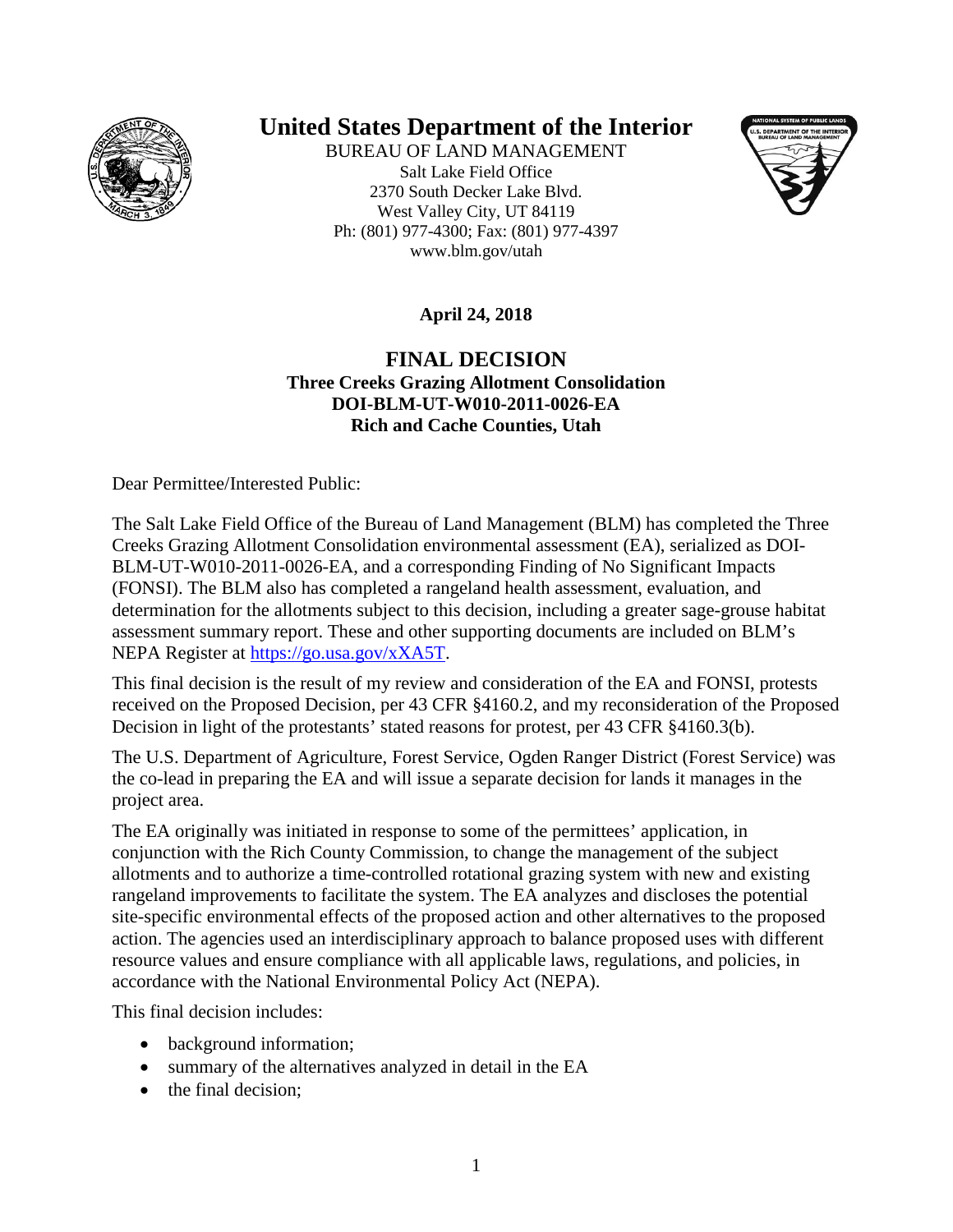- rationale for the final decision;
- responses to protest points;
- authority for the final decision; and,
- notice of the right of appeal.

## **BACKGROUND INFORMATION**

## **Project Area**

 $\overline{a}$ 

The project area is located in Rich and Cache Counties, Utah, within the Wyoming Basin physiographic province, and ranges from 6,387 to 7,580 feet in elevation. The climatic regime is semi-desert and upland, with an average annual precipitation of 8 to 14 inches. Precipitation occurs mainly as snowfall from October through March, with spring and fall rain events. The project area is characterized by a spectrum of vegetation community types (including aspen, conifer, herbaceous wetlands, perennial grassland, and shrubland) reflecting differences in a number of parameters, including elevation, soils, and moisture regimes.

The project area consists of 10 existing allotments. The BLM administers five of the allotments (Big Creek, New Canyon, Sage Creek, Stuart, and Twin Peaks). The Forest Service administers the remaining five allotments (Bug Lake,<sup>[1](#page-1-0)</sup> Crawford-Frazier, North Randolph, Red Wells-Rock Creek, and South Randolph). The project area encompasses approximately 135,350 acres and includes Federal lands managed by the BLM and the Forest Service, lands owned by the State of Utah (State) and managed by the Utah School and Institutional Trust Land Administration (SITLA), and lands owned by private entities (Table 1 of the EA). Of the total acres in the project area, approximately 103,530 acres are federally-managed; 67,233 acres are managed by the BLM and 36,297 acres are managed by the Forest Service. The State owns 9,090 acres. Private parties own 22,730 acres.

### **Current Livestock Grazing Management in the Project Area**

Livestock grazing has occurred in the project area since the 1800s. Livestock grazing has been permitted on these 10 allotments for several decades under permits issued pursuant to the BLM's and the Forest Service's respective governing authorities and land use plans. The current primary grazing management practice on most allotments is continuous, season-long grazing; however, rotational grazing occurs on interior pastures within the Big Creek and New Canyon allotments. For all allotments, grazing use typically occurs from May 10 through September 15. The number of current permitted Animal Unit Months (AUMs) on the allotments accords with the grazing use allocated by the agencies' respective land use plans. The BLM currently authorizes 10,766 AUMs within these allotments for cattle, sheep, and horse use. Historically, livestock use has fluctuated due to changes in management, based on monitoring, to accord with previous agency allotment decisions, and to accommodate annual rangeland conditions such as drought and wildfire or permittee needs associated with their livestock operations.

<span id="page-1-0"></span> $<sup>1</sup>$  A portion of the Bug Lake allotment contains public land for which BLM has administrative authority; however,</sup> BLM has authorized the Forest Service to administer the BLM land as part of the Forest Service's Bug Lake allotment.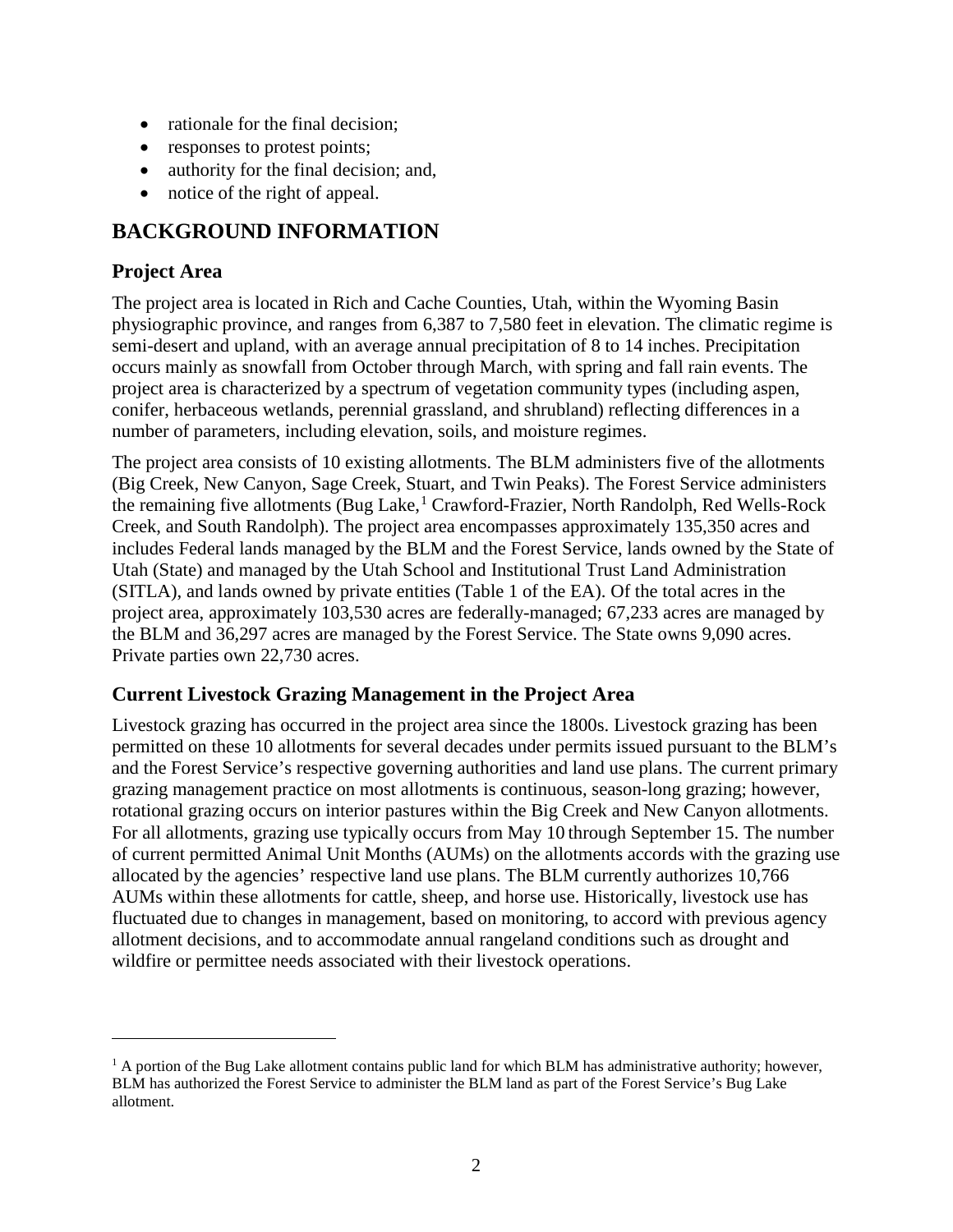Grazing use on the BLM allotments is currently authorized by a grazing permit issued to Three Creeks Grazing  $LLC<sup>2</sup>$  $LLC<sup>2</sup>$  $LLC<sup>2</sup>$  on December 11, 2017. Grazing use on the allotments was previously authorized by a number of permits issued to individual permittees. The previous permittees leased their base property and transferred the associated grazing preferences to Three Creeks Grazing LLC, which subsequently applied for a new grazing permit to be issued to Three Creeks Grazing LLC to complete the transfer. As required by Section 402(c)(2) of the Federal Land Policy and Management Act, as amended (FLPMA), the BLM issued Three Creeks Grazing LLC the current grazing permit pending completion of the processing of its application. This final decision completes the processing of Three Creeks Grazing LLC's application and modifies Three Creeks Grazing LLC's permit as provided by Section 402(c)(3) of FLPMA. The modifications are explained below.

### **Resource Conditions**

The BLM's rangeland health assessment, evaluation, and determination for the BLM-managed allotments found that the Utah Standards for Rangeland Health are being met, with the following exceptions: Standard 2 is not being met on the Big Creek, New Canyon and Sage Creek allotments, and livestock grazing is a significant casual factor. Standard 3 is not being met on all the BLM allotments due to marginal greater sage-grouse brood-rearing/summer habitat conditions; livestock grazing is a significant casual factor for failing to meet Standard 3 in riparian habitat, but is not a significant casual factor for failing to meet Standard 3 in upland habitat. Standard 4 is not being met on the Big Creek and Sage Creek allotments, and livestock grazing is a significant casual factor. The BLM's rangeland health assessment, evaluation, and determination, including the greater sage-grouse habitat assessment summary, can be found on BLM's NEPA Register at [https://go.usa.gov/xXA5T.](https://go.usa.gov/xXA5T)

## **Opportunities for Public Participation**

The BLM offered the public several opportunities to participate in developing the EA.

The project was posted to the Utah BLM Environmental Notification Bulletin Board (ENBB)<sup>[3](#page-2-1)</sup> and the Forest Service project website on June 8, 2011. On August 15, 2011, a scoping letter was sent to the interested public and a 30-day scoping period was offered through September 19, 2011. Information was also disseminated to the public via legal notice in the Ogden Standard Examiner. An open house was held in the Rich County Courthouse on August 31, 2011. Response letters were received from three agencies, eight organizations, and one individual. The results of the scoping period are contained in the Scoping Report (Cirrus 2011).

Chapters 1 and 2 of the EA were released for public comment on May 17, 2013. A legal notice was published in the Ogden Standard Examiner on May 24, 2013, opening a 30-day comment period through June 24, 2013. This information was also posted to the ENBB and the Forest

<span id="page-2-0"></span> <sup>2</sup> Initial paperwork submitted by the permittee was in the name of Three Creek Grazing LLC. Since that time, records have been updated with the State of Utah's Division of Corporations and Commercial Code to correct the name of the LLC to Three Creeks Grazing LLC. The grazing permit and this final decision reflect that correction.

<span id="page-2-1"></span><sup>3</sup> The ENBB was BLM-Utah's environmental information internet site and can be accessed online at: [https://www.ut.blm.gov/enbb/.](https://www.ut.blm.gov/enbb/) Search records by Salt Lake Field Office and Environmental Assessment. Scroll to the Three Creeks Allotment Consolidation entry. Please note, however, that the BLM has migrated to the use of the BLM NEPA Register webpage and therefore this project has also been migrated from ENBB to the NEPA Register; the project can be found at[: https://go.usa.gov/xXA5T.](https://go.usa.gov/xXA5T)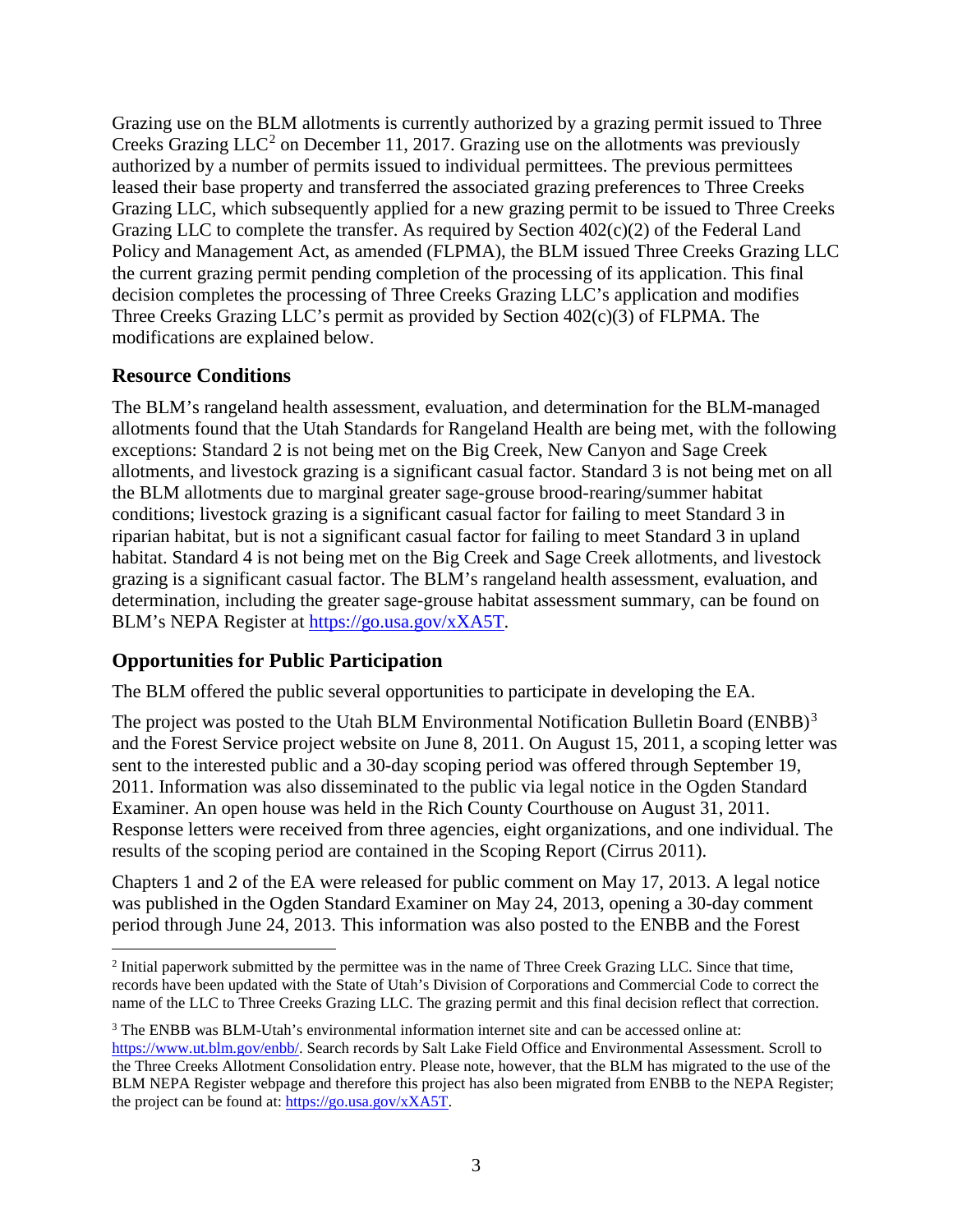Service website. A public meeting was held at the Randolph Senior Citizen Center and a field tour was held at the project area on June 3, 2013. Comments were received from one agency, seven organizations, and four private individuals. The results of this comment period are contained in the Comment Report (Cirrus 2013 of the EA).

The entire EA was made available to the public for a 30-day comment period on April 15, 2016. Public comments from this comment period, and responses to those comments, are documented in Appendix E of the EA. Comments were received from six agencies, fourteen organizations, and four private individuals. The EA was revised based on these public comments and input from the cooperating agencies and specialists from the BLM and the Forest Service.

A revised EA, FONSI, and Proposed Decision were issued on December 17, 2017. Protest were received from Three Creeks Grazing LLC, Utah Chapter of the Sierra Club, and Western Watersheds Project. The protest points and responses to the protest points can be found in Appendix A.

# **ALTERNATIVES ANALYZED IN DETAIL IN THE EA**

Three alternatives were analyzed in detail in the December 2017 EA. Eight other alternatives were considered in the EA, but not analyzed in detail. A number of variations to these alternatives were suggested by the public during the public comment and protest periods. The BLM also considered these variations, but because they did not add materially to the range of alternatives, they were not expressly addressed in the EA.

The three alternatives analyzed in detail in the EA are summarized below.

## **Alternative A – Current Livestock Grazing**

Under Alternative A, the current grazing permit held by Three Creeks Grazing LLC would not change, except that it would be modified to indicate that it is being issued by the BLM pursuant to the Taylor Grazing Act (Act of June 28, 1934; 48 Stat. 1269, as amended; 43 USC §315 *et seq.*) and the 10-year term of the permit would begin to run from the date of issuance. Range improvements would continue to be authorized by cooperative agreements or range improvement permits. Specific details are contained in Section 2.2 and Appendix B of the EA.

### **Alternative B – No Grazing**

Under Alternative B, the current grazing permit held by Three Creeks Grazing LLC would be cancelled. Grazing on the BLM allotments would not be permitted upon issuance of the decision (43 CFR §4130.2), subject to protest and appeal. Specific details are contained in Section 2.3 of the EA.

## **Alternative C – Proposed Action**

Under Alterative C, the five BLM allotments and the five Forest Service allotments would be combined into one allotment, to be called the Three Creeks allotment. The current grazing permit held by Three Creeks Grazing LLC would be modified to require the use of a time-controlled rotation grazing system in the Three Creeks allotment and the construction of new range improvements necessary for the grazing system. The grazing system would involve the rotation of two cattle herds and seven bands of sheep through 31 pastures. Specific details are contained in the Section 2.4 and Appendix B of the EA.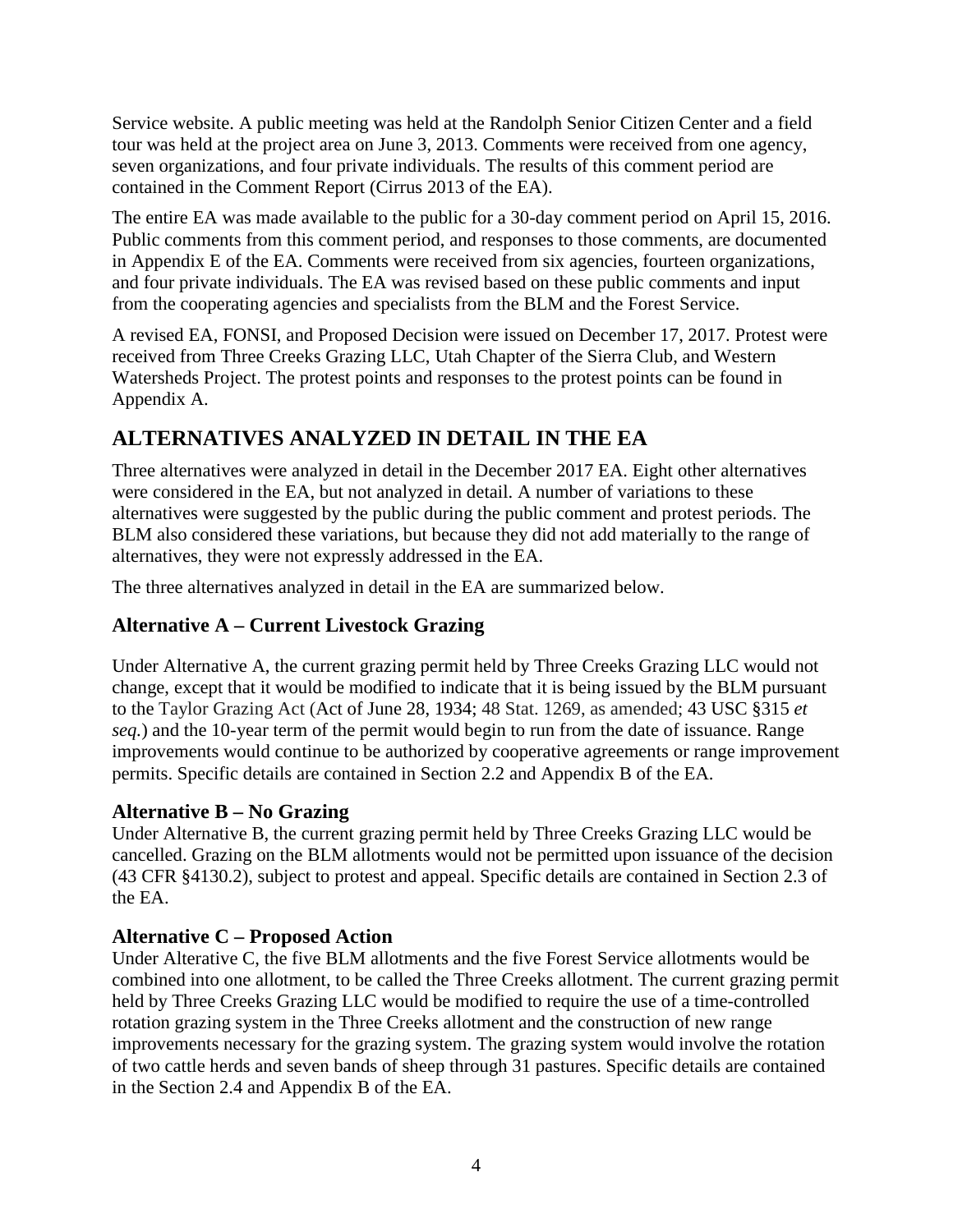## **THE FINAL DECISION**

Based on my review and consideration of the EA, FONSI, the rangeland health assessment, evaluation, and determination, including the greater sage-grouse habitat assessment summary report, and my reconsideration of the Proposed Decision in light of protests, it is my decision to select Alternative C to the full extent described in the December 2017 EA. More specifically, my decision includes all aspects of Alternative C, including the following:

- 1. Modify the current grazing permit held by Three Creeks Grazing LLC with new and/or changed terms and conditions, consistent with this decision.
- 2. Permit unfenced non-federal lands controlled by the permittee within the allotment as percentage of public land use, as provided by 43 CFR §4130.3-2(g).
- 3. Combine the five existing BLM allotments (Big Creek, New Canyon, Sage Creek, Stuart, and Twin Peaks) into a single allotment to be called the Three Creeks allotment. Upon Forest Service approval, the Three Creeks allotment will also include the five existing Forest-Service allotments.
- 4. Require the implementation of a time-controlled rotational grazing system (Section 2.4 of the EA) upon the completion of all necessary supporting range improvements.
- 5. All new range improvements identified in Alternative C are hereby authorized. New cooperative range improvement agreements will be entered into that will allocate the parties' responsibilities. Require Three Creeks Grazing LLC to be financially responsible for maintenance of the range improvements used to support the time-controlled rotational grazing system, both existing and those authorized by this final decision. Continue existing range improvement permits and cooperative range improvement agreements as appropriate to support the authorized grazing system.
- 6. Require the construction of all range infrastructure necessary to support the timecontrolled rotational grazing system and the removal of unnecessary existing infrastructure (Section 2.4.2 and Table 6 of the EA).
- 7. Establish livestock grazing management objectives and requirements (Sections 2.4.3 of the EA).
- 8. Require the development, BLM approval, and adherence to annual grazing plans to govern the time-controlled rotational grazing system (Sections 2.4.4 of the EA)
- 9. Require monitoring for utilization and terrestrial and aquatic conditions (Section 2.4.4 of the EA).
- 10. Establish the greater sage-grouse threshold and responses for livestock grazing (Section 2.4.5 of the EA).
- 11. Establish interim measures for livestock grazing management to be employed until the time-controlled rotational grazing system is implemented (Section 2.4.6 of the EA).
- 12. Require certain mitigation measures (Section 3.11 of the EA).
- 13. Convert all horse grazing AUMs to cattle grazing AUMs.

### **BLM Livestock Grazing Permit Terms and Conditions**

Terms and conditions of the livestock grazing permit will be as follows: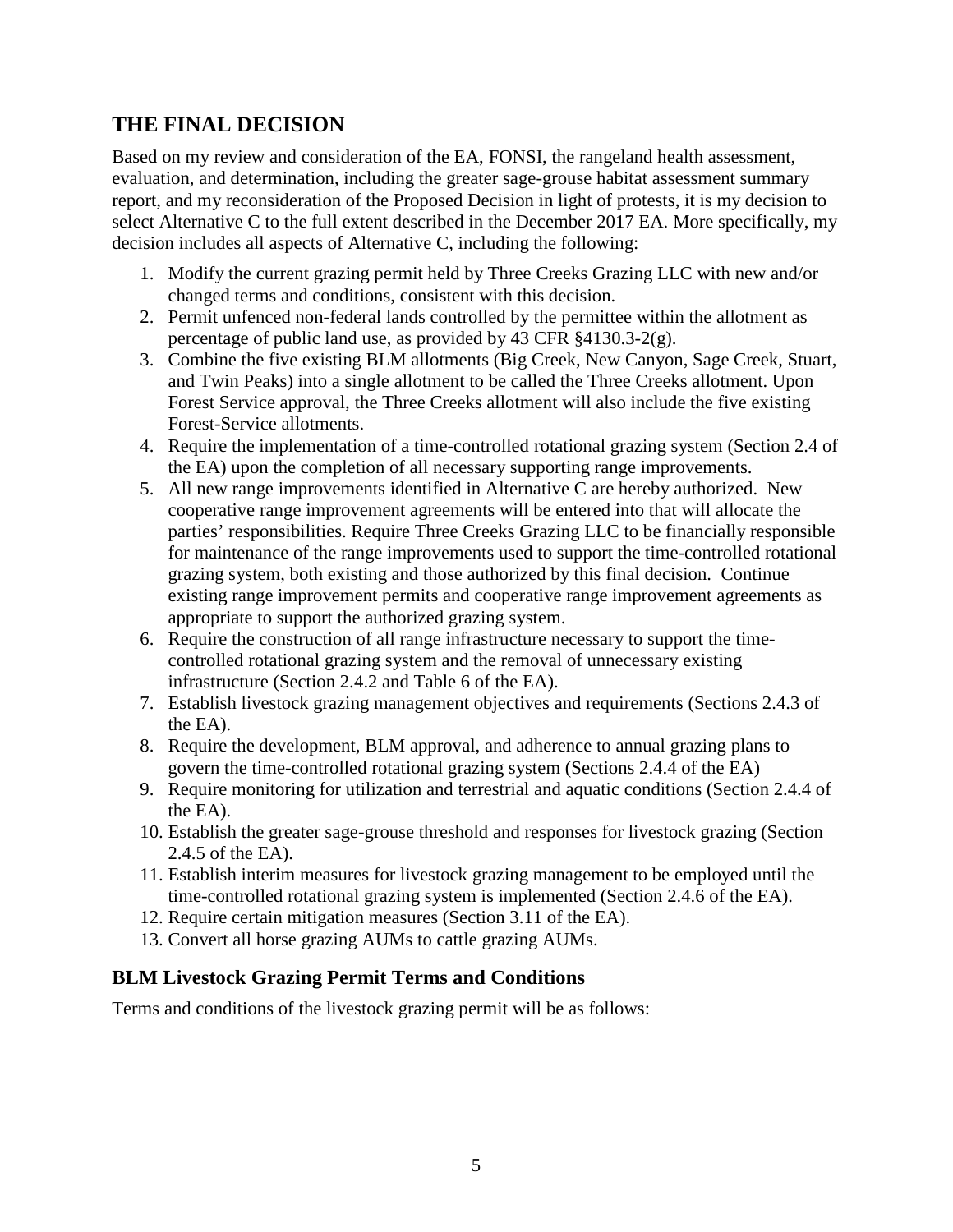| <b>Allotment</b><br>Name &<br><b>Number</b>                                                                                                                                                                                                                                                                                                      | <b>Permittee</b><br>& Permit<br><b>Number</b>       | <b>Livestock</b><br><b>Number</b> | <b>Livestock</b><br>Kind | <b>Permitted</b><br><b>AUMs</b> | <b>Suspended</b><br><b>Use AUMs</b> | %Public<br>Land | <b>Season of Use</b> |
|--------------------------------------------------------------------------------------------------------------------------------------------------------------------------------------------------------------------------------------------------------------------------------------------------------------------------------------------------|-----------------------------------------------------|-----------------------------------|--------------------------|---------------------------------|-------------------------------------|-----------------|----------------------|
|                                                                                                                                                                                                                                                                                                                                                  |                                                     | 3,195                             | Cattle                   | 9,509 <sup>1</sup>              |                                     |                 | May 10-Sept 25       |
|                                                                                                                                                                                                                                                                                                                                                  |                                                     | 1,100                             | Sheep                    | 1,278                           | 7,023                               |                 | May 15-June 5        |
|                                                                                                                                                                                                                                                                                                                                                  |                                                     | 900                               |                          |                                 |                                     |                 | Oct 27-Dec 27        |
|                                                                                                                                                                                                                                                                                                                                                  |                                                     | 850                               |                          |                                 |                                     |                 | Dec 1-Dec15          |
|                                                                                                                                                                                                                                                                                                                                                  |                                                     | 340                               |                          |                                 |                                     | 56%             | May 15-June 19       |
|                                                                                                                                                                                                                                                                                                                                                  | Three<br>Creeks<br>Grazing<br><b>LLC</b><br>4300789 | 500                               |                          |                                 |                                     |                 | Nov 2-Nov 28         |
| Three<br>Creeks                                                                                                                                                                                                                                                                                                                                  |                                                     | 660                               |                          |                                 |                                     |                 | Nov 2-Nov 28         |
|                                                                                                                                                                                                                                                                                                                                                  |                                                     | 550                               |                          |                                 |                                     |                 | June 1-July 14       |
| (00024)                                                                                                                                                                                                                                                                                                                                          |                                                     | 68                                |                          |                                 |                                     |                 | June 1-July 15       |
|                                                                                                                                                                                                                                                                                                                                                  |                                                     | 68                                |                          |                                 |                                     |                 | Sept 1-Sept 15       |
|                                                                                                                                                                                                                                                                                                                                                  |                                                     | 68                                |                          |                                 |                                     |                 | Oct 1-Nov 30         |
|                                                                                                                                                                                                                                                                                                                                                  |                                                     | 510                               |                          |                                 |                                     |                 | May 22-June 30       |
|                                                                                                                                                                                                                                                                                                                                                  |                                                     | 660                               |                          |                                 |                                     |                 | Sept 20-Oct 20       |
|                                                                                                                                                                                                                                                                                                                                                  |                                                     | 360                               |                          |                                 |                                     |                 | Sept 20-Oct 20       |
|                                                                                                                                                                                                                                                                                                                                                  |                                                     | 16                                |                          |                                 |                                     |                 | June 6-Sept 30       |
| Total                                                                                                                                                                                                                                                                                                                                            | $10,787^{1,2}$<br>7,023                             |                                   |                          |                                 |                                     |                 |                      |
| <sup>1</sup> The permitted cattle AUMs are 21 AUMs higher than shown in the Proposed Decision. In investigating Protest<br>Point # RN1-12, the BLM identified a calculation error in the AUM tables in the EA and the Proposed Decision.<br>The Randolph Management Framework Plan requires a conversion of 1 horse AUM for 1.5 cattle AUMs; the |                                                     |                                   |                          |                                 |                                     |                 |                      |

*Mandatory Terms and Conditions*

tables in the EA and Proposed Decision incorrectly converted at a rate of 1:1. This error has been corrected in this final decision. The minor change in AUMs does not affect the impact analysis in the EA as it only represents a <0.2% difference in the total AUMs.

<sup>2</sup>Permittee will adhere to the total number of permitted AUMs, in addition to AUMs provided by non-BLM forage (percent public land) by adjusting the livestock numbers and season of use within the listed dates by livestock type.

#### *Authorization Terms and Conditions*

- 1. Livestock grazing on the Three Creeks allotment will be subject to the time-controlled rotational grazing system as described in Section 2.4 of the EA.
- 2. Livestock grazing on the Three Creeks allotment will be managed to meet or satisfy the objectives and requirements as described in Section 2.4.3 of the EA.
- 3. The permittee will submit an annual grazing plan at least one month before the start of each grazing season to the deciding officials of the BLM and the Forest Service; the permittee will not turnout livestock until it receives written notice that the annual grazing plan has been approved.
- 4. If, after livestock are turned out, observations indicate a need to increase or decrease days in the pasture, or to otherwise alter the annual grazing plan, the permittee will consult with the BLM and the Forest Service and receive approval before implementing the changes.
- 5. The permittee will undertake all interim measures in Section 2.4.6 of the EA.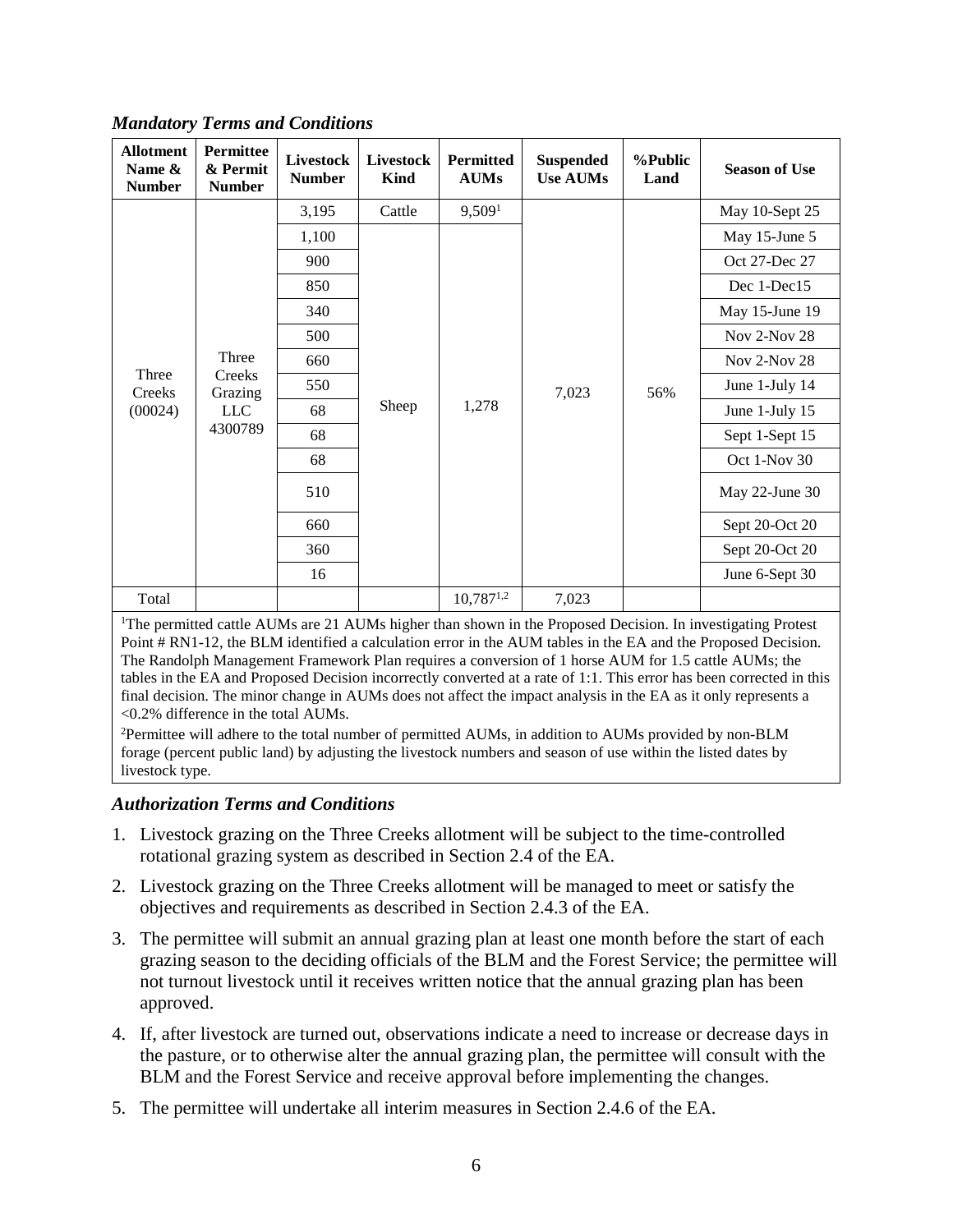- 6. The permittee will implement all applicable mitigation measures in Section 3.11 of the EA, as they apply to range improvements and/or agency notifications.
- 7. The permittee will be fiscally responsible for range improvement maintenance as provided in the cooperative range improvement agreement and for all required riders and herders.
- 8. The permittee will be responsible for range improvements being in functioning condition before livestock are released into a pasture.
- 9. Alternative C of the EA will serve as the functional equivalent of an Allotment Management Plan for the Three Creeks allotment.
- 10. The permittee will tag cattle for herd identification.
- 11. Salt blocks and other nutritional supplements must be located at least a quarter-mile away from riparian/wetland areas or other permanent or natural water sources.
- 12. Feeding of hay or other harvested forage must not be conducted on BLM-managed lands other than in: (a) emergency situations where no other resource exists and animal survival is in jeopardy, or (b) situations where the Authorized Officer determines such a practice will assist in meeting a standard or attaining a management objective. In this situations, only hay cubes, hay pellets, or certified weed free hay may be used on BLM-managed lands.
- 13. Where appropriate, the permittee shall provide reasonable administrative access across private and leased lands to the BLM for the orderly management and protection of the public land (43 CFR §4130.3-2(h)).
- 14. An actual use report must be submitted within 15 days of the grazing season. After-the-fact billings will be based on the submitted actual use report each grazing year. Failure to submit actual use within 15 days of the end of the grazing season may result in cancellation of afterthe-fact billing.
- 15. If the permittee intends to turnout livestock that is not owned by the permittee, the permittee must first receive approval from the Authorized Officer.

### *Terms and Conditions Applicable to All Permits and Leases*

- 1. Grazing permit or lease terms and conditions and the fees charged for grazing use are established in accordance with the provisions of the grazing regulations now or hereafter approved by the Secretary of the Interior.
- 2. They are subject to cancellation, in whole or in part, at any time because of:
	- a. Noncompliance by the permittee/lessee with rules and regulations.
	- b. Loss of control by the permittee/lessee of all or a part of the property upon which it is based.
	- c. A transfer of grazing preference by the permittee/lessee to another party.
	- d. A decrease in the lands administered by the Bureau of Land Management within the allotment(s) described.
	- e. Repeated willful unauthorized grazing use.
	- f. Loss of qualifications to hold a permit or lease.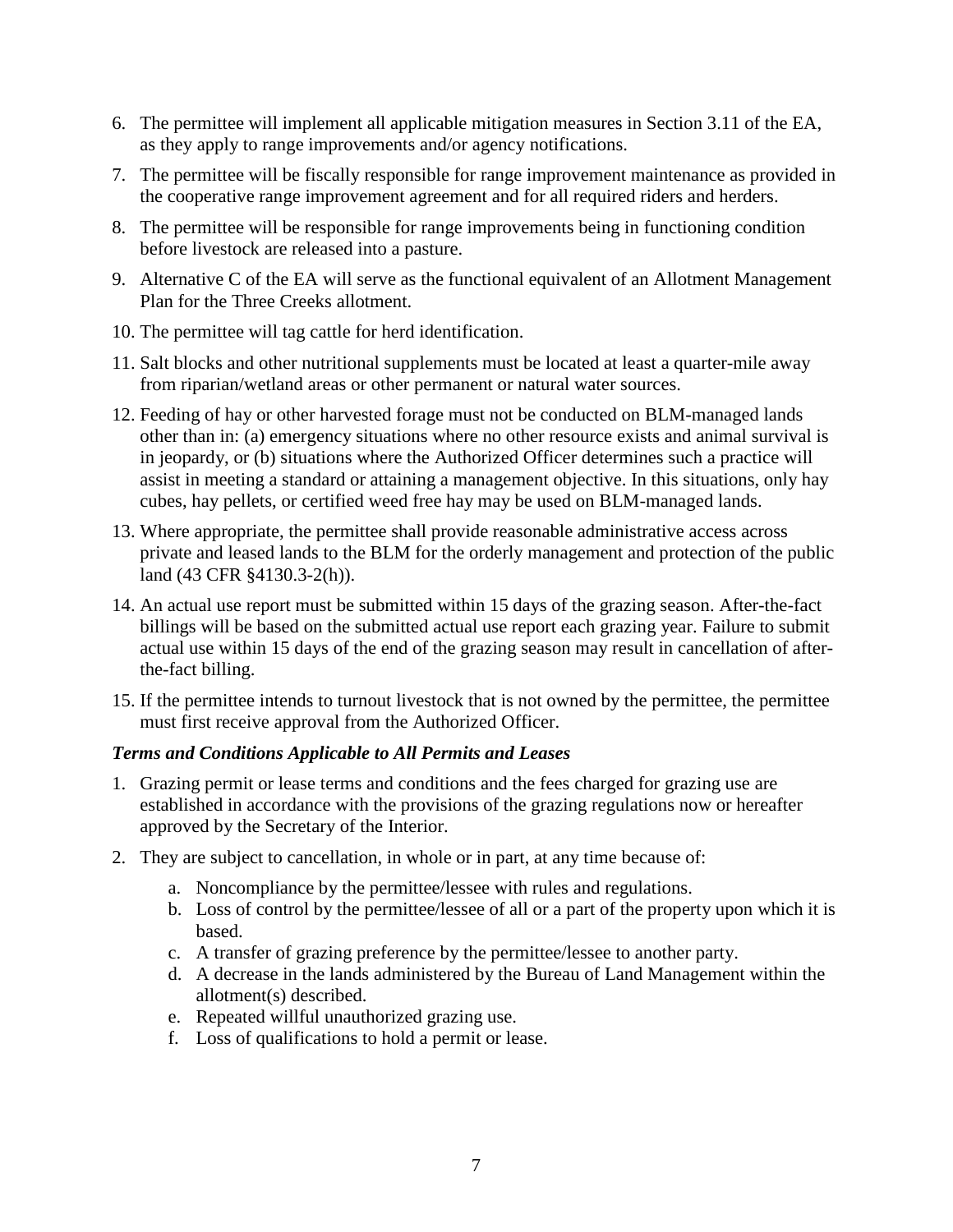- 3. They are subject to the terms and conditions of allotment management plans if such plans have been prepared. Allotment management plans MUST be incorporated in permits or leases when completed.
- 4. Those holding permits or leases MUST own or control and be responsible for the management of livestock authorized to graze.
- 5. The Authorized Officer may require counting and/or additional or special marking or tagging of the livestock authorized to graze.
- 6. The permittee's/lessee's grazing case file is available for public inspection as required by the Freedom of Information Act.
- 7. Grazing permits or leases are subject to the nondiscrimination clauses set forth in Executive Order 11246 of September 24, 1964, as amended. A copy of this order may be obtained from the Authorized Officer.
- 8. Livestock grazing use that is different from that authorized by a permit or lease MUST be applied for prior to the grazing period and MUST be filed with and approved by the Authorized Officer before grazing use can be made.
- 9. Billing notices are issued which specify fees due. Billing notices, when paid, become a part of the grazing permit or lease. Grazing use cannot be authorized during any period of delinquency in the payment of amounts due, including settlement for unauthorized use.
- 10. The holder of this authorization must notify the Authorized Officer immediately upon the discovery of human remains, funerary objects, sacred objects, or objects of cultural patrimony (cultural items), stop the activity in the area of the discovery and make a reasonable effort to protect the remains and/or cultural items.
- 11. Grazing fee payments are due on the date specified on the billing notice and MUST be paid in full within 15 days of the due date, except as otherwise provided in the grazing permit or lease. If payment is not made within that time frame, a late fee (the greater of \$25 or 10 percent of the amount owed but not more than \$250) will be assessed.
- 12. Members of Congress may not enter into a grazing permit or lease. 41 USC §6306 (2014). Further, no officer, agent, or employee of the Department of the Interior, other than members of Advisory committees appointed in accordance with the Federal Advisory Committee Act (5 U.S.C. App. 1) and Sections 309 of the Federal Land Policy and Management Act of 1976 (42 U.S.C. §1701 *et seq*.) shall be admitted to any share or part in a permit or lease for grazing or derive any benefit to arise from a permit or lease for grazing.

### This Grazing Permit:

- 1. Conveys no right, title or interest held by the United States in any lands or resources.
- 2. Is subject to:
	- a. modification, suspension or cancellation as required by land plans and applicable law;
	- b. annual review and modification of terms and conditions as appropriate; and
	- c. the Taylor Grazing Act, as amended, the federal land policy and management act, as amended, the Public Rangelands Improvement Act, and the rules and regulations now or hereafter promulgated thereunder by the Secretary of the Interior.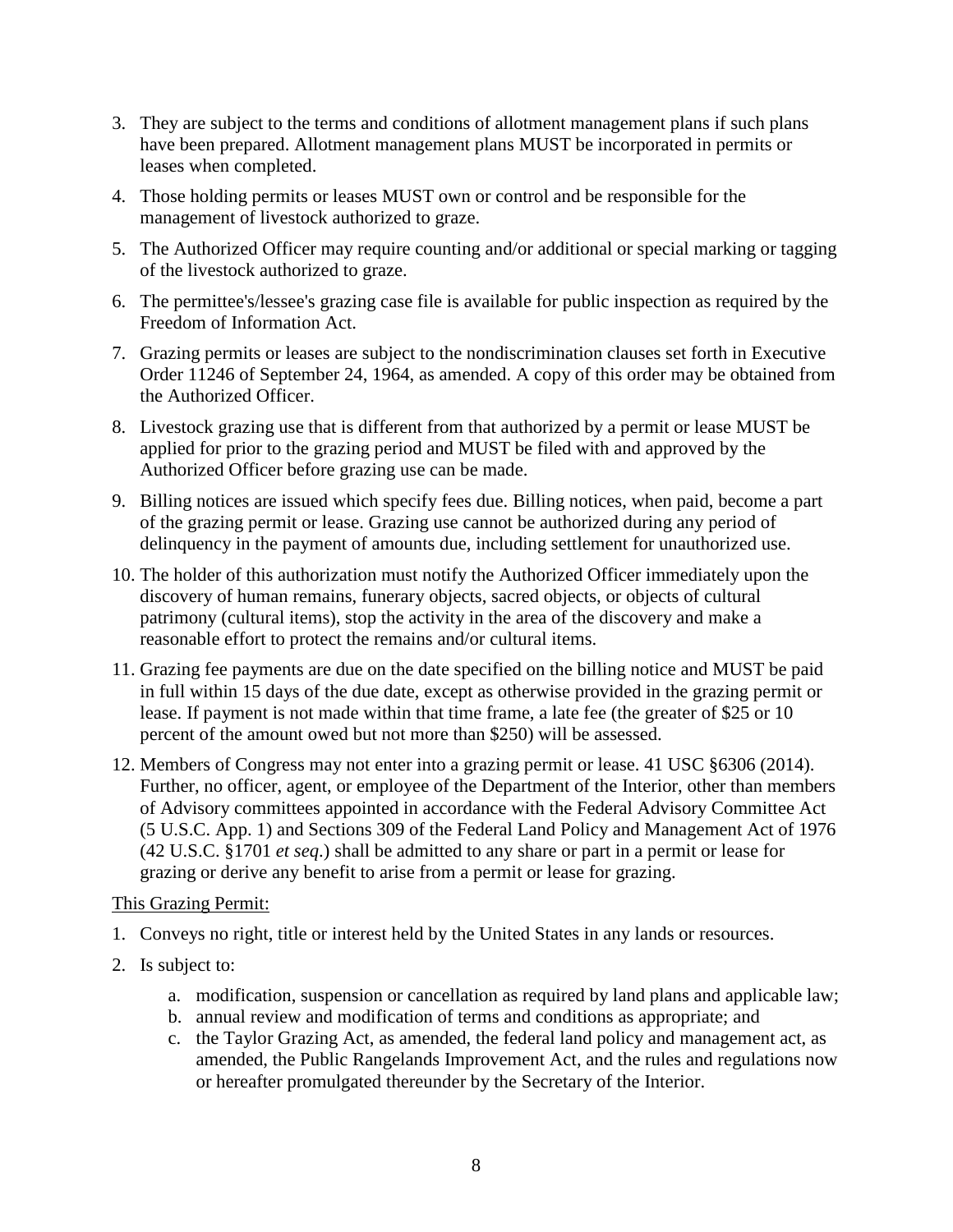### **Other Notes on the Final Decision**

*Completion of Processing:* The final decision completes the processing of the application submitted by Three Creeks Grazing LLC for a new permit as the result of the former permittees leasing their base property to Three Creeks Grazing LLC and transferring to Three Creeks Grazing LLC the associated grazing preferences. I find that Three Creeks Grazing LLC meets all the qualifications to receive a grazing permit required by 43 CFR §4110.1 and that it and its affiliates have a satisfactory record of performance.

*Forest Service Decision:* To the extent that the Three Creeks Grazing Allotment Consolidation project described in the EA involves lands managed by the Forest Service, the Forest Service retains sole authority to authorize the relevant actions consistent with the laws, regulations, and policies applicable to livestock grazing on Forest Service-managed lands. The Forest Service is considering the proposed project in an independent, separate process and will issue a separate decision. In the event the Forest Service's final decision is materially inconsistent with this final decision, this final decision will be suspended; the permittee, other stakeholders, and the interested public will be notified of the suspension consistent with BLM's grazing regulations; and the permittee's existing permit will remain in effect.

*Interim Measures:* Under the final decision, the time-controlled rotational grazing system will not be fully implemented until completion of construction of all new range improvements, which is anticipated to take approximately 2-3 years. Until then, livestock grazing will be managed generally as described in Alternative A of the EA with the addition of a number of management actions that will make significant progress toward meeting the Utah Standards for Rangeland Health. These actions include requiring one rider/herder for each of the Big Creek, New Canyon, and Sage Creek allotments to be with cattle for six days a week to actively herd livestock out of riparian areas and toward upland trough locations. At the end of the season when cattle are trailing back down through BLM-managed lands, extra herding will be required on the Big Creek and New Canyon allotments to move cattle through riparian areas quickly and actively herd them off the BLM-managed lands.

The permittee will also be required to haul water to ten upland sites and ensure these sites have sufficient water for all livestock that may use the sites. These sites will be in the same areas where new troughs are planned to be installed for the time-controlled rotational grazing system, with a focus on the locations that would allow for the greatest reduction in the amount of time livestock spend at streams and riparian areas that are not at proper functioning condition (e.g., Figure 6 of the EA). Temporary fiberglass or metal troughs will be placed until permanent troughs are installed. Water will be hauled in a tank on a truck and/or a truck and trailer along existing roads. The agencies will enforce these temporary livestock management actions by inspections twice a month during the course of the grazing year.

The permittee will be required to maintain existing infrastructure consistent with the cooperative range improvement agreements. Construction of new infrastructure would take place over the 2- 3 year period, with at least a third of new infrastructure being constructed every year. Construction of new range improvements on BLM-managed land will be prioritized to areas currently not meeting the Utah Standards for Rangeland Health, specifically those pastures where the livestock use of riparian areas is inhibiting proper functioning condition, greater sagegrouse habitat objectives, and State of Utah water quality standards.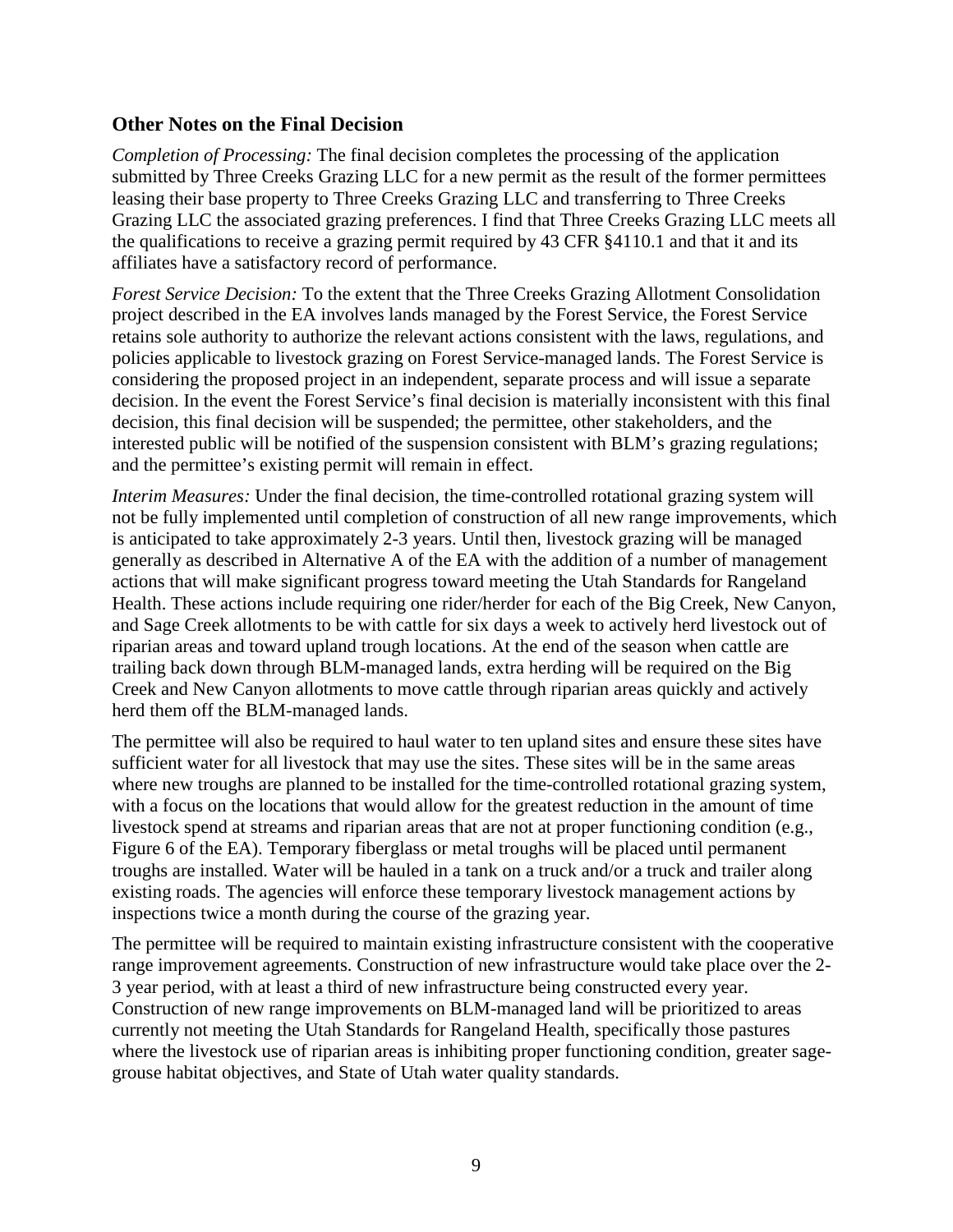*Water Rights:* Under this final decision, the BLM and the permittee will secure the appropriate approvals from the State of Utah Division of Water Rights for any changes in point of diversion for any affected water rights.

# **RATIONALE FOR THE FINAL DECISION**

The BLM is required to manage livestock grazing consistent with applicable statutes, the grazing regulations in title 43 of the *Code of Federal Regulations*, and the applicable land use plan. The BLM also is required to ensure that the Utah Standards for Rangeland Health are being achieved, or making significant progress towards being achieved, on BLM-managed lands. This final decision responds to the application for grazing use by Three Creeks Grazing LLC, and it complies with the applicable statutes and relegations, conforms to the land use plan, and addresses the Utah Standards for Rangeland Health.

The final decision adopting Alternative C (the proposed action) will serve to meet the purpose and need for agency action as explained in the EA. The final decision also best addresses the goals and objectives of the Randolph Management Framework Plan, as amended, the Utah Greater Sage-Grouse Approved Resource Management Plan Amendment, and all applicable statutes, regulations, and policies. The final decision will make significant progress towards meeting the Utah Standards for Rangeland Health for all areas in which the standards were found not to be met and livestock grazing was a significant casual factor. The time-controlled rotational grazing system will improve riparian conditions and greater sage-grouse habitat by increasing rest in pastures and minimizing impacts in riparian areas. While additional infrastructure will cause some vegetation and greater sage-grouse impacts, these impacts will be mitigated to the point they are negligible and the overall benefit of the grazing system to land health will outweigh any adverse environmental effects, resulting in a net conservation gain for the species.

The following provides a summary of my rationale for not selecting the other alternatives.

*Alternative A - No Action*: Alternative A was not selected because the BLM's analysis indicates that the Utah Standards for Rangeland Health would continue to not be met and the BLM would fail to comply with the Utah Greater Sage-Grouse Approved Resource Management Plan Amendment. For example, the EA indicates that under this alternative there would be no change in livestock grazing's impact on vegetation, water quality, wildlife, and other resources, and that livestock behavior would not change. There would be no substantial rest for most pastures and no new infrastructure to better distribute livestock and reduce livestock's impacts in riparian areas.

*Alternative B - No Grazing*: Alternative B was not selected because the removal of grazing would be inconsistent with the Randolph Management Framework Plan, as amended. The Management Framework Plan identifies all subject allotments as available for livestock grazing and prescribes grazing in all areas within Rich County that are suitable for livestock grazing. Additionally, the EA indicates that under this alternative there would be a substantial socioeconomic impact to the local and regional community.

The BLM also considered but did not analyze in detail eight additional alternatives (increased livestock AUMs, deferred grazing, large reference areas, reduced AUMs, longer grazing year, high country alternative, retiring AUMs, and substitute GRI and MIM for Standards 24 and 25). The rationale for not analyzing these alternatives in detail is contained in Section 2.5 of the EA. The range of alternatives that was analyzed in detail defined the relevant issues and provided a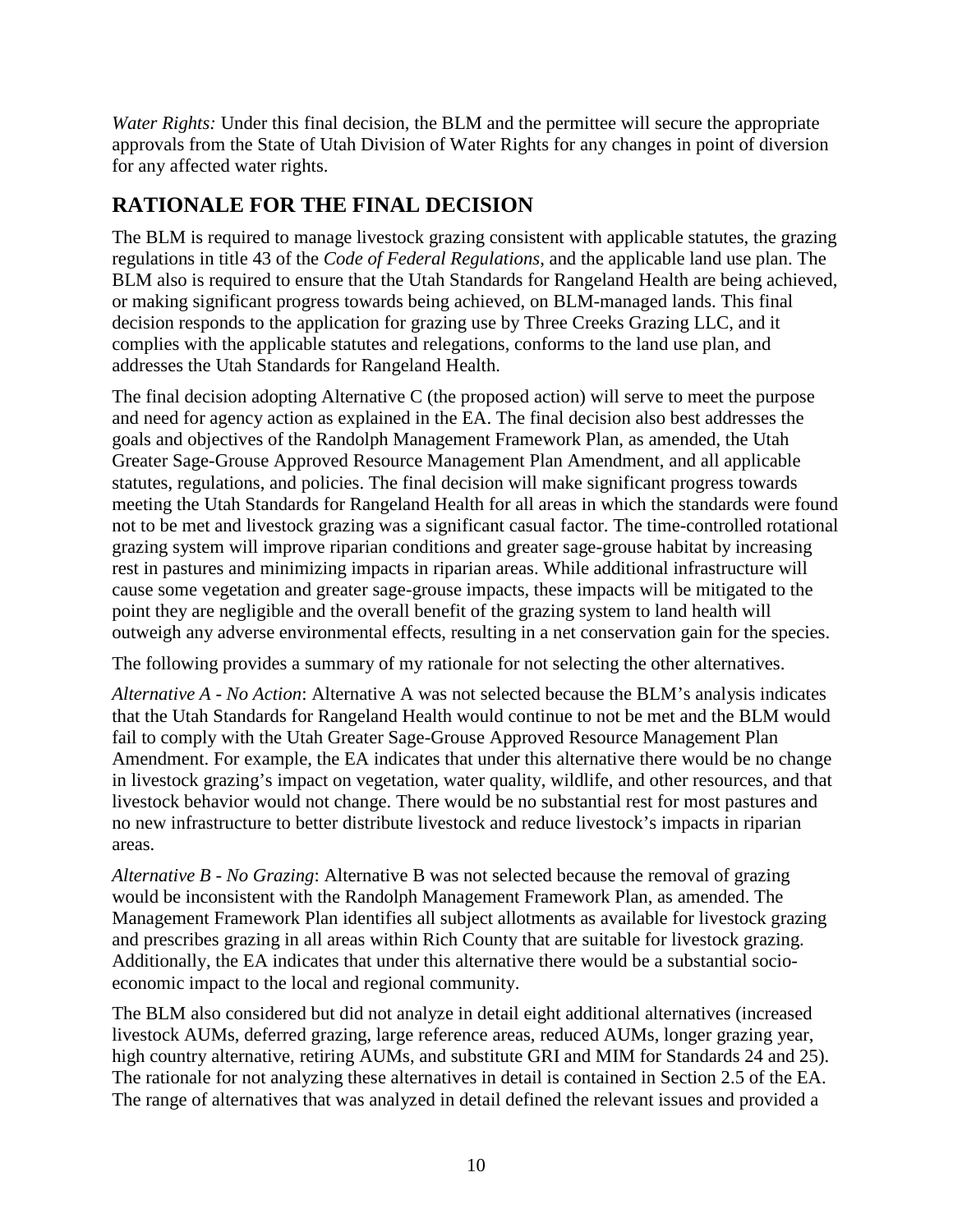sound basis for choice among the options available under BLM's governing statutes, regulations, and land use plan.

# **RESPONSE TO PROTEST POINTS**

Response to protest points can be found in Appendix A.

# **AUTHORITY FOR THE FINAL DECISION**

The authority for this Final Decision is provided in Title 43 of the Code of Federal Regulations (CFR), Part 4100-Grazing Administration – Exclusive of Alaska. Applicable sections contained therein include:

| 43 CFR §4110.3   | Changes in permitted use.                               |
|------------------|---------------------------------------------------------|
| 43 CFR §4110.3-1 | Increasing permitted use.                               |
| 43 CFR §4120.2   | Allotment management plans and resource activity plans. |
| 43 CFR §4120.3-1 | Conditions for range improvements.                      |
| 43 CFR §4120.3-2 | Cooperative range improvement agreements.               |
| 43 CFR §4130.2   | Grazing permits or leases.                              |
| 43 CFR §4130.3-1 | Mandatory terms and conditions.                         |
| 43 CFR §4160.2   | Protests.                                               |
| 43 CFR §4160.3   | Final Decisions.                                        |

# **RIGHT OF APPEAL**

Any applicant, permittee, lessee or other person whose interest is adversely affected by the final decision may file an appeal in accordance with 43 CFR §4.470 and §4160.1-4. The appeal may be accompanied by a petition for stay of the decision in accordance with 43 CFR §4.21, pending final determination on appeal. The appeal and petition for stay must be filed in the office of the Authorized Officer, as noted below, within 30 days following receipt of the final decision.

Matt Preston, District Manager (Acting) Bureau of Land Management, West Desert District Office 2370 South Decker Lake Blvd. West Valley City, UT 84119

The appeal shall state the reasons, clearly and concisely, why the appellant thinks the final decision is in error and otherwise comply with the provisions of 43 CFR §4.470.

In accordance with 43 CFR  $§4.21(b)(1)$ , a petition for stay must show sufficient justification based on the following standards:

- 1. The relative harm to the parties if the stay is granted or denied.
- 2. The likelihood of the appellant's success on the merits.
- 3. The likelihood of immediate and irreparable harm if the stay is not granted, and
- 4. Whether the public interest favors granting the stay.

If a stay is granted, the permittee may continue to graze subject to the same terms and conditions of the previous permit, as provided by 43 CFR §4160.4(b)(3).

Within 15 days of filing an appeal or an appeal and petition for stay, the appellant must send copies to any other person named in this decision and Regional Solicitor, Intermountain Region,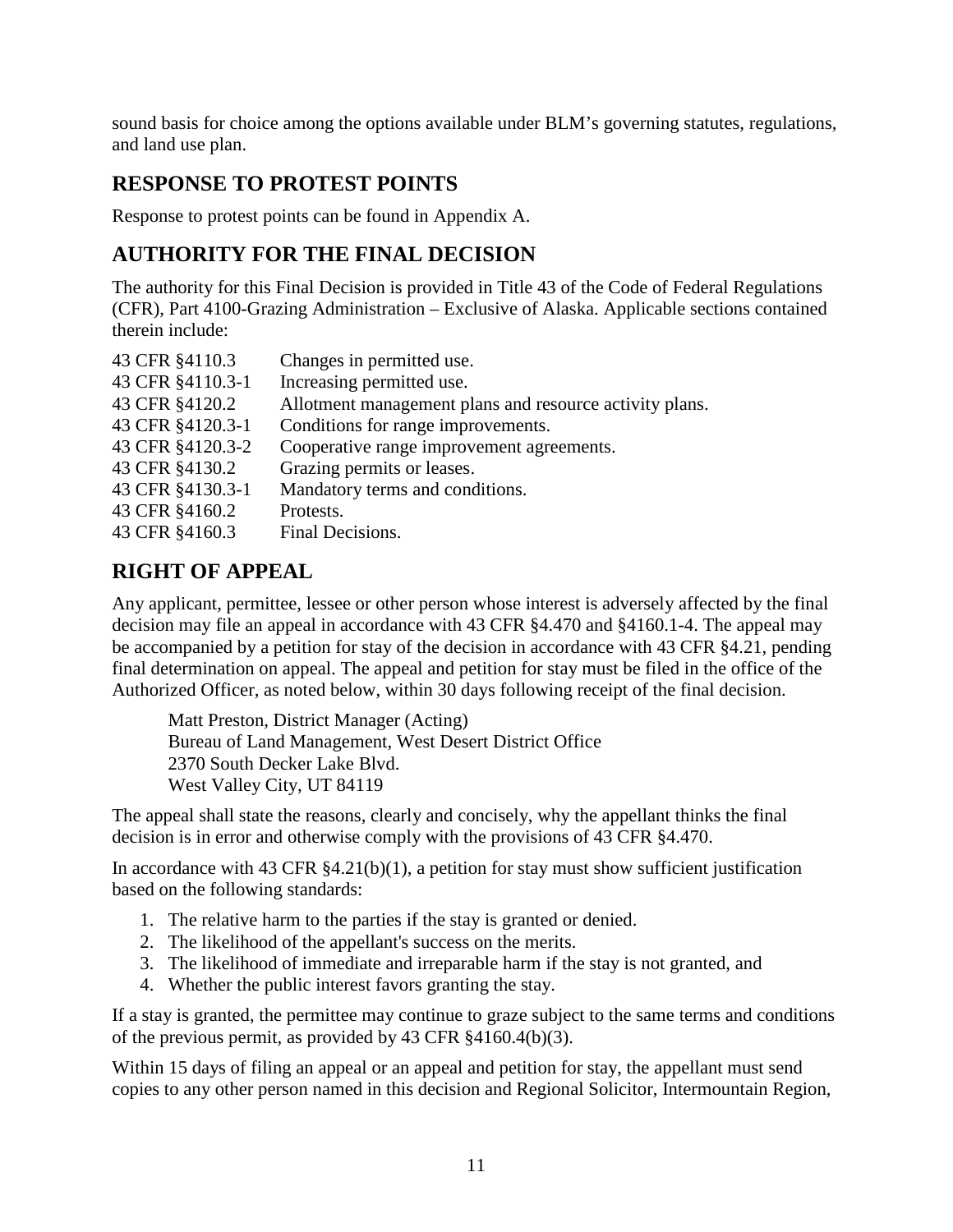U.S. Department of the Interior, Suite 6201 Federal Building, 125 South State Street, Salt Lake City, UT 84138-1180. This is in accordance with 43 CFR §4160.3(c), 43 CFR §4160.4, 43 CFR §4.21, 43 CFR §4.470, and 43 CFR §4.471.

If you have any questions, please contact either Mellissa Wood (mrwood@blm.gov, 801-977- 4364), Acting Salt Lake Field Office Manager, or myself (mpreston@blm.gov, 801-977-4350).

Sincerely,

Matt Prest

Matt Preston District Manager (Acting)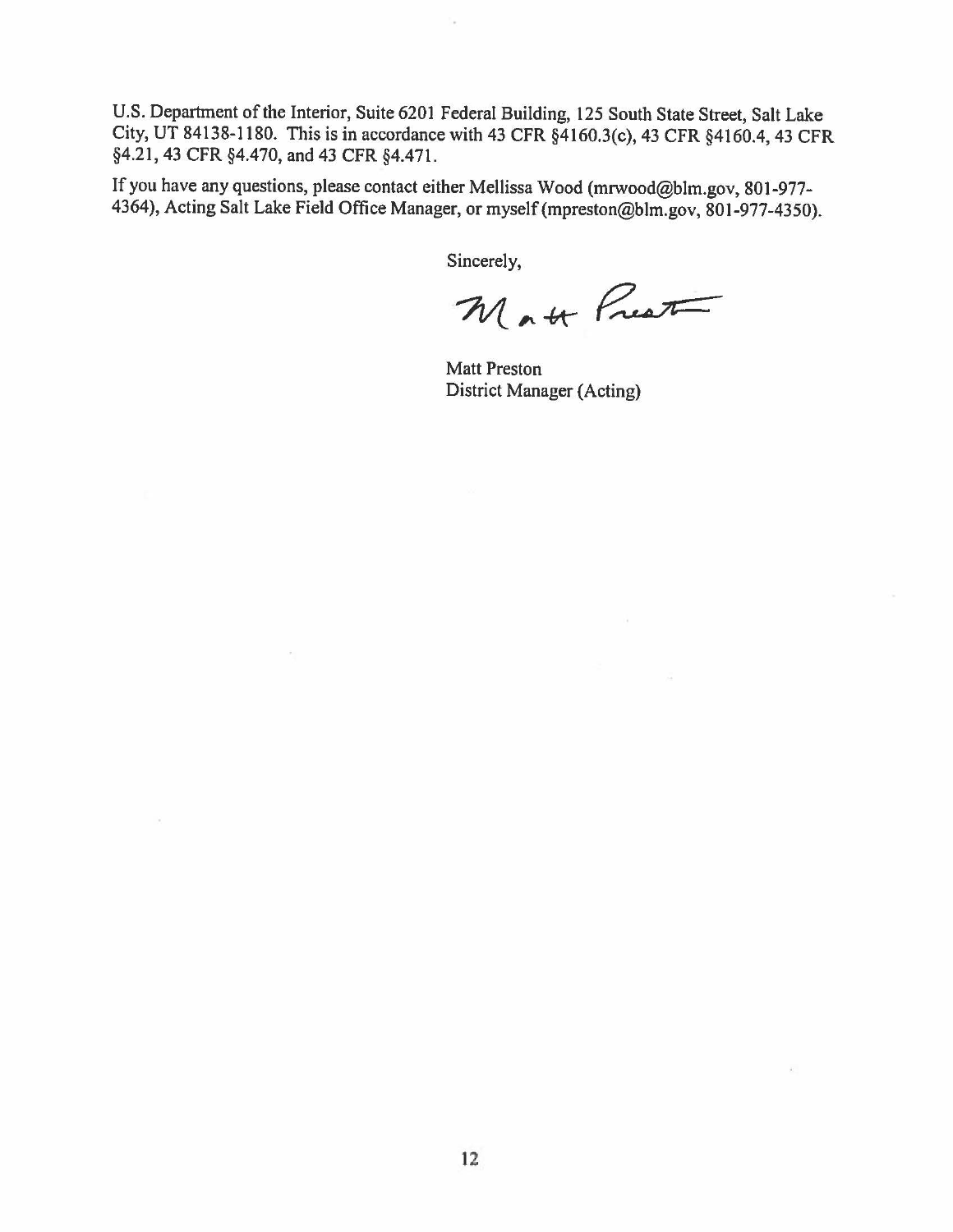# **APPENDIX A - PROTEST POINTS AND RESPONSES TO THE PROTEST POINTS**

| Letter #                                  | <b>Protest Point</b><br>Reference # | Protest Point (from protest letter submitted on January 2,<br>2018)                                                                                                                                                                                                                                                                                                                                                                                                                                                                                                                                                                | <b>Response</b>                                                                                                                                                                                                                                                                                                                                                                                                                                                                                                                                                                                                                                                                                                                                                                                                                                                                                                                                                                                                                                                                                   |
|-------------------------------------------|-------------------------------------|------------------------------------------------------------------------------------------------------------------------------------------------------------------------------------------------------------------------------------------------------------------------------------------------------------------------------------------------------------------------------------------------------------------------------------------------------------------------------------------------------------------------------------------------------------------------------------------------------------------------------------|---------------------------------------------------------------------------------------------------------------------------------------------------------------------------------------------------------------------------------------------------------------------------------------------------------------------------------------------------------------------------------------------------------------------------------------------------------------------------------------------------------------------------------------------------------------------------------------------------------------------------------------------------------------------------------------------------------------------------------------------------------------------------------------------------------------------------------------------------------------------------------------------------------------------------------------------------------------------------------------------------------------------------------------------------------------------------------------------------|
| RN1<br>Three<br>Creeks<br>Grazing<br>LLC. | $RN1-1$                             | (1) 2017 Proposed Decision at 4, Decision Point 1: "Modify the<br>current grazing permit held by Three Creeks LLC with new and/or<br>modified terms and conditions, consistent with this decision." TCG<br>protests only to the extent consistent with any other protest points<br>herein.                                                                                                                                                                                                                                                                                                                                         | See response points at RN1-2                                                                                                                                                                                                                                                                                                                                                                                                                                                                                                                                                                                                                                                                                                                                                                                                                                                                                                                                                                                                                                                                      |
| (TCG)                                     | <b>RN1-2</b>                        | (2) 2017 Proposed Decision at 4, Decision Point 2: "Cancel the<br>existing exchange of use agreements for SITLA and private lands<br>on the Big Creek, New Canyon, Sage Creek, and Twin Peaks<br>allotments. Specify in the permit held by Three Creeks Grazing<br>LLC the percentage of public land use as provided by 43 CFR §<br>$4130.3-2(g)$ ." TCG protests to the extent that TCG reserves the<br>right to annually coordinate with the BLM the adjustments of such<br>percentage based upon any adjustment (up or down) in the<br>livestock carrying capacity of the lands offered for the % public<br>land authorization. | In accordance with the BLM grazing regulation 43 CFR §4130.6-1 (Exchange-<br>of-Use grazing agreements), exchange of use would be continued as percent<br>public land under Alternative C. The Proposed Decision and Appendix B in the<br>December 2017 EA details all livestock numbers, livestock kind, active AUMs,<br>suspended AUMs, exchange of use AUMs or percent public land, and season of<br>use for each permit under each alternative. These items have been reviewed and<br>any necessary edits have been made in the Final Decision.<br>As long as a private inholding remains unfenced, and is under the control of a<br>permit holder, that inholding would qualify to be counted as percent public<br>land. The grazing permit issued by the BLM to the TCG is based on the amount<br>of forage available on controlled inholdings, or as authorized by State<br>Institutional Trust Lands Administration (for state lands).<br>If changes occur in control of private or state lands, application could be made<br>by the TCG, at any time, to change the percent public land. |
|                                           | <b>RN1-3</b>                        | (4) 2017 Proposed Decision at 5, Decision Point 4: "Require the<br>implementation of a time-controlled rotational grazing system<br>(Section 2.4 of the EA) upon the completion of all necessary<br>supporting range improvements." See also 2017 Proposed Decision<br>at 6 (bullet point 1). TCG protest only to the extent consistent with<br>any other protest point herein.                                                                                                                                                                                                                                                    | See response points at RN1-5 and RN1-6.                                                                                                                                                                                                                                                                                                                                                                                                                                                                                                                                                                                                                                                                                                                                                                                                                                                                                                                                                                                                                                                           |
|                                           | <b>RN1-4</b>                        | (5) 2017 Proposed Decision at 5, Decision Point 5: "Cancel all<br>existing range improvement permits and cooperative range<br>improvement agreements and enter into a cooperative range<br>improvement agreement with Three Creek Grazing LLC to<br>authorize all existing range infrastructure on BLM-managed lands<br>and to authorize all new range infrastructure necessary to support<br>the time-controlled rotational grazing system. The cooperative                                                                                                                                                                       | Applicable language has been amended from the Proposed Decision to the<br>Final Decision (Decision Point 5) to respond to this protest point. The existing<br>range improvement permits and cooperating range improvements would not be<br>cancelled; rather they would be continued.<br>TCG and/or the applicable range improvement permit holder would maintain<br>all interests associated with existing range improvement projects, in accordance<br>with the BLM grazing regulation 43 CFR §4120.3-1 (Conditions for Range                                                                                                                                                                                                                                                                                                                                                                                                                                                                                                                                                                   |

## **Protest Points and Responses – Mr. Dale Lamborn, Chairman, Three Creeks Grazing LLC**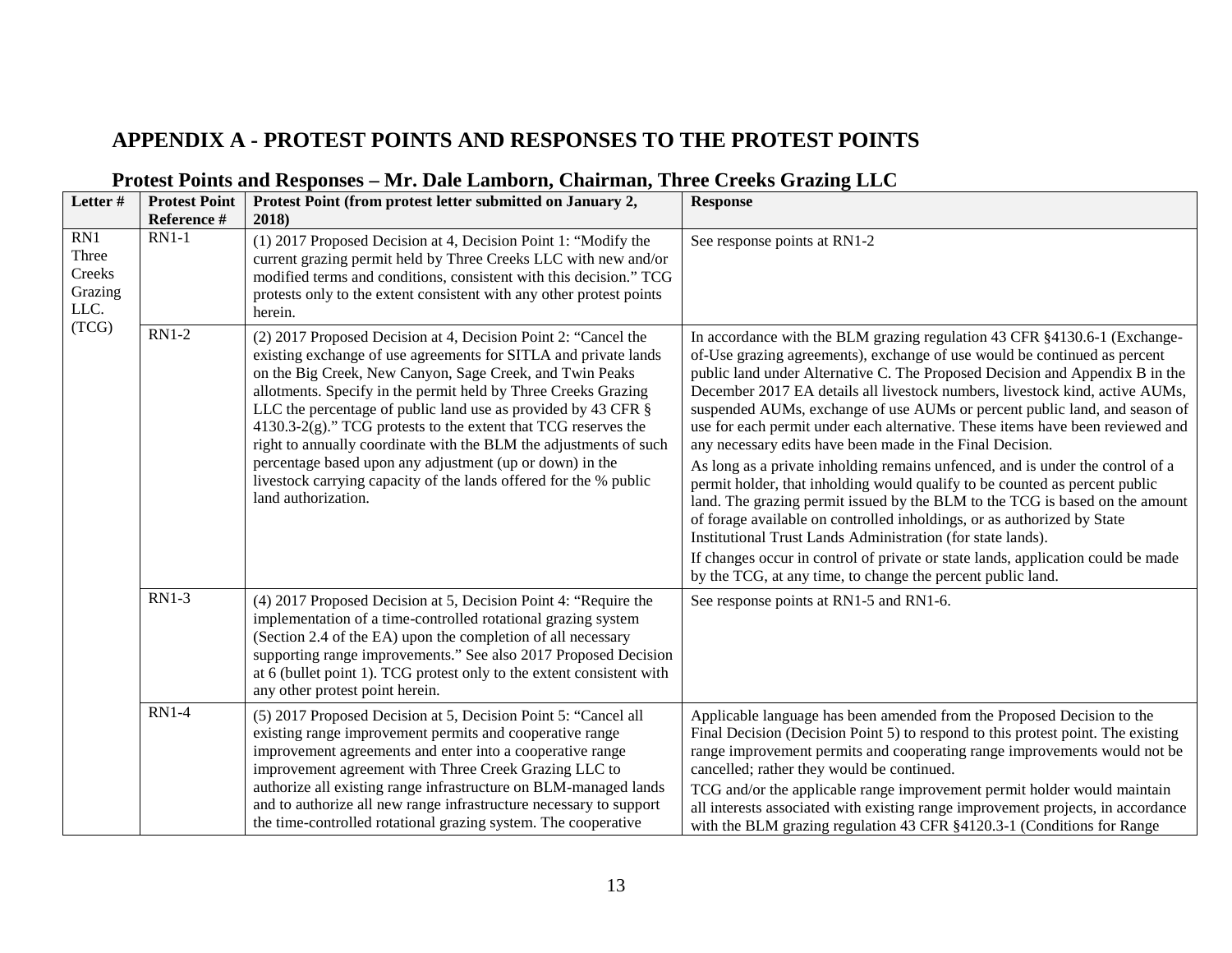| Letter# | <b>Protest Point</b><br>Reference # | Protest Point (from protest letter submitted on January 2,<br>2018)                                                                                                                                                                                                                                                                                                                                                                                                                                                                                                                                                                                                                                                                                                                                                                                                                                                                                                                                                                                                                                                                                                                                                                                                                | <b>Response</b>                                                                                                                                                                                                                                                                                                                                                                                                                                                                                                                                                                                                                     |
|---------|-------------------------------------|------------------------------------------------------------------------------------------------------------------------------------------------------------------------------------------------------------------------------------------------------------------------------------------------------------------------------------------------------------------------------------------------------------------------------------------------------------------------------------------------------------------------------------------------------------------------------------------------------------------------------------------------------------------------------------------------------------------------------------------------------------------------------------------------------------------------------------------------------------------------------------------------------------------------------------------------------------------------------------------------------------------------------------------------------------------------------------------------------------------------------------------------------------------------------------------------------------------------------------------------------------------------------------|-------------------------------------------------------------------------------------------------------------------------------------------------------------------------------------------------------------------------------------------------------------------------------------------------------------------------------------------------------------------------------------------------------------------------------------------------------------------------------------------------------------------------------------------------------------------------------------------------------------------------------------|
|         |                                     | range improvement agreement will allocate maintenance<br>responsibility." TCG protests the cancellation of "all existing range<br>improvement permits and cooperative range improvement<br>agreements". The members of TCG previously assigned interests to<br>TCG in several public land range improvements upon the<br>allotments in question. TCG desires to maintain such interests,<br>particularly to the extent such interests are of importance and value<br>should any of the public lands in question is "cancelled in order to<br>devote public lands covered by the permit to another public<br>purpose, including disposal" in the future, and is thus subject to<br>"reasonable compensation". See 43 C.F.R. § 4120.3-60. See also<br>43 C.F.R. § 4120.3-3(c), 43 C.F.R. § 4120.3-5. Any Final Decision<br>should maintain such interests. However, with that said, TCG<br>would not oppose any Final Decision clarifying the allocation of<br>maintenance responsibility relating to the applicable public land<br>range improvements upon the allotments in question that is directly<br>associated with public land livestock grazing. TCG would<br>welcome to coordinate with the BLM a discussion of such<br>clarification before any Final Decision is issued. | Improvements) and 43 CFR §4120.3-2 (Cooperative Range Improvement<br>Agreements).<br>At this time, no land within the project area is being devoted to another public<br>purpose. If the relevant public lands are, at some point in the future, devoted to<br>another public purpose, the BLM would follow the applicable regulations in 43<br>C.F.R. §4120.3-6.                                                                                                                                                                                                                                                                   |
|         | <b>RN1-5</b>                        | (6) 2017 Proposed Decision at 5, Decision Point 6: "Require the<br>construction of all range infrastructure necessary to support the<br>time-controlled rotational grazing system and the removal of<br>unnecessary existing infrastructure (Section 2.42 and Table 6 of<br>the EA)." TCG protest only to the extent consistent with any other<br>protest points herein. In addition, TCG protests to the extent it is<br>stated or suggested that TCG is asked to provide all of the financial<br>contribution for the construction or modification of such range<br>infrastructure.                                                                                                                                                                                                                                                                                                                                                                                                                                                                                                                                                                                                                                                                                              | Funding for new projects could come from multiple sources.                                                                                                                                                                                                                                                                                                                                                                                                                                                                                                                                                                          |
|         | <b>RN1-6</b>                        | (7) 2017 Proposed Decision at 5, Decision Point 7: "Establish<br>livestock grazing management objectives and requirements<br>(Sections 2.4.3 of the EA)." See also 2017 Proposed Decision at 6<br>(bullet point 2). TCG protests. First, TCG protests any suggestion<br>that these objectives and requirements are a Term & Condition of<br>its Grazing Permit, and assuming they intend to be a Term &<br>Condition of its Grazing Permit, TCG protests the lack of an<br>application of some "Decision Tree" concept that applies reason to<br>the application the objectives and requirements. Second, TCG                                                                                                                                                                                                                                                                                                                                                                                                                                                                                                                                                                                                                                                                      | The second authorization term and condition on the grazing permit states,<br>"Livestock grazing on the Three Creeks allotment will be managed to meet or<br>satisfy the objectives and requirements as described in Section 2.4.3 of the<br>EA." This includes meeting the objectives set out in section 2.4.3.1 of the<br>December 2017 EA. The BLM is required to meet, or make progress toward<br>meeting all rangeland health standards, as outlined in 43 CFR §4180. These<br>standards can be assessed at any time, but involvement from permittees and<br>interested public in review and offer of data would be considered. |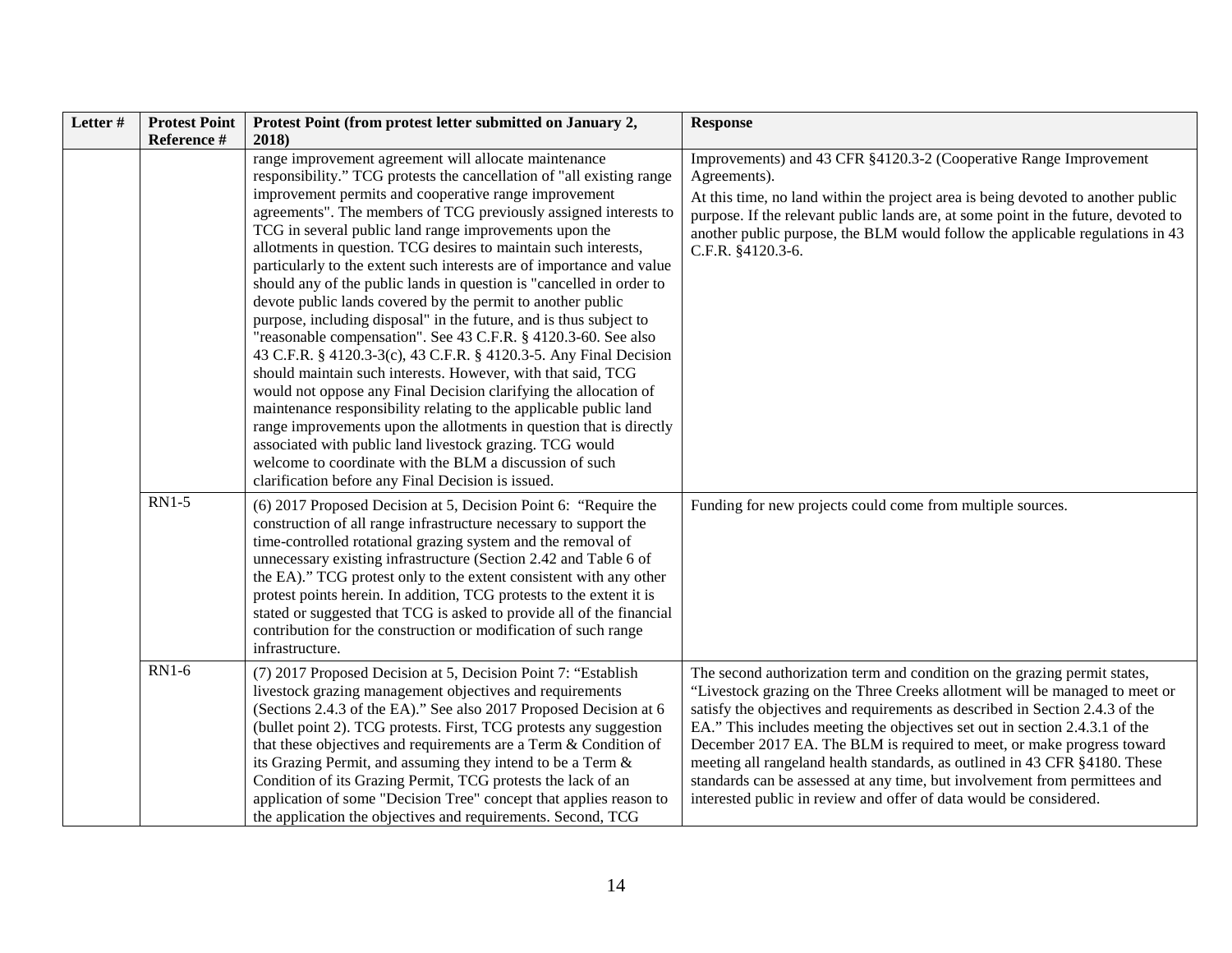| Letter # | <b>Protest Point</b> | Protest Point (from protest letter submitted on January 2,                                                                                                                                                                                                                                                                                                                                                                                                                                                                    | <b>Response</b>                                                                                                                                                                                                                                                                                                                                                                                                                                                                                                                                         |
|----------|----------------------|-------------------------------------------------------------------------------------------------------------------------------------------------------------------------------------------------------------------------------------------------------------------------------------------------------------------------------------------------------------------------------------------------------------------------------------------------------------------------------------------------------------------------------|---------------------------------------------------------------------------------------------------------------------------------------------------------------------------------------------------------------------------------------------------------------------------------------------------------------------------------------------------------------------------------------------------------------------------------------------------------------------------------------------------------------------------------------------------------|
|          | Reference #          | 2018)<br>protests utilization or stubble height objectives / requirements since<br>the decision intends that the deferred and rest grazing system will<br>meet (or continue to meet) applicable Standards. Third, TCG                                                                                                                                                                                                                                                                                                         | The Randolph Grazing Environmental Statement set utilization levels for<br>graminoid and shrubs communities. The December 2017 EA and Proposed<br>Decision adopt the utilization levels set in the Environmental Statement.                                                                                                                                                                                                                                                                                                                             |
|          |                      | protests any objective and requirement implicating GRSG; given<br>that the BLM and the USFS are in the mix of a land use planning,<br>forest planning, and NEPA process to potentially amend the recent<br>Sage-grouse BLM-Land Use Plan Amendments and Sage-grouse<br>USFS-Forest Plan Amendments. TCG will not agree to objectives<br>and requirements that will not be maintained / sustained in the up-<br>coming land use planning, forest planning, and NEPA processes.                                                 | The BLM's analysis shows that the proposed time-controlled rotational grazing<br>system will result in the consolidated allotment meeting or making significant<br>progress towards meeting the Utah Standards for Rangeland Health. The BLM<br>has chosen to incorporate objectives, responses, and adaptive management to<br>ensure the new grazing system is making sufficient progress toward meeting<br>standards. These terms, conditions, and objectives were analyzed appropriately<br>in the EA, and carried forward in the Proposed Decision. |
|          |                      |                                                                                                                                                                                                                                                                                                                                                                                                                                                                                                                               | The BLM is required to comply with all land use planning decisions, including<br>those contained in the GRSG plan amendments finalized in 2015. Until such<br>time as the planning decisions applicable to this grazing decision are changed<br>by a future decision, the BLM will continue to follow the decisions reflected in<br>the current land use plans. If the GRSG aspects of the applicable land use plan<br>are amended, the grazing permits may need to be amended to comply with any<br>new plan amendments.                               |
|          | <b>RN1-7</b>         | (8) 2017 Proposed Decision at 5, Decision Point 8; "Require the<br>development, BLM approval, and adherence to annual grazing<br>plans to govern the time-controlled rotational grazing system<br>(Sections 2.4.4 of the EA)." See also 2017 Proposed Decision at 6<br>(bullet points 3 and 4). TCG protests only to the extent consistent<br>with any other protest points herein. In addition, TCG protests this<br>term to the extent it intends to unreasonably modify on an annual<br>basis the intended grazing system. | Submission and approval of an annual grazing plan is required by the terms and<br>conditions of the grazing permit. The annual grazing plan needs to be in<br>accordance with the terms and conditions of the grazing permit, which includes<br>the term to implement a time-controlled rotational grazing system. Therefore,<br>the grazing system cannot be unreasonably modified by the annual grazing<br>plan. The author's protest point does not necessitate any changes to the EA or<br>Proposed Decision.                                       |
|          | $RN1-8$              | (9) 2017 Proposed Decision at 5, Decision Point 9: "Require<br>monitoring for utilization and terrestrial and aquatic conditions<br>(Section 2.44 of the E)." TCG protests only to the extent consistent<br>with any other protest points herein. See particularly Protest Points<br>(7), (8).                                                                                                                                                                                                                                | See response to point RN1-6 and RN1-7.                                                                                                                                                                                                                                                                                                                                                                                                                                                                                                                  |
|          | <b>RN1-9</b>         | (10) 2017 Proposed Decision at 5, Decision Point 10: "Establish<br>greater sage-grouse threshold and responses for livestock grazing<br>(Section 2.4.5 of the EA)." See also 2017 EA at pages 38-39. TCG<br>protests only to the extent consistent with any other protest points<br>herein. See particularly Protest Points (7), (8).                                                                                                                                                                                         | See response to point RN1-6 and RN1-7.                                                                                                                                                                                                                                                                                                                                                                                                                                                                                                                  |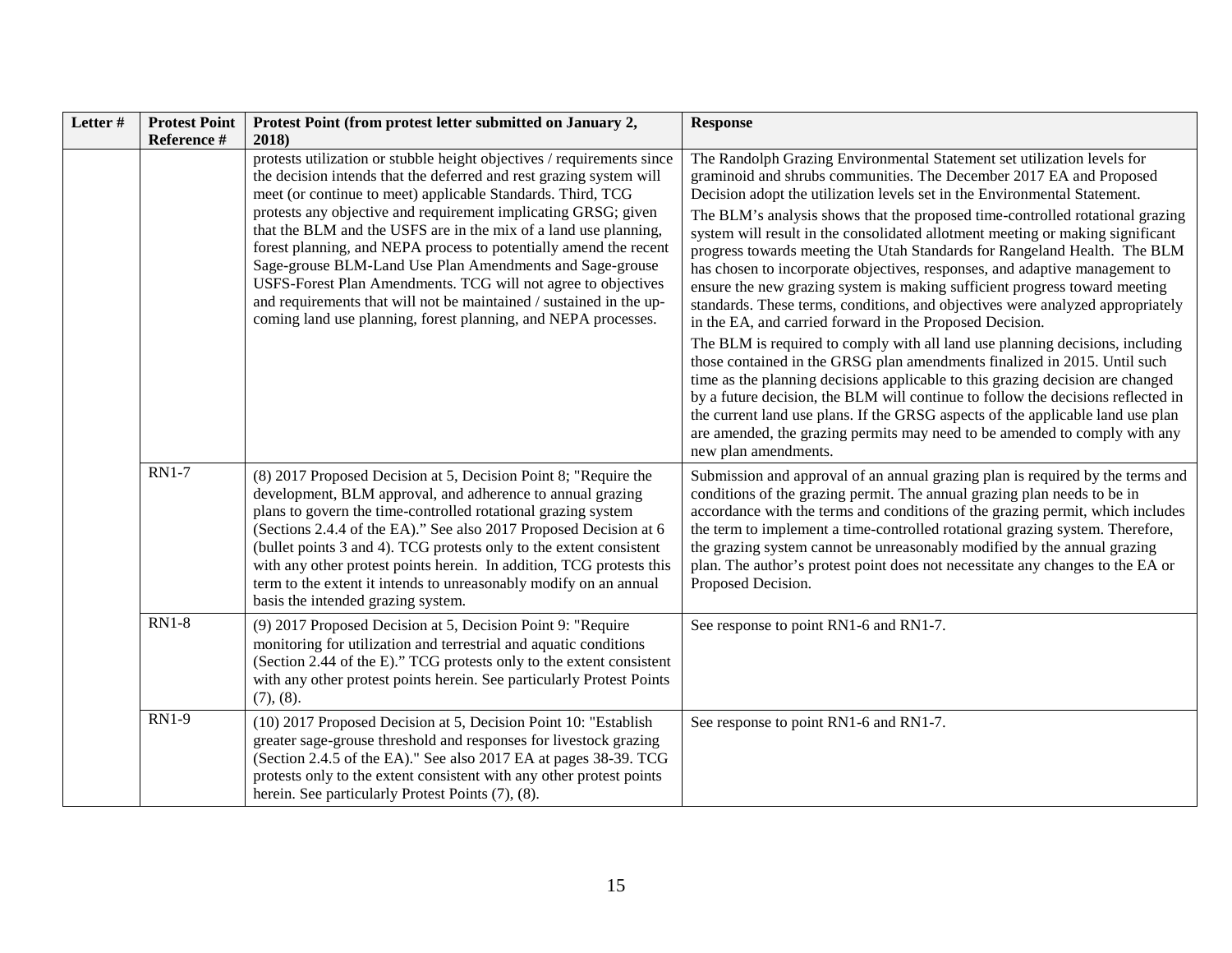| Letter# | <b>Protest Point</b><br>Reference # | Protest Point (from protest letter submitted on January 2,<br>2018)                                                                                                                                                                                                                                                                                                                                                                                                                                                                                                                                                                                               | <b>Response</b>                                                                                                                                                                                                                                                                                                                                                                                                                                                                                                                                                                                                                                                                                                                                                                                                                                                                                                                                           |
|---------|-------------------------------------|-------------------------------------------------------------------------------------------------------------------------------------------------------------------------------------------------------------------------------------------------------------------------------------------------------------------------------------------------------------------------------------------------------------------------------------------------------------------------------------------------------------------------------------------------------------------------------------------------------------------------------------------------------------------|-----------------------------------------------------------------------------------------------------------------------------------------------------------------------------------------------------------------------------------------------------------------------------------------------------------------------------------------------------------------------------------------------------------------------------------------------------------------------------------------------------------------------------------------------------------------------------------------------------------------------------------------------------------------------------------------------------------------------------------------------------------------------------------------------------------------------------------------------------------------------------------------------------------------------------------------------------------|
|         | <b>RN1-10</b>                       | (11) 2017 Proposed Decision at 5, Decision Point 11: "Establish<br>interim measures for livestock grazing management to be<br>employed until the time-controlled rotational grazing system is<br>implemented (Section 2.4.6 of the EA)." See also 2017 Proposed<br>Decision at 6 (bullet point 5). TCG protests only to the extent<br>consistent with any other protest points herein.                                                                                                                                                                                                                                                                            | It is unclear what other protest points this would relate to this protest.<br>Therefore, the author's protest point does not necessitate any changes to the EA<br>or Proposed Decision.                                                                                                                                                                                                                                                                                                                                                                                                                                                                                                                                                                                                                                                                                                                                                                   |
|         | <b>RN1-11</b>                       | (12) 2017 Proposed Decision at 5, Decision Point 12: "Require<br>certain mitigation measures (Section 3.11 of the EA)." See also<br>2017 Proposed Decision at 6 (bullet point 6). TCG protests only to<br>the extent consistent with any other protest points herein. See<br>particularly Protest Points (7), (8).                                                                                                                                                                                                                                                                                                                                                | See response to point RN1-6 and RN1-7.                                                                                                                                                                                                                                                                                                                                                                                                                                                                                                                                                                                                                                                                                                                                                                                                                                                                                                                    |
|         | <b>RN1-12</b>                       | (13) 2017 Proposed Decision at 5, Decision Point 13: Convert all<br>horse grazing permits to cattle grazing permits. TCR protests as<br>related to the current horse permit in the New Canyon Allotment,<br>to the extent of 11 horses for 41 AUMs. TCG requests that cattle or<br>horse use be authorized, though subject to any applicable rotational<br>system. And, TCG conditionally protests as related to an apparent<br>omission in the 2017 EA at page 297 (Table B-1), wherein Lou<br>Dawn Hoffman (and now TCG) was historically authorized 2<br>horses for approximately 12 AUMs, and these AUMs should be<br>recognized and converted to cattle use. | The December 2017 EA does not analyze environmental impacts associated<br>with horse use. Subsequently, all horse AUMs were converted to cattle AUMs.<br>The EA and Proposed Decision were checked to make sure all previously used<br>horse AUMs were converted to cattle AUMs. Additionally, the AUM numbers<br>were verified against previous records. All horse AUMs are correct and<br>accounted for in the Proposed Decision and in Table B-1 in the December 2017<br>EA. When the previous lease between New Canyon Grazing LLC and the<br>permittees on the New Canyon allotment was authorized, all horse AUMs were<br>added to the same line on the grazing permit.<br>After further examination of the Randolph MFP Decisions, the conversion of<br>Horse to Cattle AUMs should be at a 1:1.5 ratio, rather than a 1:1 ratio as<br>included in the Proposed Decision. The Final Decision has been updated to<br>reflect this 1:1.5 conversion. |
|         | RN1-13                              | (14) 2017 Proposed Decision at 5-6: Mandatory Terms and<br>Conditions". TCG protests only to the extent consistent with any<br>other protest points herein.                                                                                                                                                                                                                                                                                                                                                                                                                                                                                                       | See response at point RN1-6.                                                                                                                                                                                                                                                                                                                                                                                                                                                                                                                                                                                                                                                                                                                                                                                                                                                                                                                              |
|         | <b>RN1-14</b>                       | (15) 2017 Proposed Decision at 6: "Authorization Terms and<br>Conditions". As to bullet points 1, 2, 3, 4, 5, 6, see above (wherein<br>such points are discussed).                                                                                                                                                                                                                                                                                                                                                                                                                                                                                                | See response point RN1-3, RN1-6, RN1-7, RN1-10, RN1-11.                                                                                                                                                                                                                                                                                                                                                                                                                                                                                                                                                                                                                                                                                                                                                                                                                                                                                                   |
|         | <b>RN1-15</b>                       | (16) 2017 Proposed decision at 6: "Authorization Terms and<br>Conditions". As to bullet point 7 (fiscally responsibility for range<br>improvement maintenance), and bullet point 8 (range<br>improvements functionally), TCG protests as stated in Protest<br>Point (5). In addition, TCG demands to be credited for its                                                                                                                                                                                                                                                                                                                                          | See response point RN1-4.                                                                                                                                                                                                                                                                                                                                                                                                                                                                                                                                                                                                                                                                                                                                                                                                                                                                                                                                 |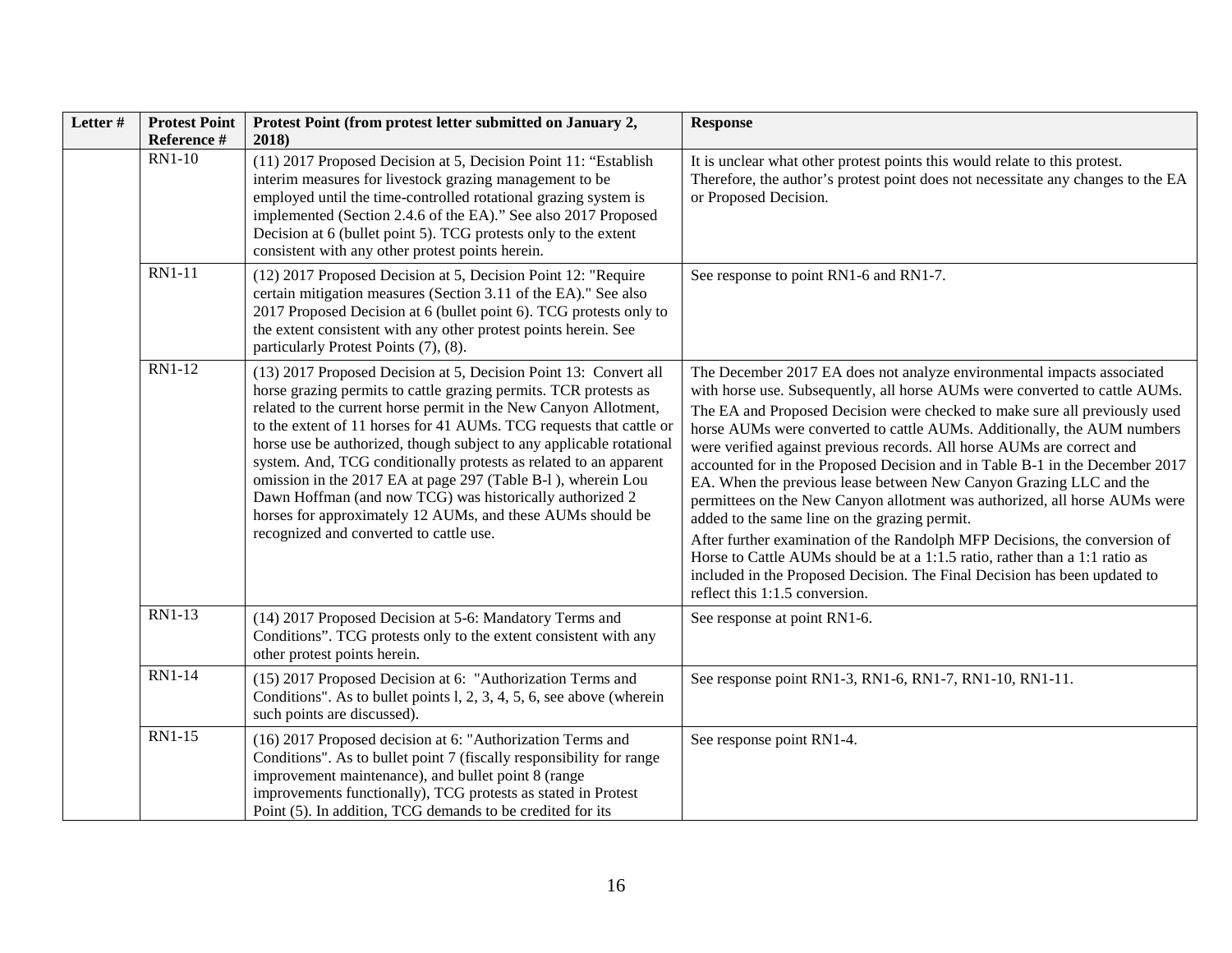| Letter# | <b>Protest Point</b><br>Reference # | Protest Point (from protest letter submitted on January 2,<br>2018)                                                                                                                                                                                                                                                                                                                                                                                                                        | <b>Response</b>                                                                                                                                                                                                                                                                                                                                   |
|---------|-------------------------------------|--------------------------------------------------------------------------------------------------------------------------------------------------------------------------------------------------------------------------------------------------------------------------------------------------------------------------------------------------------------------------------------------------------------------------------------------------------------------------------------------|---------------------------------------------------------------------------------------------------------------------------------------------------------------------------------------------------------------------------------------------------------------------------------------------------------------------------------------------------|
|         |                                     | contributions in the intended "to be" constructed and modified<br>range infrastructure, for the reason stated in Protest Point (5).                                                                                                                                                                                                                                                                                                                                                        |                                                                                                                                                                                                                                                                                                                                                   |
|         | RN1-16                              | (18) 2017 Proposed Decision at 6: "Authorization Terms and<br>Conditions". As to bullet point 10 (tag cattle), bullet point 11 (salt<br>blocks), bullet point 12 (feeding hay), TCG protests to the extent<br>that the agency continues to provide the tags, and to the extent the<br>agency identifies the non-salt and non-supplement area so TCG is<br>timely informed of the placed not to place salt, etc                                                                             | The BLM will coordinate with TCG to ensure they have all information<br>necessary to comply with authorization terms and conditions. This protest point<br>does not necessitate any changes to the EA or Proposed Decision.                                                                                                                       |
|         | <b>RN1-17</b>                       | (19) Proposed Decision at 7: "Authorization Terms and<br>Conditions". As to bullet point 13 (reasonable access), TCG<br>protests to the extent that TCG can only provide reasonable access<br>to private and leased land only consistent with what it may control<br>via leases. In addition, TCG has no authority to provide access to<br>all private land and all of the State land within the Three Creeks<br>Project area.                                                             | This term and condition would only apply to lands owned or controlled by<br>TCG within the grazing allotment. No changes to the Proposed Decision are<br>required to address this protest point.                                                                                                                                                  |
|         | <b>RN1-18</b>                       | (21) 2017 Proposed Decision at 7: "Authorization Terms and<br>Conditions". As to bullet point 15 (ownership of livestock). TCG<br>protests to the extent that TCG must clarify that it is a limited<br>liability company to which its members will be grazing livestock in<br>accordance with the terms and conditions of the Operating<br>Agreement, the grazing regulations, and the Grazing Permit.                                                                                     | No changes to the Proposed Decision are required to address this protest point.                                                                                                                                                                                                                                                                   |
|         | RN1-19                              | (22) Proposed decision at page 7-8: "Terms and Conditions<br>Applicable to All Permits and Leases". TCG protests only to the<br>extent that these statements are and remain consistent with the<br>applicable laws and regulations of the Bureau of Land<br>Management. To the extent any of these statements are modified<br>by new laws or regulations, then TCG only agrees to conform to<br>such applicable laws and regulations; not the statements in the<br>2017 Proposed Decision. | The terms and conditions in this decision are and will continue to be consistent<br>with all applicable laws and regulations. If applicable laws and regulations<br>modify the terms and conditions in this permit, the permit will be amended in<br>accordance with the law or regulation. No changes are necessary to the<br>Proposed Decision. |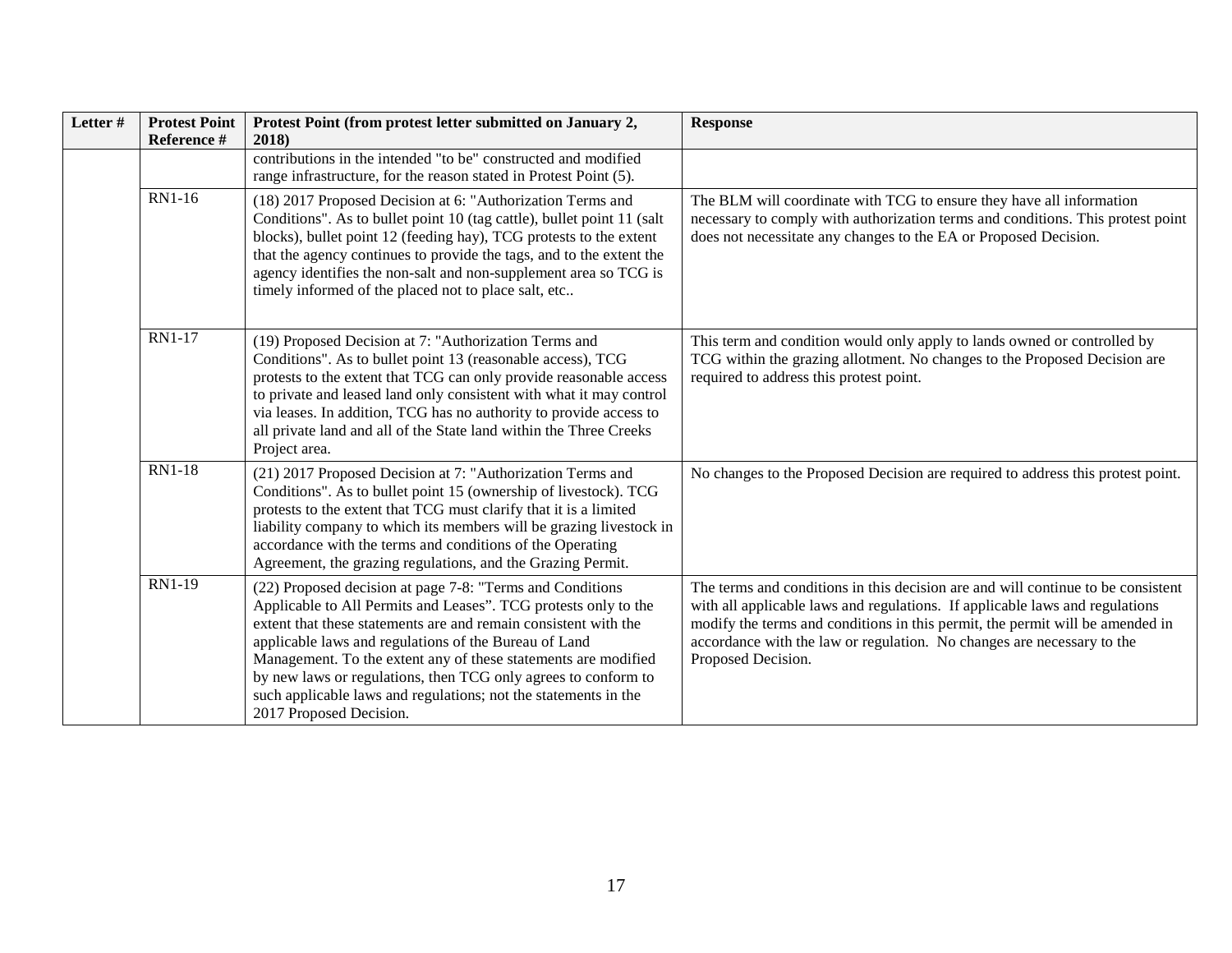| Letter#                                                               | <b>Protest Point</b><br>Reference # | Protest Point (verbatim from protest letter submitted on<br>December 29, 2017)                                                                                                                                                                                                                                                                                                                                                                                                                                    | <b>Response</b>                                                                                                                                                                                                                                                                                                                                                                                                                                                                                                                                                                                                                                                                                                                                                                                                                                                                                                                                                                                                                                                                                                                                                                                                                                                                                                                                                                                                                                                                                                                                                                                                                                                                                                                                                                                                                                                                                                                                                                                                                                                                |
|-----------------------------------------------------------------------|-------------------------------------|-------------------------------------------------------------------------------------------------------------------------------------------------------------------------------------------------------------------------------------------------------------------------------------------------------------------------------------------------------------------------------------------------------------------------------------------------------------------------------------------------------------------|--------------------------------------------------------------------------------------------------------------------------------------------------------------------------------------------------------------------------------------------------------------------------------------------------------------------------------------------------------------------------------------------------------------------------------------------------------------------------------------------------------------------------------------------------------------------------------------------------------------------------------------------------------------------------------------------------------------------------------------------------------------------------------------------------------------------------------------------------------------------------------------------------------------------------------------------------------------------------------------------------------------------------------------------------------------------------------------------------------------------------------------------------------------------------------------------------------------------------------------------------------------------------------------------------------------------------------------------------------------------------------------------------------------------------------------------------------------------------------------------------------------------------------------------------------------------------------------------------------------------------------------------------------------------------------------------------------------------------------------------------------------------------------------------------------------------------------------------------------------------------------------------------------------------------------------------------------------------------------------------------------------------------------------------------------------------------------|
| RN2<br>James<br>Catlin<br>Utah<br>Chapter<br>of the<br>Sierra<br>Club | $RN2-1$                             | The proposal would reduce the period that livestock graze in a<br>pasture to roughly two weeks where in the past most allotment<br>were grazed with cattle season lone (early May though early<br>September each year). This shortening of time spent in a<br>pasture may lead to some improvement. However, the number<br>of cattle will be increasing dramatically, perhaps two or three<br>times more than current numbers. This increase is likely to<br>cancel any benefit from reducing the grazing period. | The author does not provide any objective data or information to support his<br>opinion. In addition, the Interior Board of Land Appeals recently found that the<br>author did not qualify as a rangeland management or wildlife biology expert in a<br>case involving a nearby allotment (Duck Creek). Consequently, the author's<br>unsupported opinions as to efficacy or impacts of the grazing system authorized by<br>the Proposed Decision are unsubstantiated.<br>In any event, as discussed in Section 2.4 of the December 2017 EA, the time-<br>controlled rotational grazing system will utilize multiple pastures with high density<br>of livestock, incorporating short grazing periods that manages for rest and grazing<br>during different phenological periods. This system provides longer rest periods than<br>the current season-long or deferred grazing systems currently utilized. This system<br>of grazing incorporates adaptive management both within and between grazing<br>years, with the grazing regime being responsive to current conditions on the land<br>(e.g. Section 2.4.4.1, 2.4.4.2, 2.4.5 of the December 2017 EA). The intent is to<br>facilitate appropriate livestock movement and closely monitor forage to ensure<br>plants are not over-grazed and time is allowed for ample regrowth opportunity.<br>While the number of cattle in a pasture may be higher than under the no action<br>alternative, livestock would be in that pastures for a shorter period of time and<br>consume the same amount of forage compared to current management. No<br>additional Animal Unit Months (AUMs) are authorized in the grazing permit.<br>Analysis in the December 2017 EA shows that the time-controlled rotational<br>grazing system, including rest the pastures receive, and adaptive management of<br>livestock, will lead to meeting or making significant progress towards meeting<br>Utah's Rangeland Health Standards. See December 2017 EA at Sections 3.2.1.2.3.,<br>3.2.2.2.3, 3.2.3.2.3, 3.3.2.3, 3.4.2.3, and 3.5.2.3.5. |
|                                                                       | <b>RN2-2</b>                        | This proposed plan is driven by the Utah Department of<br>Agriculture who supplied consulting services that conducted<br>surveys and conducted analysis. Proposals for grazing<br>programs for this same area from the conservation community<br>were dismissed and not analyzed by BLM. The clear bias in<br>this EA undercuts BLM's ability to be seen as fair and open to<br>new ideas.                                                                                                                        | The author's assertion is incorrect, as discussed in Appendix $E -$ Summary of<br>Public Comment and Agencies Responses in the December 2017 EA, Response #<br>RN03-03. Further, the EA discussed all reasonable alternatives, although some<br>were not analyzed in detail, as discussed below in Protest Response # RN2-10.                                                                                                                                                                                                                                                                                                                                                                                                                                                                                                                                                                                                                                                                                                                                                                                                                                                                                                                                                                                                                                                                                                                                                                                                                                                                                                                                                                                                                                                                                                                                                                                                                                                                                                                                                  |
|                                                                       | RN2-3                               | BLM, the Forest Service, and Utah Department of Agriculture<br>have put significant resources in this decision process spanning                                                                                                                                                                                                                                                                                                                                                                                   | The author has had ample time to provide comments throughout the process,<br>including during the field trips and meetings he attended, the scoping process, the                                                                                                                                                                                                                                                                                                                                                                                                                                                                                                                                                                                                                                                                                                                                                                                                                                                                                                                                                                                                                                                                                                                                                                                                                                                                                                                                                                                                                                                                                                                                                                                                                                                                                                                                                                                                                                                                                                               |

# **Protest Points and Responses – Mr. James Catlin, Utah Chapter of the Sierra Club**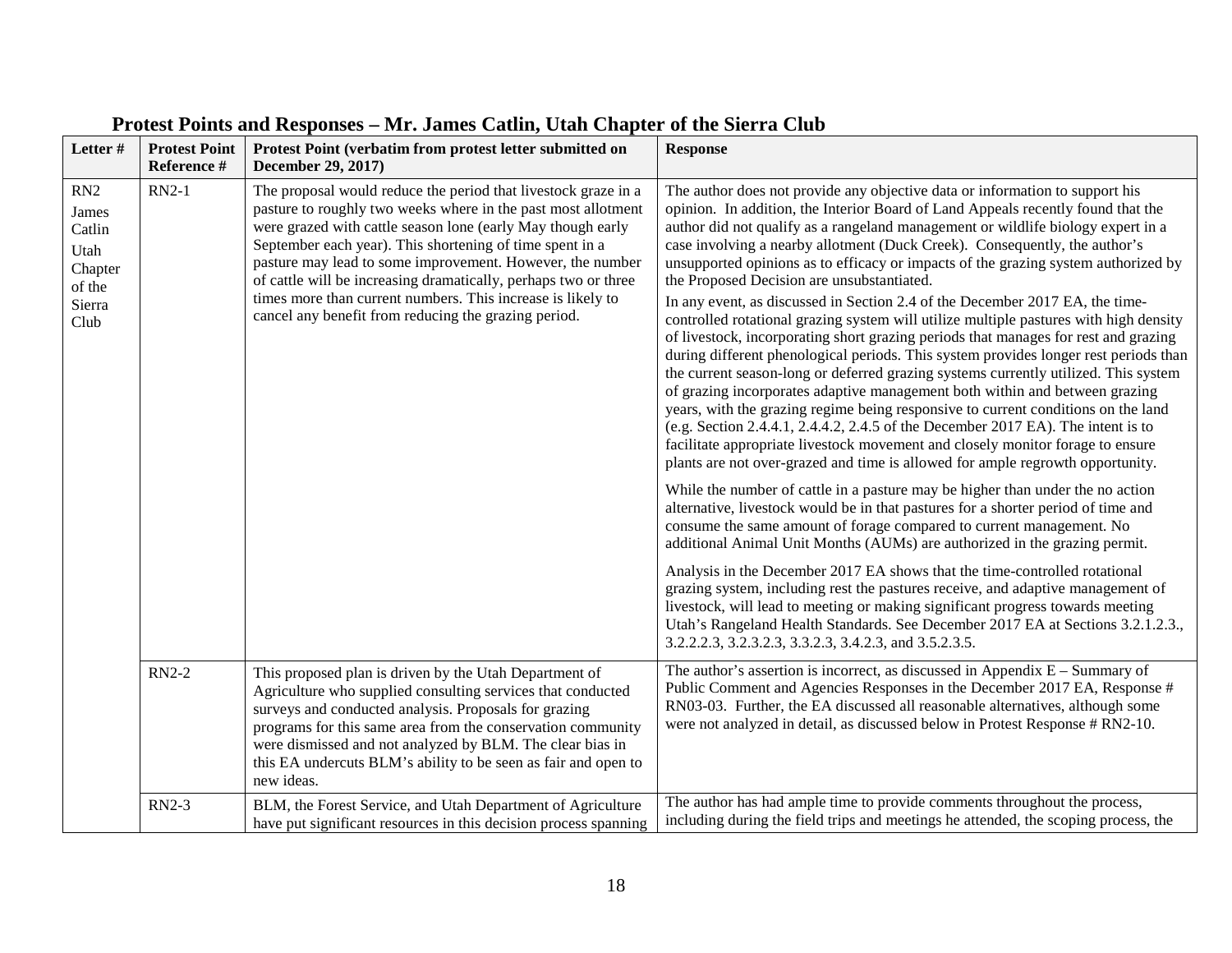| Letter# | <b>Protest Point</b><br>Reference # | Protest Point (verbatim from protest letter submitted on<br>December 29, 2017)                                                                                                                                                                                                                                                                                                                                                                                                                                                                                                                                                                                                                                                                                                                                                                                                                                                                                                                                                                                                                                                                                                                                                                                                                                                                     | <b>Response</b>                                                                                                                                                                                                                                                                                                                                                                                                                                                                                                                                                                                                                                                                                                                                                                                                                          |
|---------|-------------------------------------|----------------------------------------------------------------------------------------------------------------------------------------------------------------------------------------------------------------------------------------------------------------------------------------------------------------------------------------------------------------------------------------------------------------------------------------------------------------------------------------------------------------------------------------------------------------------------------------------------------------------------------------------------------------------------------------------------------------------------------------------------------------------------------------------------------------------------------------------------------------------------------------------------------------------------------------------------------------------------------------------------------------------------------------------------------------------------------------------------------------------------------------------------------------------------------------------------------------------------------------------------------------------------------------------------------------------------------------------------|------------------------------------------------------------------------------------------------------------------------------------------------------------------------------------------------------------------------------------------------------------------------------------------------------------------------------------------------------------------------------------------------------------------------------------------------------------------------------------------------------------------------------------------------------------------------------------------------------------------------------------------------------------------------------------------------------------------------------------------------------------------------------------------------------------------------------------------|
|         |                                     | seven or eight years. The documents covering this project are<br>well over a thousand pages. Clearly, this is a significant issue<br>for the agencies. It is almost impossible to adequately analyze<br>and comment on such a huge proposal in the time given, 15<br>days. This comment period was made worse by having this<br>comment period fall on the Christmas and New Year holiday<br>week.                                                                                                                                                                                                                                                                                                                                                                                                                                                                                                                                                                                                                                                                                                                                                                                                                                                                                                                                                 | public comment period for the EA, and the protest process. The author does not<br>identify any specific issue that he was unable to address or that he believes he has<br>inadequately addressed due to the various timeframes the agencies have provided.                                                                                                                                                                                                                                                                                                                                                                                                                                                                                                                                                                               |
|         | <b>RN2-4</b>                        | In the many field trips and meetings that I and others have<br>attended relating to this project, it was make clear that the<br>Three Creeks project is seen as a model that federal and state<br>agencies want to use widely.<br>There are a number of problems with this proposal but before<br>these are discussed, it would help to address a fundamental<br>challenge for BLM and the Forest Service. In order for the<br>Three Creek program to succeed, BLM needs to improve<br>credibility with the public concerning agency assessment of<br>habitat conditions and the results of actions taken.<br>Wildlife and their habitat needs are at the center of the issue<br>concerning BLM credibility. Earlier we recommended that on<br>an annual basis, BLM provide an annual allotment update to<br>the public, interested public, and the permit holders. This<br>report would describe the goals for that year for the allotment,<br>summarize the grazing use for the year, provide a summary of<br>monitoring and surveys conducted that year, and present any<br>problems or challenges identified. This is similar in some ways<br>to the Forest Service Annual Operating Instructions posted on<br>the web. Such a report would improve the transparency of<br>BLM's range program, an important step in improving<br>credibility. | The author's views do not undermine the Proposed Decision. See also Protest<br>Response # RN2-1. The author provides no basis for his assertion that the public<br>questions the agencies' credibility in assessing habitat conditions or that the<br>agencies' habitat and impact assessments are not credible. The public in Rich<br>County and generally throughout the region has been very supportive of BLM's<br>rangeland management. BLM is committed to being transparent in the management<br>of the Three Creeks allotment. For example, in Section 2.4.4.1.1 of the December<br>2017 EA, the BLM commits to "provide a copy of the annual grazing plan to all<br>entities that are considered the interested public on the former five BLM allotments<br>or the new Three Creeks allotment as provided by 43 CFR §4100.0-5." |
|         | <b>RN2-5</b>                        | Sage grouse population health is important in itself and an<br>indicator of the general health of habitat and wildlife<br>populations. This EA provides extensive information on sage.<br>This is an improvement over earlier grazing decisions.<br>Yet, BLM's credibility needs to be strengthened in this area.<br>BLM determined that the sage grouse population for these<br>allotments "the population appears to be maintained at a level                                                                                                                                                                                                                                                                                                                                                                                                                                                                                                                                                                                                                                                                                                                                                                                                                                                                                                    | See Protest Responses # RN2-1 and RN2-4. The statement "the population appears"<br>to be maintained at a level appropriate for the area" is not in the EA, although a<br>similar statement can be found in a supporting document. The statement in the<br>Rangeland Health Assessment is that "[f]or greater sage-grouse specifically, the<br>population that includes the assessment area appears to be maintained at a level<br>appropriate for the area". This statement regarding the larger population is<br>supported by the USFWS COT report (USFWS 2013), which states that the Rich-<br>Morgan-Summit portion of the Wyoming Basin population is "regarded as stable"                                                                                                                                                           |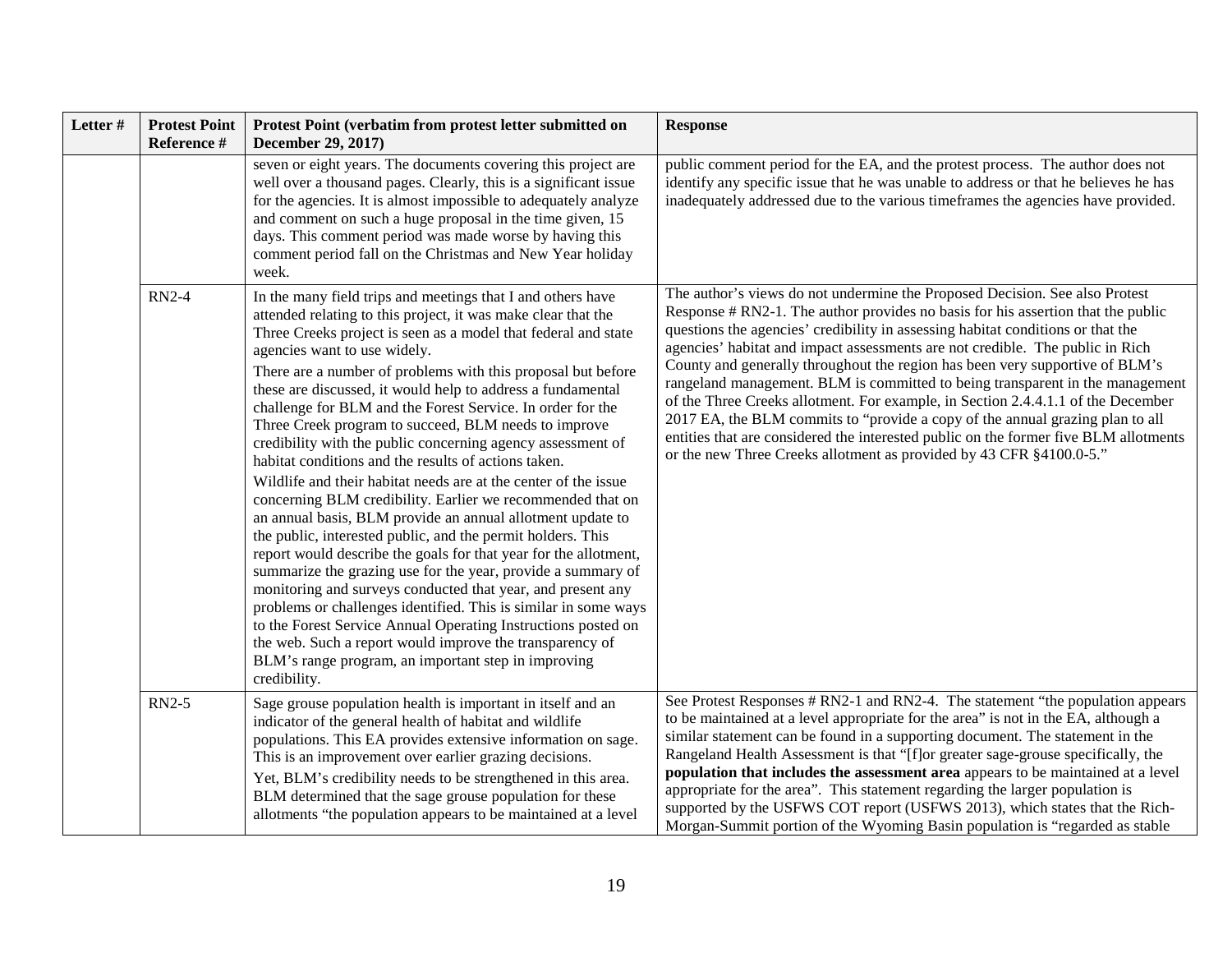| Letter# | <b>Protest Point</b><br>Reference # | Protest Point (verbatim from protest letter submitted on<br>December 29, 2017)                                                                                                                                                                                                                                                                                                                                                                                                                                                                                                                                                                                                                                                                                                                                                                                                                                                                                                                                                                                                                                                                                                                                                                                                                                                            | <b>Response</b>                                                                                                                                                                                                                                                                                                                                                                                                                                                                                                                                                                                                                                                                                                                                                                                                                                                                                                                                                                                                                                                                                                                                                                                                                                         |
|---------|-------------------------------------|-------------------------------------------------------------------------------------------------------------------------------------------------------------------------------------------------------------------------------------------------------------------------------------------------------------------------------------------------------------------------------------------------------------------------------------------------------------------------------------------------------------------------------------------------------------------------------------------------------------------------------------------------------------------------------------------------------------------------------------------------------------------------------------------------------------------------------------------------------------------------------------------------------------------------------------------------------------------------------------------------------------------------------------------------------------------------------------------------------------------------------------------------------------------------------------------------------------------------------------------------------------------------------------------------------------------------------------------|---------------------------------------------------------------------------------------------------------------------------------------------------------------------------------------------------------------------------------------------------------------------------------------------------------------------------------------------------------------------------------------------------------------------------------------------------------------------------------------------------------------------------------------------------------------------------------------------------------------------------------------------------------------------------------------------------------------------------------------------------------------------------------------------------------------------------------------------------------------------------------------------------------------------------------------------------------------------------------------------------------------------------------------------------------------------------------------------------------------------------------------------------------------------------------------------------------------------------------------------------------|
|         |                                     | appropriate for the area." <sup>2</sup> This conclusion is in conflict with<br>key information. UDWR Sage grouse populations continue to<br>decline in general over time. In our earlier comments we<br>provide a graph of UDWR lek counts for the past fifty years.<br>Sage grouse populations seem to follow a general ten year<br>cycle where the population peaks then falls for the next decade.<br>A graph of lek counts over time shows peaks and valley for<br>these cycles. This cycle seems to happen concurrently across<br>the species range. 2015 was the most recent peak in the sage<br>grouse and we have seen declines in 2016 and 2017 in sage<br>grouse lek counts. As the graph shows, over time, the valley<br>bottoms and peaks seem lower over time. In the 90s, the valley<br>was 20 males per lek and more recently the average in Rich<br>County was 10 males per lek. The earlier peaks were 40 males<br>per lek and more recently, the last peak had 15 males per lek.<br>BLM's claim that the population is "maintained" is incorrect in<br>the face of this information the documents should be changed<br>to reflect this.<br><sup>2</sup> BLM. 20917. Utah's standards for rangeland health, land<br>health determination for the Big Creek, New Canyon, Sage<br>Creek, Stuart and Twin Peaks Allotments. | with potential for growth" and Utah Department of Natural Resources' 2016<br>Annual Report "Implementing Utah's Greater Sage-grouse Conservation Plan",<br>which states that "population levels within all SGMAs in Utah have remained<br>stable in recent years ". <sup>1</sup><br>With regard to the sage-grouse population within the project area, Sections 1.5.1.2<br>and 3.3.1.1.1 of the December 2017 EA explain that Rangeland Health Standard 3<br>("Desired speciesare maintained at a level appropriate for the site and species<br>involved") is not being met on all five BLM allotments due to the condition of<br>sage-grouse habitat.<br>Also, the numbers of leks counted prior to 2004 were much lower (as shown in<br>Figure 16), making comparisons of recent lek data with earlier lek data<br>inappropriate. For example, if fewer leks that were more heavily attended were the<br>only ones counted, average lek counts would be higher than if more leks, including<br>those with lower attendance, were counted.<br>This protest point warrants no changes to the EA, rangeland health determination,<br>or the Proposed Decision.<br><sup>1</sup> https://wildlife.utah.gov/uplandgame/sage-grouse/pdf/16_annual_report.pdf |
|         | <b>RN2-6</b>                        | In BLM's rangeland health determination, the agency did find<br>most allotments failed to meet rangeland health standards. This<br>determination is justified and, in our experience, the areas in<br>question are degraded and do not to meet standards.                                                                                                                                                                                                                                                                                                                                                                                                                                                                                                                                                                                                                                                                                                                                                                                                                                                                                                                                                                                                                                                                                 | This protest point is immaterial to the appropriateness of the Proposed Decision.<br>The author's opinion that the "areas in question are degraded" is vague and<br>unsupported and therefore does not call into question the data supporting the<br>Proposed Decision.                                                                                                                                                                                                                                                                                                                                                                                                                                                                                                                                                                                                                                                                                                                                                                                                                                                                                                                                                                                 |
|         | <b>RN2-7</b>                        | BLM fails to mention what might be an important negative<br>influence on sage grouse. Hunting still occurs in the Three<br>Creek pastures with dozens of male and female birds taken<br>each year. In view of the declining population, BLM should<br>recommend to UDWR that hunting be paused until the<br>population gets above 40 males per lek. The EA should note<br>this.                                                                                                                                                                                                                                                                                                                                                                                                                                                                                                                                                                                                                                                                                                                                                                                                                                                                                                                                                           | The EA adequately addresses hunting. Section 3.5.3.3.2 of the December 2017 EA<br>states that hunting still occurs in the Cumulative Effects Analysis Area, but at<br>reduced levels since 2000. In addition, the author may make his suggested<br>recommendation to the UDWR himself. The BLM has no obligation to convey the<br>recommendations of third parties to other governmental agencies. Further, UDWR<br>and BLM share the same sage grouse goals, and BLM is confident that UDWR will<br>manage hunting consistent with those goals.                                                                                                                                                                                                                                                                                                                                                                                                                                                                                                                                                                                                                                                                                                        |
|         | <b>RN2-8</b>                        | The plan proposes using the grazing response index (GRI) to<br>monitor grazing use and its impacts. We think that there may<br>be merit in using this metric however it has yet to be                                                                                                                                                                                                                                                                                                                                                                                                                                                                                                                                                                                                                                                                                                                                                                                                                                                                                                                                                                                                                                                                                                                                                     | The use of GRI is only one of the methods that will be employed to assess whether<br>rangeland health standards are met. Other monitoring and assessment protocol will<br>be used (see, e.g., Sections 2.4.4.1 and 2.4.4.2 of the December 2017 EA). All                                                                                                                                                                                                                                                                                                                                                                                                                                                                                                                                                                                                                                                                                                                                                                                                                                                                                                                                                                                                |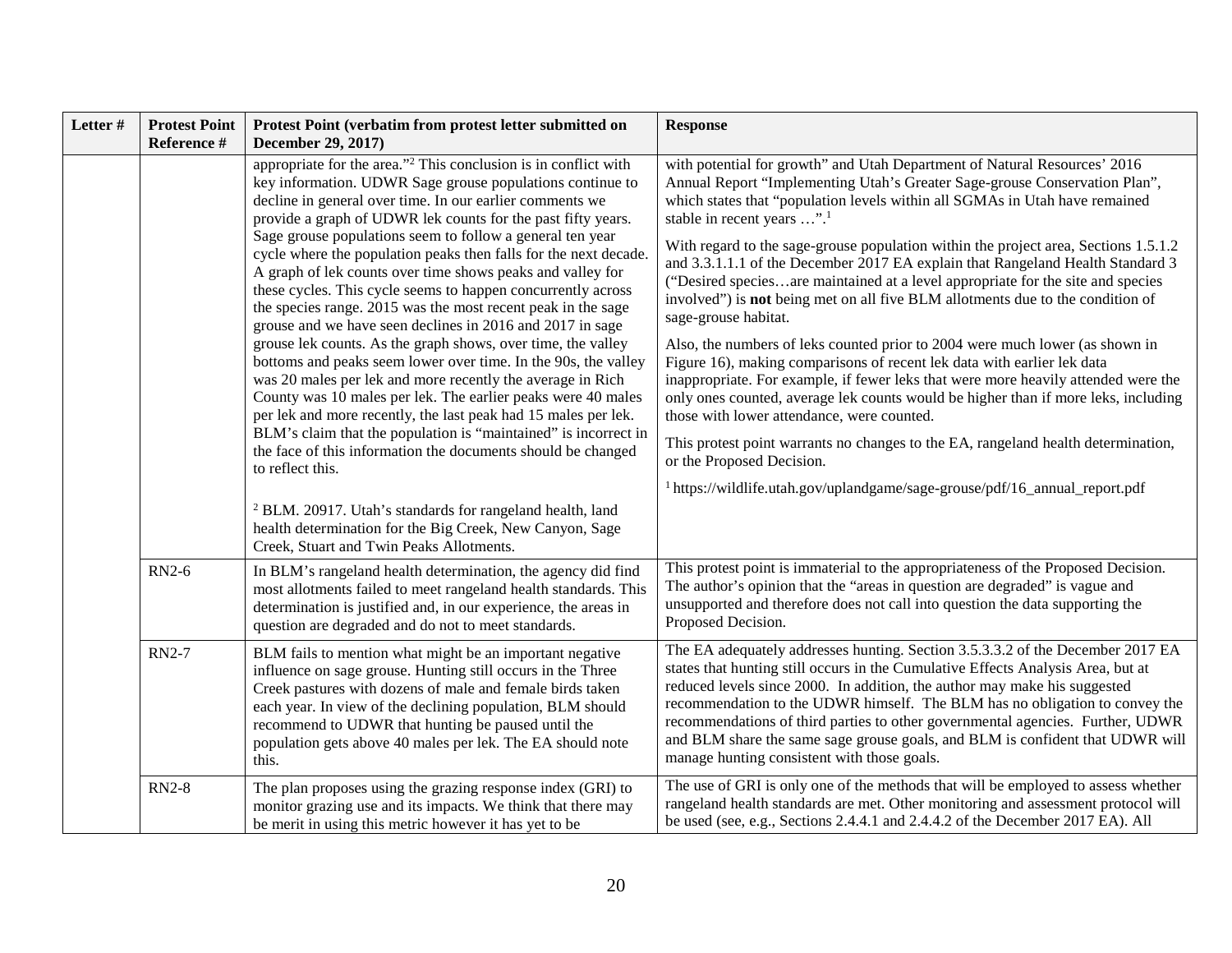| Letter# | <b>Protest Point</b><br>Reference # | Protest Point (verbatim from protest letter submitted on<br>December 29, 2017)                                                                                                                                                                                                                                                                                                                                                                                                                                                                                                                                                                                                                                                                                                                                                                                                                                                                                                                                                                                                                                                                                                                                                          | <b>Response</b>                                                                                                                                                                                                                                                                                                                                                                                                                                                                                                                                                                                                                                                                                                                                                                                                                                                                                                                                 |
|---------|-------------------------------------|-----------------------------------------------------------------------------------------------------------------------------------------------------------------------------------------------------------------------------------------------------------------------------------------------------------------------------------------------------------------------------------------------------------------------------------------------------------------------------------------------------------------------------------------------------------------------------------------------------------------------------------------------------------------------------------------------------------------------------------------------------------------------------------------------------------------------------------------------------------------------------------------------------------------------------------------------------------------------------------------------------------------------------------------------------------------------------------------------------------------------------------------------------------------------------------------------------------------------------------------|-------------------------------------------------------------------------------------------------------------------------------------------------------------------------------------------------------------------------------------------------------------------------------------------------------------------------------------------------------------------------------------------------------------------------------------------------------------------------------------------------------------------------------------------------------------------------------------------------------------------------------------------------------------------------------------------------------------------------------------------------------------------------------------------------------------------------------------------------------------------------------------------------------------------------------------------------|
|         |                                     | independently validated to ensure that rangeland health<br>standards are met.                                                                                                                                                                                                                                                                                                                                                                                                                                                                                                                                                                                                                                                                                                                                                                                                                                                                                                                                                                                                                                                                                                                                                           | monitoring and assessment information, as well as observations by rangeland<br>specialists and other agency experts, would be used to determine compliance with<br>the Utah Standards for Rangeland Health. Therefore, the author's observation does<br>not undermine the Proposed Decision.                                                                                                                                                                                                                                                                                                                                                                                                                                                                                                                                                                                                                                                    |
|         | <b>RN2-9</b>                        | Unfortunately, the grazing practices described in the EA are<br>very likely to lead to negative (bad) GRI scores. "A negative<br>value indicates that management is harmful" to the habitat.<br>GRI score is the sum of three factors, frequency, intensity and<br>opportunity. Grazing for a duration of seven days is a plus 1<br>and for 14 days a zero, and longer a minus one. The EA<br>proposes grazing for two weeks for cattle and later additional<br>weeks for sheep. This is a minus one for frequency. Intensity is<br>plus 1 for forage grazing use that is 40% or less. The Forest<br>Service and BLM favor stocking for 50% utilization. Such<br>stocking policies leads in most case to much higher utilization<br>in riparian areas where utilization will be 80% or more. This is<br>likely to lead to a negative one for intensity. For opportunity,<br>the grazing "program should allow plants full growth of leaves<br>before grazing or allow for full recovery after grazing for<br>plants to thrive." In pastures where grazing starts in July and<br>August, a positive number is likely for opportunity. But for<br>those pastures that are grazed in May and June, a zero or<br>negative number is likely. | The author provides no objective support for his predictions. See also Protest<br>Response # RN2-1. The December 2017 EA outlines several ways in which grazing<br>will be monitored to ensure Utah's Standards for Rangeland Health are met, and<br>ways to make changes to current year grazing if issues arise (See December 2017<br>EA at Sections 2.4.3, 2.4.4, and 2.4.5). GRI is just one tool that would be used to<br>help inform the management of the allotment.<br>Also refer to Appendix E – Summary of Public Comment and Agencies Responses<br>in the December 2017 EA, Response # RN03-07 and # RN04-01.14.                                                                                                                                                                                                                                                                                                                     |
|         | RN2-10                              | We asked that BLM designed a program that had stocking<br>numbers designed for low utilization of forage and for less<br>than a week in each pasture. BLM declined this requested<br>alternative.                                                                                                                                                                                                                                                                                                                                                                                                                                                                                                                                                                                                                                                                                                                                                                                                                                                                                                                                                                                                                                       | The BLM has invited public participation throughout this EA process and the<br>details are contained in the December 2017 EA at Sections 4.2 through 4.3.2.<br>Sections 4.3.1.3, 4.3.1.4, Appendix E, and public comment reports (Cirrus 2011<br>and Cirrus 2013) have been added to the EA. The public have participated in<br>scoping period, workshops, site visits, and 2 comment periods on the content of the<br>EA.<br>As a result of this extensive public input, the December 2017 EA considered three<br>alternatives in detail, and 8 other alternatives were discussed, but eliminated from<br>detailed analysis. The range of alternatives analyzed in detail provide the decision-<br>maker with the analysis to make a reasoned choice (BLM NEPA Handbook,<br>Section 6.6.1, Pg. 49). The BLM is not required to consider every variation of an<br>alternative presented by the public. For example, the BLM's NEPA Handbook (H- |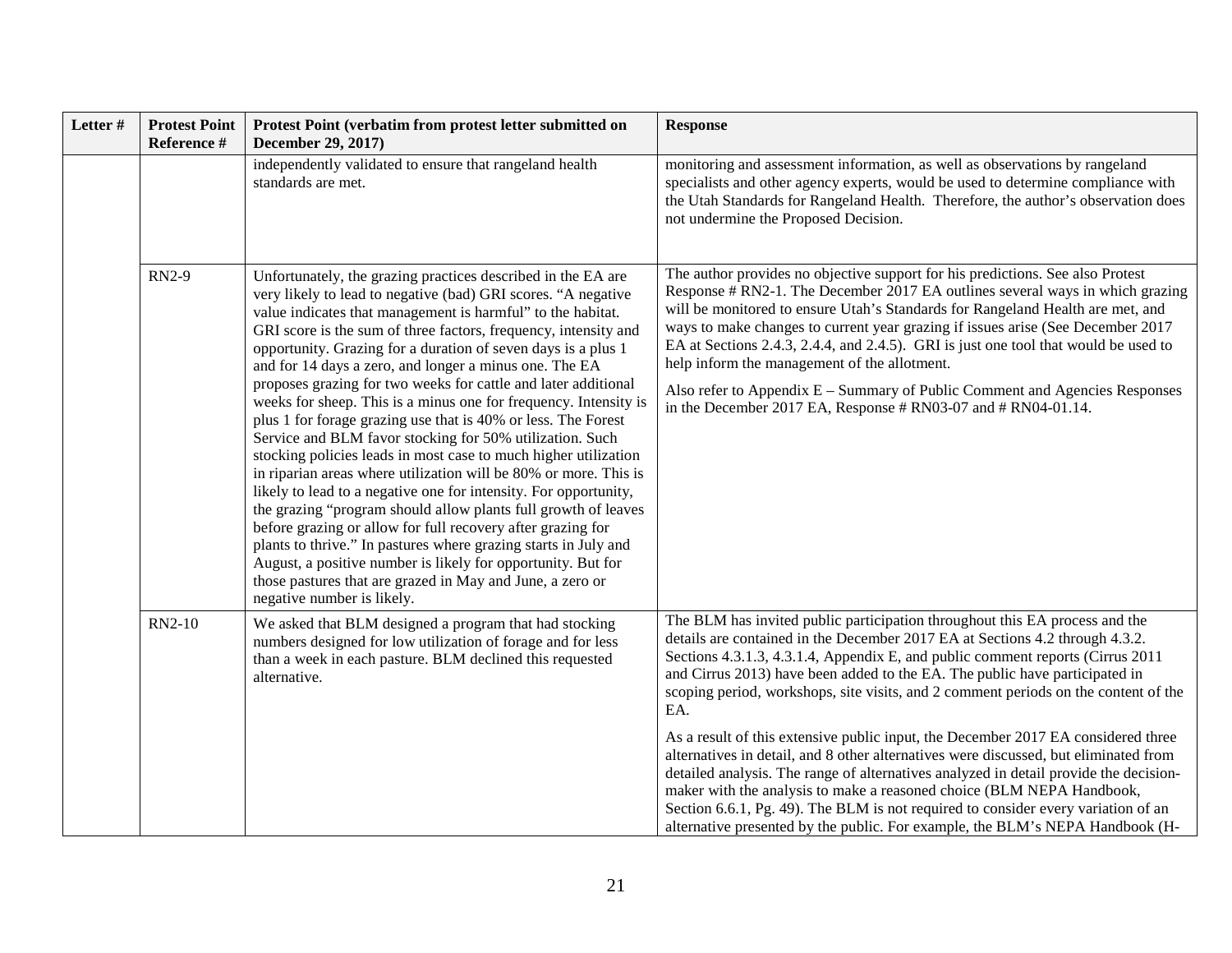| Letter# | <b>Protest Point</b><br>Reference # | Protest Point (verbatim from protest letter submitted on<br>December 29, 2017)                                                                                                                                                                                                                                                                                                                  | <b>Response</b>                                                                                                                                                                                                                                                                                                                                                                                                                                                                                                                                                                                                                                                                                                                                                  |
|---------|-------------------------------------|-------------------------------------------------------------------------------------------------------------------------------------------------------------------------------------------------------------------------------------------------------------------------------------------------------------------------------------------------------------------------------------------------|------------------------------------------------------------------------------------------------------------------------------------------------------------------------------------------------------------------------------------------------------------------------------------------------------------------------------------------------------------------------------------------------------------------------------------------------------------------------------------------------------------------------------------------------------------------------------------------------------------------------------------------------------------------------------------------------------------------------------------------------------------------|
|         |                                     |                                                                                                                                                                                                                                                                                                                                                                                                 | 1790-1) at Section 6.6.1, Reasonable Alternatives (pages 49-50), states: "For<br>some proposals there may exist a very large or even an infinite number of possible<br>reasonable alternatives. When there are potentially a very large number of<br>alternatives, you must analyze only a reasonable number to cover the full spectrum<br>of alternatives (see Question 1b, CEQ, Forty Most Asked Questions Concerning<br>CEQ's NEPA Regulations, March 23, 1981)."                                                                                                                                                                                                                                                                                             |
|         |                                     |                                                                                                                                                                                                                                                                                                                                                                                                 | The BLM has not "declined" any alternative suggested by the author. The BLM,<br>through its staff or the third-party contractor, has considered all alternatives<br>suggested by the author or the Utah Chapter of the Sierra Club. For example, the<br>author's comment letters on the May 2013 EA and the April 2016 EA did include<br>some language about alternatives, which BLM considered and addressed (Cirrus<br>2013; Appendix E of December 2017 EA, Response # RN04-01.34).                                                                                                                                                                                                                                                                           |
|         |                                     |                                                                                                                                                                                                                                                                                                                                                                                                 | All aspects of the alternatives proposed or referenced by the author that materially<br>inform a reasonable range of alternatives are expressly addressed in the December<br>2017 EA – for example, ungrazed watershed references areas (Section 2.5.3) and<br>reduced stocking numbers (Section 2.5.4) were considered but eliminated from<br>detailed analysis. Furthermore, the December 2017 EA analyzes in detail a no<br>grazing alternative that would remove livestock grazing from all lands administered<br>by the agencies. An additional alternative that analyzes in detail a reduction in<br>AUMs, or stocking rate, does not materially benefit the agencies' consideration of<br>the relative environmental impact of the range of alternatives. |
|         |                                     |                                                                                                                                                                                                                                                                                                                                                                                                 | This protest point warrants no changes to the EA or the Proposed Decision.                                                                                                                                                                                                                                                                                                                                                                                                                                                                                                                                                                                                                                                                                       |
|         | RN2-11                              | The stocking number relates to the carrying capacity of these<br>allotments. For this project, a consultant, Open Range<br>Consulting, ORC was contracted to estimate the carry capacity<br>of the Three Creeks Allotments. <sup>3</sup> The methods ORC applied<br>are similar to those that we have used in numerous allotments<br>where we have conduced similar carrying capacity analysis. | ORC did conduct an analysis on the existing allotments, which was summarized in<br>their 2012 draft report (ORC 2012). Three factors were assessed to determine<br>forage potential: 1) Site potential to produce vegetation, 2) Current vegetation, and<br>3) Palatability of current vegetation. They used satellite imagery, soil surveys,<br>ecological site descriptions, as well as vegetation from 185 sample sites on the<br>allotment were used to evaluate forage potential.                                                                                                                                                                                                                                                                           |
|         |                                     | However there appears to be a serious over estimate in the<br>amount of forage available in these allotments.<br>ORC correctly used soil survey spatial data with ecological site<br>descriptions for the habitat found on BLM lands. These<br>ecological descriptions list the amount of forage that a certain<br>ecological site might produce when at potential and when                     | The author provides no data or objective information to support his conclusion that<br>ORC's reliance on site potential resulted in production estimates not "found in most<br>of these allotments," or his apparent view that ORC's conclusion as to available<br>forage is erroneous. Nonetheless, the BLM recognizes the limitations of ORC's<br>analysis. While the BLM relied on ORC's analysis to help estimate forage<br>availability, we also used two additional methods to determine available forage and<br>whether it is sufficient for the existing stocking rate (Stock and Monitor: Section                                                                                                                                                       |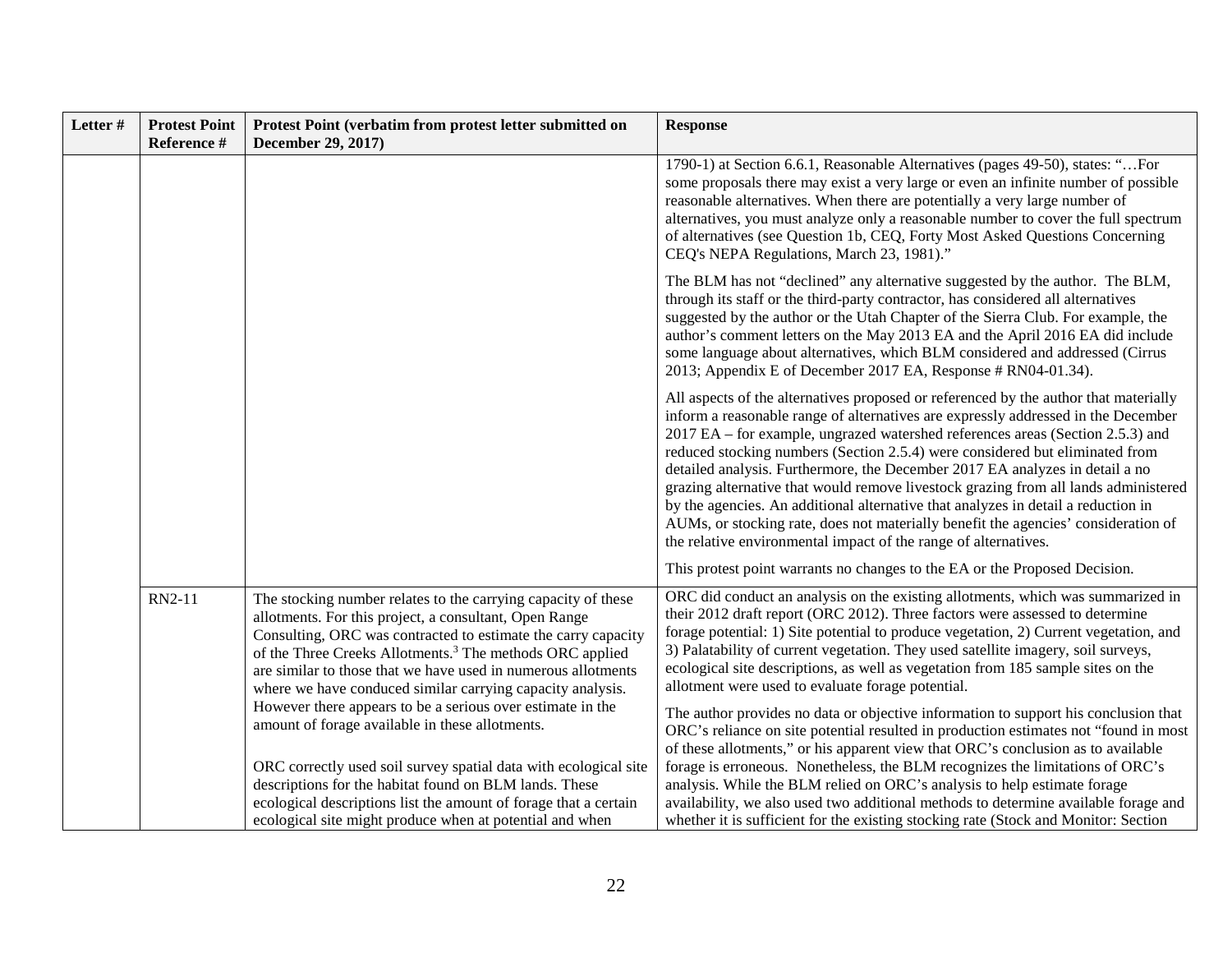| Letter# | <b>Protest Point</b><br>Reference # | Protest Point (verbatim from protest letter submitted on<br>December 29, 2017)                                                                                                                                                                                                                                                                                                                                                                                                                                                                                                                                                                                                                                                                                                                                                                                                                                                                                                                                                                                                        | <b>Response</b>                                                                                                                                                                                                                                                                                                                                                                                                                                                                                                                                                                                                                                                                                                                                                                                                                                                                                                                                                                                                                                                                                                                                                                                                                                                                                                                                                                                                                          |
|---------|-------------------------------------|---------------------------------------------------------------------------------------------------------------------------------------------------------------------------------------------------------------------------------------------------------------------------------------------------------------------------------------------------------------------------------------------------------------------------------------------------------------------------------------------------------------------------------------------------------------------------------------------------------------------------------------------------------------------------------------------------------------------------------------------------------------------------------------------------------------------------------------------------------------------------------------------------------------------------------------------------------------------------------------------------------------------------------------------------------------------------------------|------------------------------------------------------------------------------------------------------------------------------------------------------------------------------------------------------------------------------------------------------------------------------------------------------------------------------------------------------------------------------------------------------------------------------------------------------------------------------------------------------------------------------------------------------------------------------------------------------------------------------------------------------------------------------------------------------------------------------------------------------------------------------------------------------------------------------------------------------------------------------------------------------------------------------------------------------------------------------------------------------------------------------------------------------------------------------------------------------------------------------------------------------------------------------------------------------------------------------------------------------------------------------------------------------------------------------------------------------------------------------------------------------------------------------------------|
|         |                                     | deteriorated. ORC used the higher forage production amount,<br>that at site potential. Unfortunately, this assumption does not<br>reflect production found in most of these allotments. ORC<br>conducted 185 on the ground site surveys to correlate their<br>model with the data. Unfortunately, ORC did not collect forage<br>production data at these sites. ORC concluded that the forage<br>produced was somewhat above that needed to support the<br>grazing program proposed for Three Creeks Allotments.<br><sup>3</sup> ORC. 2012. Carrying Capacity Estimate of the Three Creeks<br>Allotments. July 2012. Open Range Consulting.                                                                                                                                                                                                                                                                                                                                                                                                                                           | 3.6.1.3.1 of the December 2017 EA; Ecological Site Inventory Data: Section<br>3.6.1.3.2 of the December 2017 EA). Based on all this data, and the professional<br>judgment of its rangeland specialists and other experts, the BLM is confident that<br>there is sufficient production to successfully implement the Proposed Decision.                                                                                                                                                                                                                                                                                                                                                                                                                                                                                                                                                                                                                                                                                                                                                                                                                                                                                                                                                                                                                                                                                                  |
|         | RN2-12                              | In Duck Creek, we did collect forage production data at a<br>number of sites for many years and found that the forage<br>production was roughly one third of its potential for most<br>ecological sites. <sup>4</sup> We placed utilization cages in dozens of sites<br>representing a diversity of ecological sites. At the end of the<br>grazing season, we collected herbaceous plants production<br>within the cages in areas protected from livestock grazing.<br>The habitat in the Three Creek Allotments is similar to that<br>found in the Duck Creek Allotment. Based on our experiences<br>in these allotments, forge production is much less than<br>potential. We believe that the forage production is below that<br>needed to support the numbers and grazing duration of sheep<br>and cattle planned. It is highly likely to lead to excessive<br>grazing first in riparian areas and then lead to high grazing use<br>in upland areas. This will further degrade sage grouse habitat.<br><sup>4</sup> Catlin, J., J. Carter. A. Jones. 2017. Range management in the | The author's reliance on the cited Duck Creek allotment data to support his opinion<br>about production on the allotments subject to the Proposed Decision is<br>inappropriate. The author provided the BLM with data collected on the Duck Creek<br>allotment using a version of the Paired Plot Method (a herbaceous removal method<br>outlined in Interagency Technical Reference 1734-3; pg. 70) that the author and<br>other members of the public developed. The BLM has examined the author's<br>modified Paired Plot methodology as used on the Duck Creek allotment and found<br>it to be unreliable, a finding that was recently upheld by the Interior Board of Land<br>Appeals. For example, it is not appropriate to extrapolate limited cage data<br>collected to determine production for a large area, much less an allotment. The<br>number of cages clipped is not sufficient to capture the variability on the Duck<br>Creek allotment, and production of shrubs was not considered. In addition, the<br>author has not provided data collected on the allotments subject to the Proposed<br>Decision, and while there are similarities between the Duck Creek and the Three<br>Creeks allotments, without such data, the author's observations do not call into<br>question the agencies' data or professional opinions of their range staff.<br>See also Protest Response # RN2-11 in regards to forage production. |
|         |                                     | face of climate change. In Monaco, Thomas et al. comps. 2011.<br>Proceedings - Threats to Shrubland Ecosystem Integrity; 2010<br>May 18-20; Logan, UT.<br>Natural Resources and Environmental Issues, Volume XVII.<br>S.J. and Jessie E. Quinney Natural Resources Research<br>Library, Logan Utah, USA.                                                                                                                                                                                                                                                                                                                                                                                                                                                                                                                                                                                                                                                                                                                                                                              |                                                                                                                                                                                                                                                                                                                                                                                                                                                                                                                                                                                                                                                                                                                                                                                                                                                                                                                                                                                                                                                                                                                                                                                                                                                                                                                                                                                                                                          |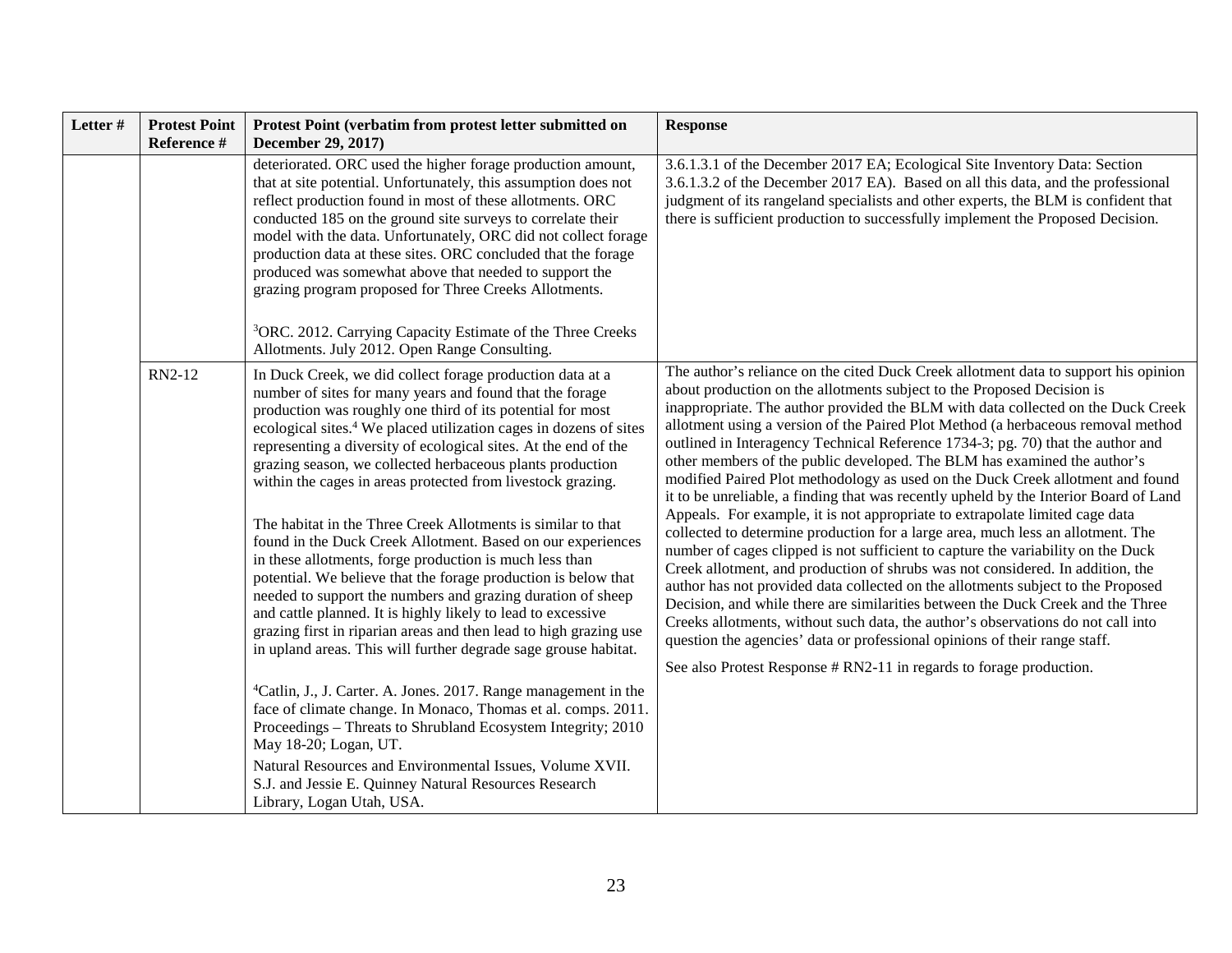| Letter # | <b>Protest Point</b><br>Reference # | Protest Point (verbatim from protest letter submitted on<br>December 29, 2017)                                                                                                                                                                                                                                                                                                                                                                                                                                                                                                                                                                                                                                                                                                                                                                                                                                                                                                                                                                                                                                                                                                                           | <b>Response</b>                                                                                                                                                                                                                                                                                                                                                                                                                                                                                                                                                |
|----------|-------------------------------------|----------------------------------------------------------------------------------------------------------------------------------------------------------------------------------------------------------------------------------------------------------------------------------------------------------------------------------------------------------------------------------------------------------------------------------------------------------------------------------------------------------------------------------------------------------------------------------------------------------------------------------------------------------------------------------------------------------------------------------------------------------------------------------------------------------------------------------------------------------------------------------------------------------------------------------------------------------------------------------------------------------------------------------------------------------------------------------------------------------------------------------------------------------------------------------------------------------|----------------------------------------------------------------------------------------------------------------------------------------------------------------------------------------------------------------------------------------------------------------------------------------------------------------------------------------------------------------------------------------------------------------------------------------------------------------------------------------------------------------------------------------------------------------|
|          | RN2-13                              | We argue that continue grazing that will perpetuate a loss of<br>forage productivity is a violation of FLPMA. BLM must<br>provide for "harmonious and coordinated management of the<br>various resources without permanent impairment of the<br>productivity of the land and the quality of the environment<br>." <sup>5</sup> .Since the productivity of the habitat is impaired, BLM is<br>obligated design a program that ensures recovery of forage<br>production. The grazing program proposed here would lead to<br>continue over grazing preventing recovery. Without a plan that<br>addresses this impairment of productivity, we must assume that<br>continued actions to over grazing amounts to a permanent<br>impairment of productivity.<br><sup>5</sup> Federal Land and Policy Management Act. Definition of<br>multiple use.                                                                                                                                                                                                                                                                                                                                                             | As noted in Protest Responses # RN2-11 and RN2-12, the author has not provided<br>objective or reliable data to support his opinion as to productivity on the subject<br>allotments. See also Protest Response # RN2-1. Nor has the author provided any<br>data or objective information to suggest that the allotments are being overgrazed.                                                                                                                                                                                                                  |
|          | RN2-14                              | The monitoring program describes variations on habitat<br>characteristics that are consider the minimum to meet sage<br>grouse needs. The source that we need to follow is found on<br>Table 3 in "Guidelines to manage sage grouse populations and<br>their habitats" by Connelly, Schroeder, Sands and Braun.<br>There are a number of changes that BLM made that allow<br>more disturbed habitat to be classified as meeting<br>characteristics needed for sage grouse. For example, the term<br>"cover" for grass and forbs replaces "canopy" in Connelly et<br>al. (2000). Canopy is the top most layer of living vegetation.<br>By using the term cover, BLM then can count grasses and<br>forbs protected under shrubs. Such grasses under shrubs are<br>not canopy. Livestock often avoid grasses and forbs protect<br>protected by shrubs. The purpose of using the term cover is to<br>assess if cover for sage grouse is adequate in the interspaces<br>between shrubs. Additionally, Connelly et al. (2000) describe<br>the height of grass and forbs need to be 18 cm. BLM uses a<br>much shorter measure. Recent studies have amplified the need<br>to follow Connelly et al. <sup>6</sup> | The author's views as to the applicability of the Connelly et al. guidelines are mere<br>opinion and do not undermine the Proposed Decision. See also Protest Response #<br>RN2-1. The author's point was addressed in Appendix $E -$ Summary of Public<br>Comment and Agencies Responses in the December 2017 EA, Response # RN03-<br>12. In addition, Doherty et al. 2014 describes research in SE Montana and NE<br>Wyoming, not in northern Utah.<br>Monitoring and enforcement is discussed in the EA at Sections 2.4.4, 2.4.5, 2.4.6,<br>3.11, and 3.12. |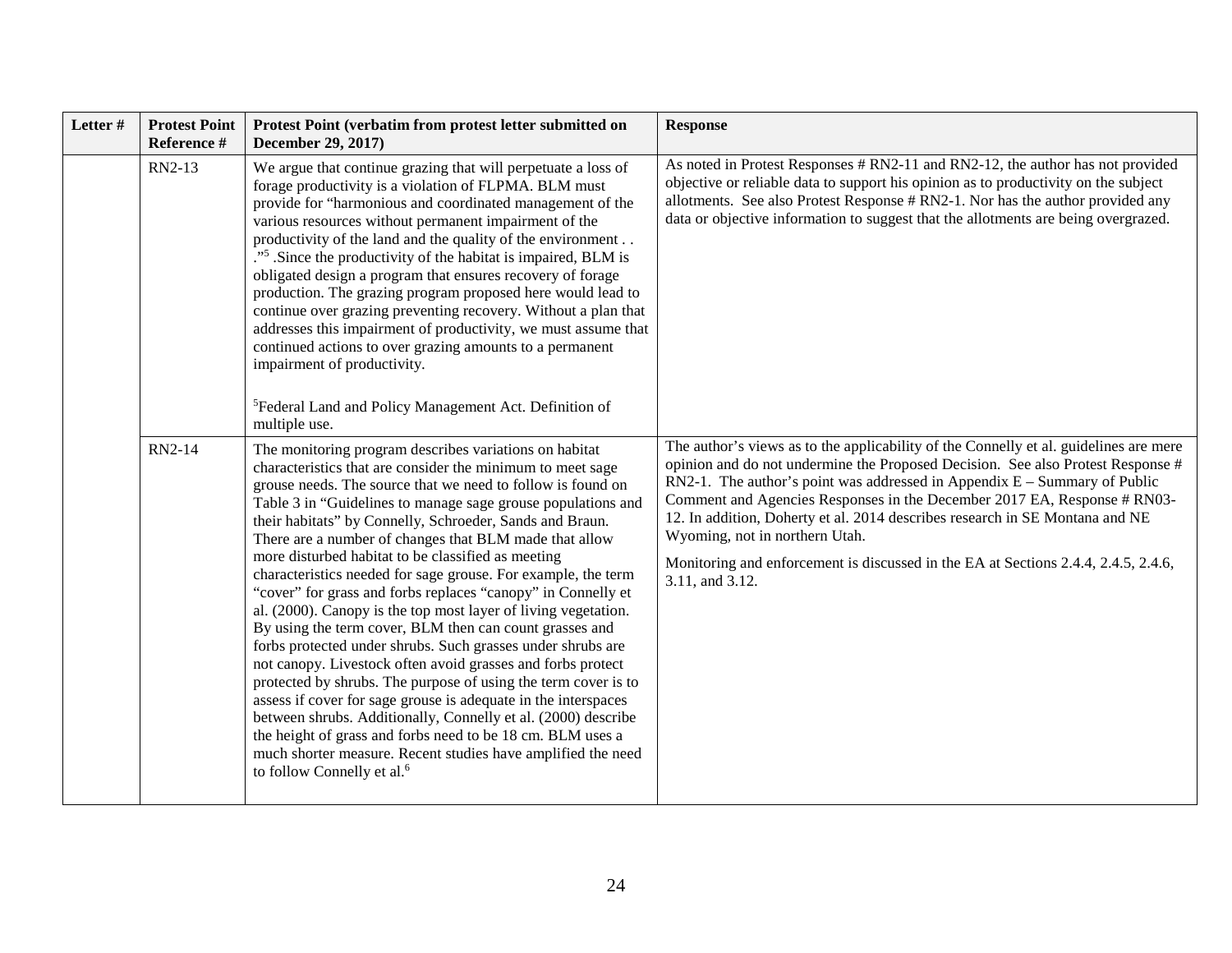| Letter# | <b>Protest Point</b><br>Reference # | Protest Point (verbatim from protest letter submitted on<br><b>December 29, 2017)</b>                                                                                                                                                                                                                                                                                                                                                                                                                                                                                                                               | <b>Response</b>                                                                                                                                                                                                                                                                                                                                                                                                                                                                                                                                                                                                                                                                                                                                                                                                                                            |
|---------|-------------------------------------|---------------------------------------------------------------------------------------------------------------------------------------------------------------------------------------------------------------------------------------------------------------------------------------------------------------------------------------------------------------------------------------------------------------------------------------------------------------------------------------------------------------------------------------------------------------------------------------------------------------------|------------------------------------------------------------------------------------------------------------------------------------------------------------------------------------------------------------------------------------------------------------------------------------------------------------------------------------------------------------------------------------------------------------------------------------------------------------------------------------------------------------------------------------------------------------------------------------------------------------------------------------------------------------------------------------------------------------------------------------------------------------------------------------------------------------------------------------------------------------|
|         |                                     | <sup>6</sup> Doherty, K., D. Nugle, J. Tac, B. Walker, J. Graham, and J.<br>Beck. 2014. Linking conservation actions to demography:<br>grass height explains variation in greater sage-grouse nest<br>survival. Wildlife Biology 20(6): 320-325                                                                                                                                                                                                                                                                                                                                                                     |                                                                                                                                                                                                                                                                                                                                                                                                                                                                                                                                                                                                                                                                                                                                                                                                                                                            |
|         | $RN2-15$                            | The combination of factors just discussed indicates that this<br>project is likely to increase the decline of sage grouse<br>population in this area. This area represents a significant part<br>of the sagebrush focus areas, where BLM is promoting sage<br>grouse conservation. This plan undercuts sage grouse<br>conservation. The arguments for this were in earlier comments.<br>In view of the continuing decline of sage grouse populations,<br>this project is likely to hasten the end of sage grouse in this<br>area. Such action is likely to increase the need to list this<br>species as endangered. | The opinion of the author is unsupported by data or objective information, and it is<br>contradicted by the analysis completed in the December 2017 EA at Section<br>3.5.2.3.2.5. The Proposed Decision, which would adopt Alternative C, is consistent<br>with the ARMPA which identifies and incorporates appropriate measures to<br>conserve, enhance, and restore sage-grouse habitat. Section 3.5.1.2.5 contains the<br>description of the affected environment for GRSG while potential impacts are<br>addressed under each alternative in Section 3.5.2 (under the sub-sections for the<br>GRSG). For example, Sections 3.5.2.3.2.5 to 3.5.2.3.2.5.5 address cover, forage,<br>nest trampling, range improvements and fuel load alteration, respectively for<br>Alternative C.<br>See also Protest Responses # RN2-1, # RN2-5, #RN2-7, and #RN2-14. |

## **Protest Points and Responses – Mr. Jonathan Ratner, Western Watersheds Project**

| Letter#                                     | <b>Protest</b><br>Point<br><b>Reference</b>                                                                                                                                                                                                                                                                                                                                                                                                                                                                                                                                                                                                                            | Protest Point (verbatim from protest letter submitted on<br><b>January 11, 2018</b> )                                                                                                                                                                                                                                                                                                 | <b>Response</b>                                                                                                                                                                                    |
|---------------------------------------------|------------------------------------------------------------------------------------------------------------------------------------------------------------------------------------------------------------------------------------------------------------------------------------------------------------------------------------------------------------------------------------------------------------------------------------------------------------------------------------------------------------------------------------------------------------------------------------------------------------------------------------------------------------------------|---------------------------------------------------------------------------------------------------------------------------------------------------------------------------------------------------------------------------------------------------------------------------------------------------------------------------------------------------------------------------------------|----------------------------------------------------------------------------------------------------------------------------------------------------------------------------------------------------|
| Jonathan<br>Ratner<br>Western<br>Watersheds | The protest letter submitted by Mr. Ratner in January 2018 is nearly verbatim to the letter Mr. Ratner submitted during the public comment period in April 2016. As<br>a result, many of the points raised by Mr. Ratner are not applicable to the December 2017 EA because they do not consider changes to the EA made between the<br>April 2016 EA and the December 2017 EA (e.g., Mr. Ratner references Alternative D in his January 2018 protest letter, yet the December 2017 EA does not have an<br>Alternative D). Therefore, the responses presented below generally refer to the responses provided to the same points in Appendix E of the December 2017 EA. |                                                                                                                                                                                                                                                                                                                                                                                       |                                                                                                                                                                                                    |
| Project<br>RN3                              | $RN3-1$                                                                                                                                                                                                                                                                                                                                                                                                                                                                                                                                                                                                                                                                | We see in the EA, that the proposed action includes a Forest<br>Plan amendment. The proposed amendment speaks volumes as<br>to the true nature of the proposal. The entire purpose of the<br>amendment is to remove Forest Plan limitations on livestock<br>utilization. The Forest Plan does not allow the excessive<br>utilization which the proposal would implement and therefore | This protest point is immaterial to the Proposed Decision. In general, refer to<br>Appendix E – Summary of Public Comment and Agencies Responses in the<br>December 2017 EA. Response # RN18-02.2. |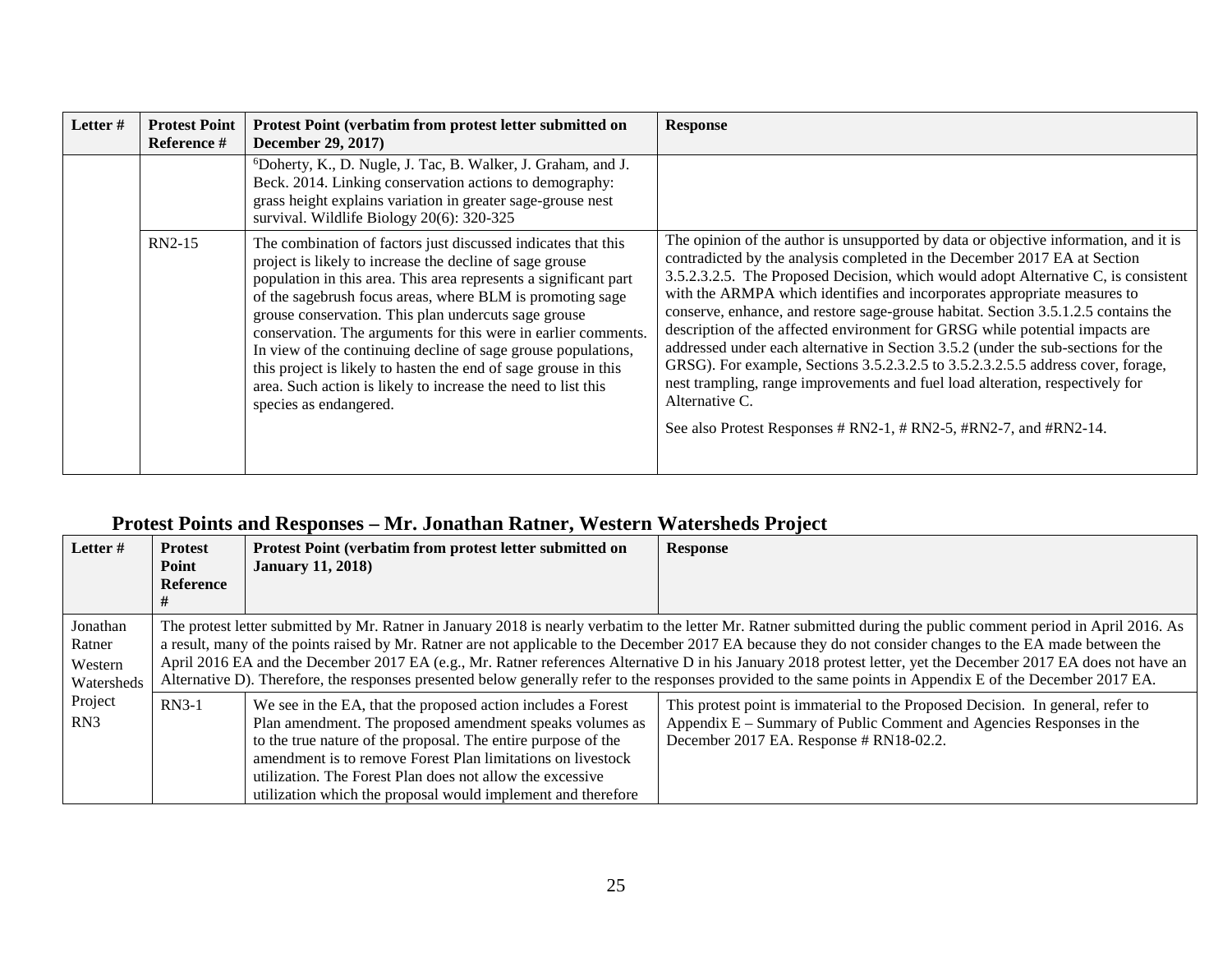| Letter# | <b>Protest</b><br>Point<br>Reference<br># | Protest Point (verbatim from protest letter submitted on<br><b>January 11, 2018)</b>                                                                                                                                                                                                                                                                                                                                                                                                                                                                                                                                                                                                                                                                                                                                                                                                                                                                                                                                                                      | <b>Response</b>                                                                                                                                                                                                                                                                                                                                                                                                                                                                                                                                                                                                                                                                                     |
|---------|-------------------------------------------|-----------------------------------------------------------------------------------------------------------------------------------------------------------------------------------------------------------------------------------------------------------------------------------------------------------------------------------------------------------------------------------------------------------------------------------------------------------------------------------------------------------------------------------------------------------------------------------------------------------------------------------------------------------------------------------------------------------------------------------------------------------------------------------------------------------------------------------------------------------------------------------------------------------------------------------------------------------------------------------------------------------------------------------------------------------|-----------------------------------------------------------------------------------------------------------------------------------------------------------------------------------------------------------------------------------------------------------------------------------------------------------------------------------------------------------------------------------------------------------------------------------------------------------------------------------------------------------------------------------------------------------------------------------------------------------------------------------------------------------------------------------------------------|
|         |                                           | the Forest Plan must be amended to remove those inconvenient<br>limitations.<br>The Forest planning regulations require:<br>(f) Amendment. The Forest Supervisor may amend the<br>forest plan. Based on an analysis of the objectives,<br>guidelines, and other contents of the forest plan, the Forest<br>Supervisor shall determine whether a proposed<br>amendment would result in a significant change in the<br>plan. If the change resulting from the proposed<br>amendment is determined to be significant, the Forest<br>Supervisor shall follow the same procedure as that<br>required for development and approval of a forest plan. If<br>the change resulting from the amendment is determined<br>not to be significant for the purposes of the planning<br>process, the Forest Supervisor may implement the<br>amendment following appropriate public notification and<br>satisfactory completion of NEPA procedures.<br>There is nothing within the EA that would indicate these and<br>other related requirements have been complied with. |                                                                                                                                                                                                                                                                                                                                                                                                                                                                                                                                                                                                                                                                                                     |
|         | <b>RN3-2</b>                              | The cooperative agreement with the 3 Creeks grazing<br>association is foundational to understand the relationship<br>between the agencies and this entity and forms the basis for the<br>entire proposal, yet when we requested a copy of this were told<br>none existed and has not even started to be drafted.                                                                                                                                                                                                                                                                                                                                                                                                                                                                                                                                                                                                                                                                                                                                          | Refer to Appendix E – Summary of Public Comment and Agencies Responses in<br>the December 2017 EA. Response # RN18-02.3. Also, Three Creeks Grazing LLC<br>is an entity authorized to conduct business in the State of Utah and qualifies to hold<br>a grazing permit (43 CFR $§$ 4110.1). Therefore, this protest point does not<br>undermine the Proposed Decision.                                                                                                                                                                                                                                                                                                                               |
|         | <b>RN3-3</b>                              | Instead of any meaningful requirements or limitations placed<br>on the permittees, we see the only 'resource objective'<br>implemented by the plan is the incredibly low bar of achieving<br>a neutral GRI score over a five-year period.<br>Not only has GRI not had any scientific confirmation, it has no<br>connection with the primary issues on these allotments which<br>are degraded riparian areas and degraded sagebrush habitats.<br>Further, the write up for GRI states:                                                                                                                                                                                                                                                                                                                                                                                                                                                                                                                                                                     | This protest point is primarily the opinion of the author and his understanding of<br>the literature, and it is not clear if the author has an education in range science. The<br>BLM's rangeland specialists find no merit in the author's opinion as a protest point.<br>The author's opinions do not undermine the Proposed Decision. See also Appendix<br>E – Summary of Public Comment and Agencies Responses in the December 2017<br>EA. Response # RN18-02.4. Further, the role of GRI in the livestock grazing<br>management described in Alternative C has been refined in the December 2017 EA<br>(Section 2.4.4.1.2.4), and is clarified to be one of the elements to the annual grazing |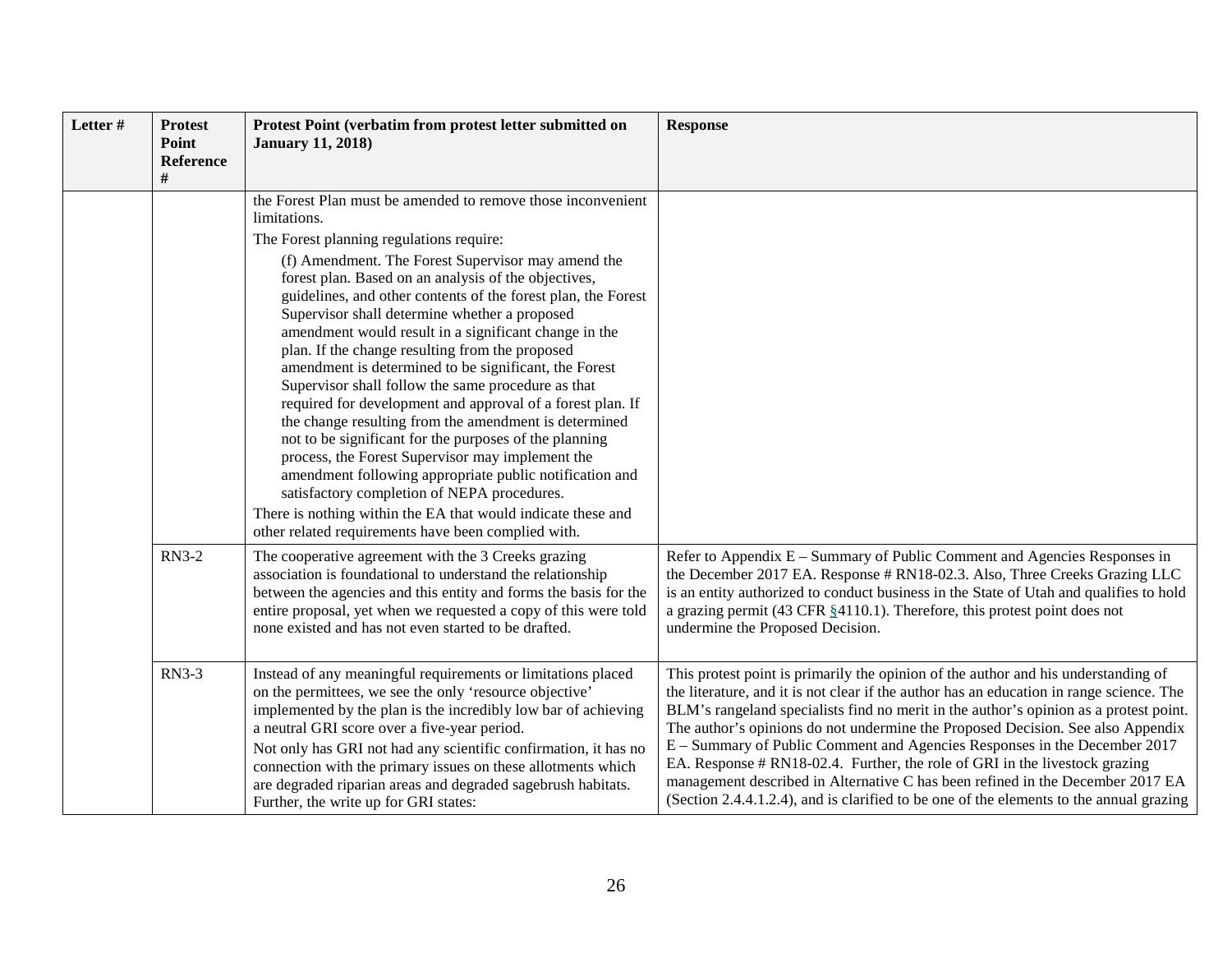| Letter# | <b>Protest</b><br>Point<br>Reference<br># | Protest Point (verbatim from protest letter submitted on<br><b>January 11, 2018)</b>                                                                                                                                                                                                                                                                                                                                                                                                                                                                                                                                                                                                                                                                                                                                                                                                                                                                                                                                                                                                                                                                                                                                                                                                                                                                                                                                                                                                                                                                   | <b>Response</b>                                                                                                                                                                                                                                                           |
|---------|-------------------------------------------|--------------------------------------------------------------------------------------------------------------------------------------------------------------------------------------------------------------------------------------------------------------------------------------------------------------------------------------------------------------------------------------------------------------------------------------------------------------------------------------------------------------------------------------------------------------------------------------------------------------------------------------------------------------------------------------------------------------------------------------------------------------------------------------------------------------------------------------------------------------------------------------------------------------------------------------------------------------------------------------------------------------------------------------------------------------------------------------------------------------------------------------------------------------------------------------------------------------------------------------------------------------------------------------------------------------------------------------------------------------------------------------------------------------------------------------------------------------------------------------------------------------------------------------------------------|---------------------------------------------------------------------------------------------------------------------------------------------------------------------------------------------------------------------------------------------------------------------------|
|         |                                           | The Grazing Response Index was developed to assess<br>effects of use during the current year, and to aid in<br>planning the grazing pattern for the following year.<br>Consequently, GRI is based on general determinations of<br>annual grazing use. GRI is not intended to be the only<br>method for resolving major conflicts. It should be Used for<br>situations where resource issues are considered low to mid<br>level intensity,<br>The GRI suffers from numerous flaws such as that it is geared<br>for increaser species not decreaser species. It considers 2 full<br>defoliations to be neutral from the perspective of plant<br>physiology and considers a full defoliation to be a positive.<br>When one reviews all the literature on what should be the<br>common, dominant cool season bunchgrasses, all of them are<br>negatively impacted by herbivory and all are significantly<br>negatively impacted by multiple defoliations and all are at a<br>tiny fraction of potential on the 3 Creeks area. In the 2nd<br>criteria of GRI, that use up to 55% is also considered neutral<br>and again under 40% is considered positive. This again is not<br>based on plant physiology of the cool season bunchgrasses. We<br>have provided a wide array of literature on this issue<br>previously which was ignored.<br>The 3rd criteria is a highly subjective "judgment call" of the<br>appearance of a regrowth. When you combine these 3<br>subjective and inaccurate criteria it's easy to come up with any<br>number one desires. | plan and one of the livestock grazing management objectives (Section 2.4.3.1).<br>Other management objectives are included in Section 2.4.3.1.                                                                                                                            |
|         | <b>RN3-4</b>                              | The EA repeatedly conflates the conditions of riparian areas<br>within exclosures with those outside of exclosures but the fact<br>of the matter is that in riparian areas within these allotments in<br>which livestock grazing takes place are mostly in severely<br>degraded conditions. In line with removing accountability, the<br>proposed action fails to implement any meaningful<br>requirements or limitations to protect and recover riparian<br>habitats, and tellingly remove what limited requirements and<br>limitations that currently exist.                                                                                                                                                                                                                                                                                                                                                                                                                                                                                                                                                                                                                                                                                                                                                                                                                                                                                                                                                                                         | The author's opinions and asserted observations are unsupported by objective data,<br>and therefore do not undermine the Proposed Decision. See also Appendix $E -$<br>Summary of Public Comment and Agencies Responses in the December 2017 EA.<br>Response # RN18-02.5. |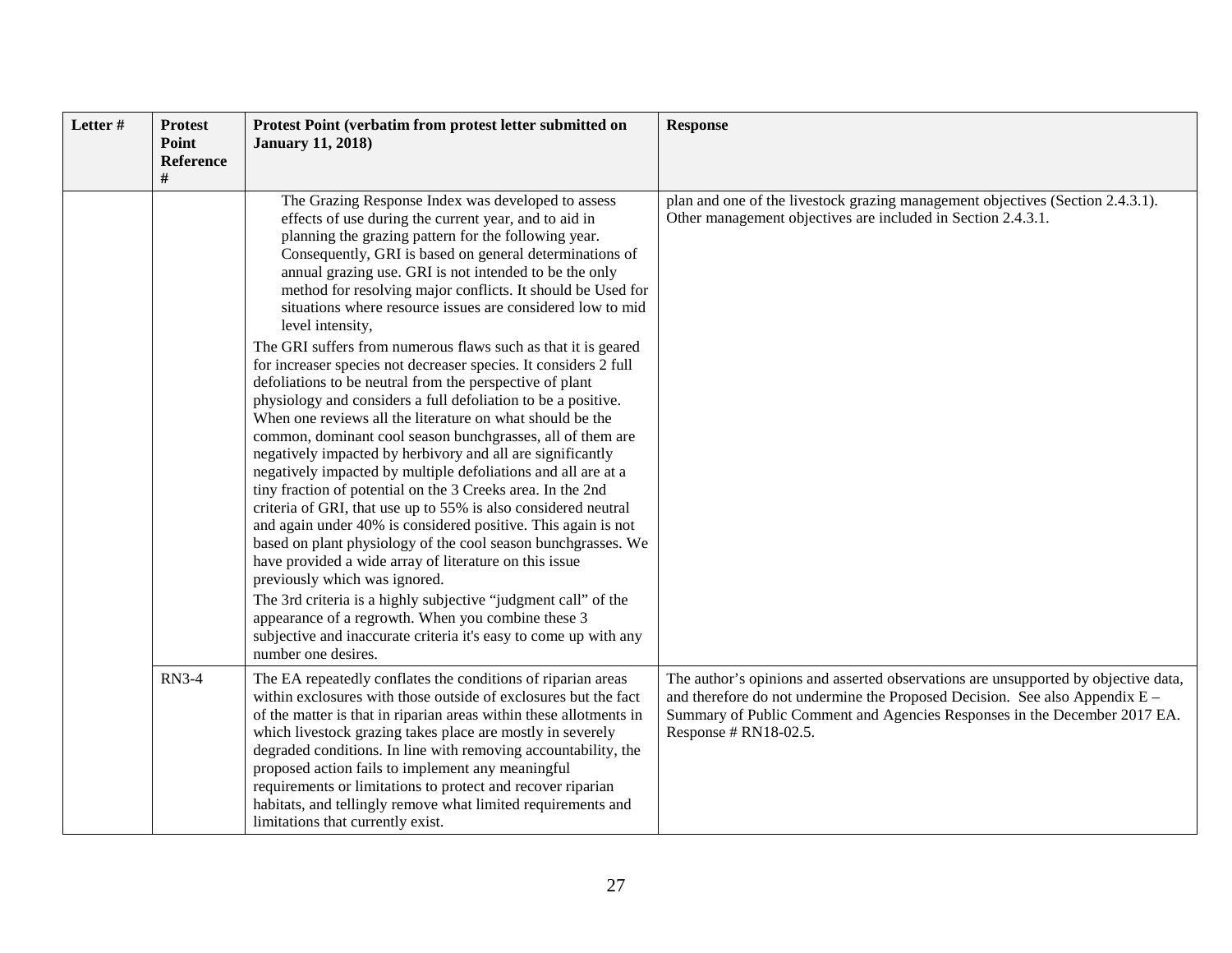| Letter # | <b>Protest</b><br>Point<br><b>Reference</b> | Protest Point (verbatim from protest letter submitted on<br><b>January 11, 2018)</b>                                                                                                                                                                                                                                                                                                                                                                                                                                                                                                                                                                                                                                                                                                                                                                                                                                                                                                                                                   | <b>Response</b>                                                                                                                                                                                                                                                                                                                                                                                                                                                                                                                                                                                                                                                                                                                                                                                                                                                                                                                                 |
|----------|---------------------------------------------|----------------------------------------------------------------------------------------------------------------------------------------------------------------------------------------------------------------------------------------------------------------------------------------------------------------------------------------------------------------------------------------------------------------------------------------------------------------------------------------------------------------------------------------------------------------------------------------------------------------------------------------------------------------------------------------------------------------------------------------------------------------------------------------------------------------------------------------------------------------------------------------------------------------------------------------------------------------------------------------------------------------------------------------|-------------------------------------------------------------------------------------------------------------------------------------------------------------------------------------------------------------------------------------------------------------------------------------------------------------------------------------------------------------------------------------------------------------------------------------------------------------------------------------------------------------------------------------------------------------------------------------------------------------------------------------------------------------------------------------------------------------------------------------------------------------------------------------------------------------------------------------------------------------------------------------------------------------------------------------------------|
|          | <b>RN3-5</b>                                | A fundamental issue which the EA fails to adequately address<br>is the issue of livestock density. Under current management<br>most of livestock grazing takes place within a few hundred<br>yards of water sources. So high density livestock grazing takes<br>place within these areas. Away from these areas livestock use<br>is significantly less. Under the proposed action livestock<br>densities will dramatically increase, resulting in similar<br>riparian impacts but much greater impact to the uplands.<br>Take for example the Dump pasture. Currently this 2,271 acre<br>pasture is grazed by 274 pair for less than a month. Under the<br>proposed action 1,600 pair will graze this pasture for half a<br>month so each animal gets a square of 174' for the half a<br>month.<br>In looking at this only from a sage grouse perspective, one can<br>see that this massive increase in livestock density will have<br>significant impacts on upland habitat conditions. These impacts<br>have been ignored by the EA. | The author's opinions and asserted observations are unsupported by objective data,<br>and therefore do not undermine the Proposed Decision. See also Appendix E -<br>Summary of Public Comment and Agencies Responses in the December 2017 EA.<br>Response # RN18-02.6.                                                                                                                                                                                                                                                                                                                                                                                                                                                                                                                                                                                                                                                                         |
|          | <b>RN3-6</b>                                | Table 27 is one of the few things we requested in our scoping<br>comments that the BLM actually did, yet at each step it appears<br>that the BLM manipulated the calculations to get the result<br>they needed to support the status quo.<br>As the BLM well knows current cow/calf pairs consume far<br>more than 790 lbs. of forage per month. As we discussed in our<br>previous comments, the reality is almost twice that. Next, it<br>appear that the BLM made their calculations based on total<br>production not forage production. Looking, as an example, at<br>the Big Creek ESI data, grass production makes up only 36%<br>of total production and that, of course, counts the crested<br>wheatgrass that the BLM planted to deal with the loss of native<br>grass species which the BLM's mismanagement has resulted<br>in.<br>Even worse than this is the document the BLM produced titled<br>ESI_Analysis_1_4_10.docx which we provide as an<br>attachment. This document, completely ignored by the EA                | The author's opinions and asserted observations are unsupported by objective data,<br>and the author improperly equates "potential" to rangeland health. Therefore, this<br>protest point does not undermine the Proposed Decision. See also Appendix E –<br>Summary of Public Comment and Agencies Responses in the December 2017 EA.<br>Response # RN18-02.7.<br>The carrying capacity for the project area was determined in the 1980 Randolph<br>MFP, and the Proposed Decision complies with that carrying capacity<br>determination. The December 2017 EA analyses forage availability and the<br>existing carrying capacity through three methods (see Section 3.6.1.3). The BLM is<br>not required to make a new carrying capacity determination before issuing or<br>renewing a grazing permit. The BLM will continue to monitor whether and to what<br>extent grazing will continue without exceeding the relevant carrying capacity. |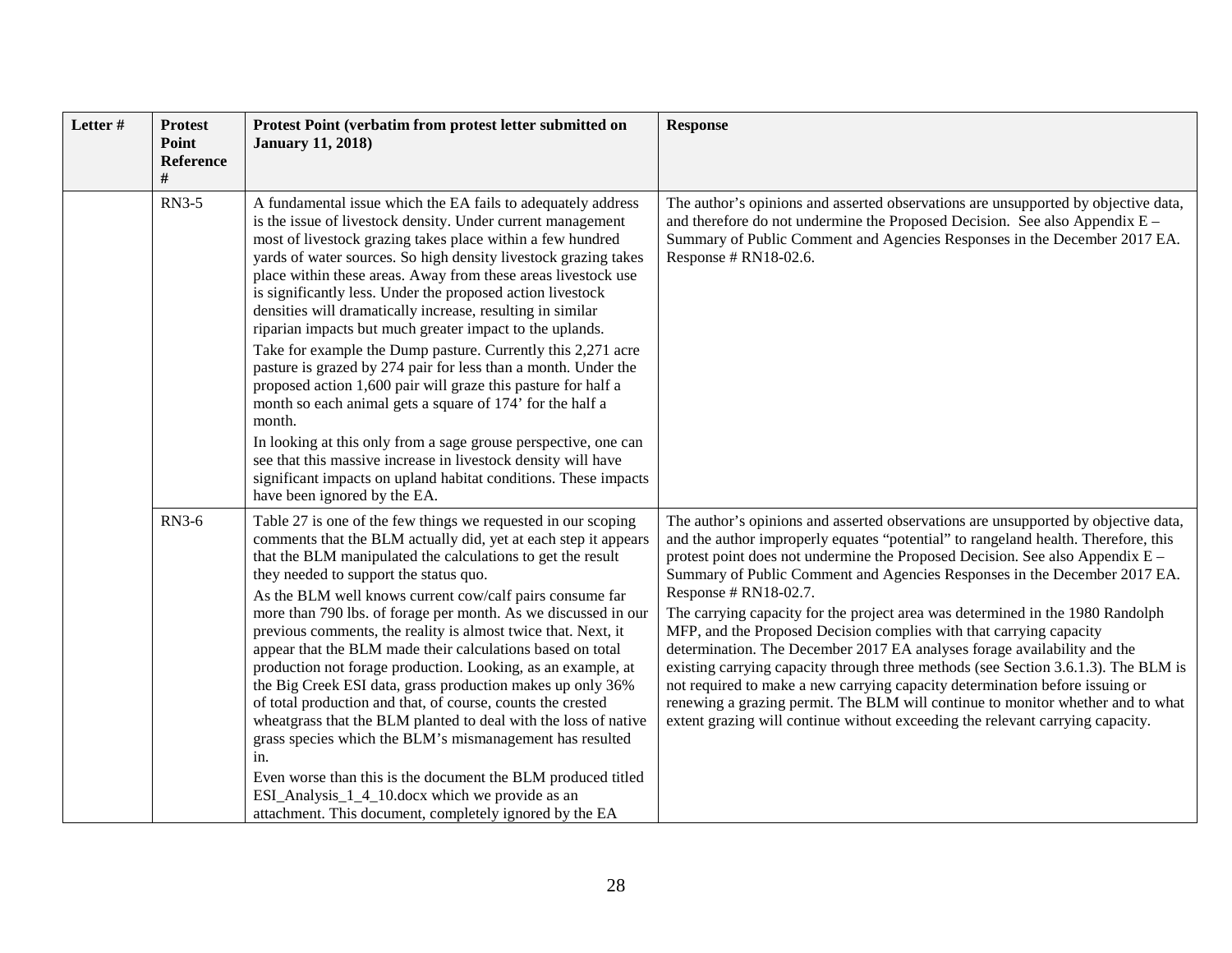| Letter# | <b>Protest</b><br>Point<br><b>Reference</b> | Protest Point (verbatim from protest letter submitted on<br><b>January 11, 2018)</b>                                                                                                                                                                                                                                                                                                                                                                                                                                                                                                                                                                                                                                                | <b>Response</b>                                                                                                                                                                                                                                                                                                                                                                                                                                                                                                                                                                                                                                                                                                                                                                                       |
|---------|---------------------------------------------|-------------------------------------------------------------------------------------------------------------------------------------------------------------------------------------------------------------------------------------------------------------------------------------------------------------------------------------------------------------------------------------------------------------------------------------------------------------------------------------------------------------------------------------------------------------------------------------------------------------------------------------------------------------------------------------------------------------------------------------|-------------------------------------------------------------------------------------------------------------------------------------------------------------------------------------------------------------------------------------------------------------------------------------------------------------------------------------------------------------------------------------------------------------------------------------------------------------------------------------------------------------------------------------------------------------------------------------------------------------------------------------------------------------------------------------------------------------------------------------------------------------------------------------------------------|
|         |                                             | because of its inconvenient truth, is that decreaser species of<br>bluebunch wheatgrass and Indian ricegrass are at a stunning<br>13% and 15% respectively. While increaser species tolerant of<br>grazing such as Sandberg's bluegrass is 219% of potential.<br>This, of course, calls into question the BLM's tenuous<br>conclusion that upland RLH Standards are being met,<br>particularly because these decreaser species is what provides<br>the critical cover needed for sage grouse.                                                                                                                                                                                                                                       |                                                                                                                                                                                                                                                                                                                                                                                                                                                                                                                                                                                                                                                                                                                                                                                                       |
|         | <b>RN3-7</b>                                | The EA is entirely silent on the impacts to sage grouse from<br>this profoundly degraded habitat conditions.                                                                                                                                                                                                                                                                                                                                                                                                                                                                                                                                                                                                                        | The author's asserted observation is unsupported by objective data and therefore<br>does not undermine the Proposed Decision. See also Appendix E - Summary of<br>Public Comment and Agencies Responses in the December 2017 EA. Response #<br>RN18-02.8.                                                                                                                                                                                                                                                                                                                                                                                                                                                                                                                                             |
|         | <b>RN3-8</b>                                | While we requested the information and analysis that resulted<br>in Table 27, what we were provided did not match. Again.<br>Could you provide us all the information and analyses that<br>resulted in Table 27?                                                                                                                                                                                                                                                                                                                                                                                                                                                                                                                    | The author's comment is immaterial to the appropriateness of the Proposed<br>Decision. See also Appendix E – Summary of Public Comment and Agencies<br>Responses in the December 2017 EA. Response # RN18-02.9.                                                                                                                                                                                                                                                                                                                                                                                                                                                                                                                                                                                       |
|         | <b>RN3-9</b>                                | In the Detailed AUM Summary BLM 20141022.xls, attached,<br>we see that most permittees don't file actual use statements<br>(and the BLM does nothing about that) even though it has been<br>a requirement to submit them within 15 days of the end of the<br>grazing season (good indication of the longstanding failure of<br>the BLM to do even the most basic management of its grazing<br>program). So the 80% of permitted alternative is likely based<br>on significantly inflated numbers. In other words, current<br>conditions are not the result of Alt A they are from actual use<br>which is less than both A and the so-called reduced AUM<br>alternative. So both of these alternatives are essentially<br>identical. | The author provides no objective data suggesting that the authorized use for which<br>the permittees have paid does not reflect actual use, and data collected by the BLM<br>and the observations of BLM rangeland specialists do not suggest that actual use is<br>less than the billed and paid use. Any failure to provide actual use reports is a<br>permit compliance issue and not the subject of the Proposed Decision. See also<br>Appendix E – Summary of Public Comment and Agencies Responses in the<br>December 2017 EA. Response # RN18-02.10. In addition, the reduced AUM<br>alternative was eliminated from detailed analysis and therefore the difference, or<br>lack thereof, between Alternative A and the former reduced AUM alternative is no<br>longer germane to the analysis. |
|         | RN3-10                                      | We see that the BLM measured grass height throughout the<br>project area and, by fiat, set its sage grouse amendment<br>requirements, conveniently, below what it measured.<br>The amendment requires that grass height be set to "Provide"<br>overhead and lateral concealment from predators" yet the EA is<br>entirely silent on how a 3.9" grass height provides "overhead                                                                                                                                                                                                                                                                                                                                                      | The author provides no objective data to indicate that the BLM's sage grouse<br>habitat objective are inconsistent with the sage grouse amendment (ARMPA BLM<br>2015) to the land use plan. To the extent that the Forest Service has adopted<br>different objectives, it has done so as a matter of policy that does not apply to<br>public lands managed by BLM. See also Appendix $E -$ Summary of Public<br>Comment and Agencies Responses in the December 2017 EA. Response # RN18-                                                                                                                                                                                                                                                                                                              |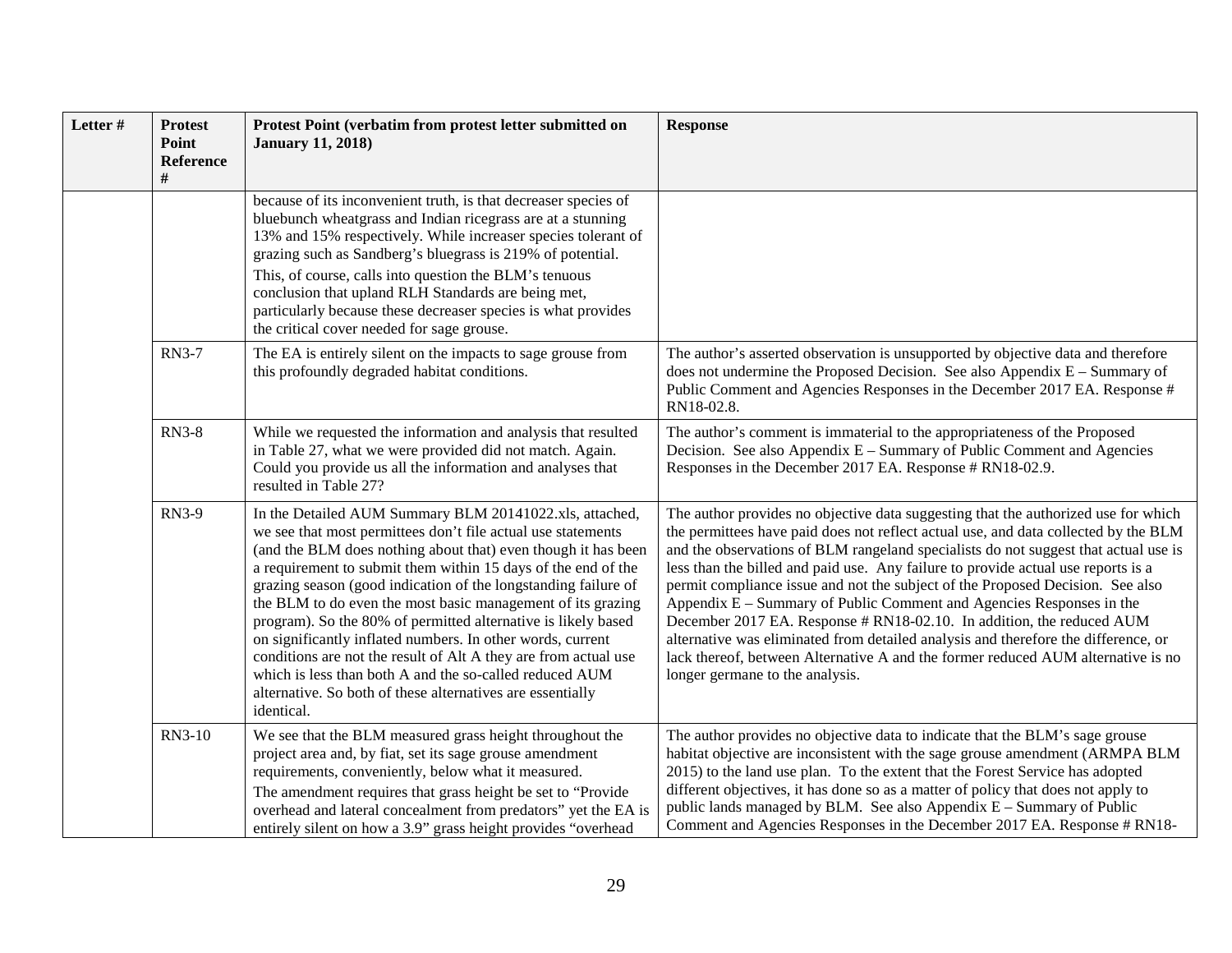| Letter # | <b>Protest</b><br>Point<br><b>Reference</b><br># | Protest Point (verbatim from protest letter submitted on<br><b>January 11, 2018)</b>                                                                                                                                                                                                                                                                                                                                                                                                                                                                                                                                                      | <b>Response</b>                                                                                                                                                                                                                                                                                                                                                                                                                                                                                                                                                                                                                                                                                                                                                                                                             |
|----------|--------------------------------------------------|-------------------------------------------------------------------------------------------------------------------------------------------------------------------------------------------------------------------------------------------------------------------------------------------------------------------------------------------------------------------------------------------------------------------------------------------------------------------------------------------------------------------------------------------------------------------------------------------------------------------------------------------|-----------------------------------------------------------------------------------------------------------------------------------------------------------------------------------------------------------------------------------------------------------------------------------------------------------------------------------------------------------------------------------------------------------------------------------------------------------------------------------------------------------------------------------------------------------------------------------------------------------------------------------------------------------------------------------------------------------------------------------------------------------------------------------------------------------------------------|
|          |                                                  | and lateral concealment from predators" for a bird species that<br>is up to 2 feet tall.<br>The EA is silent on why sage grouse need a minimum of 7"<br>grass height on one side of an invisible line and 3.9" on the<br>other.                                                                                                                                                                                                                                                                                                                                                                                                           | 02.11. In addition, the December 2017 EA and referenced documents (e.g., BLM<br>2017a of the December 2017 EA) provide additional explanation of the BLM's<br>rationale for determining grass height objectives, in compliance with the land use<br>plan. Furthermore, the comments about setting the "sage grouse amendment"<br>requirement" imply that the author disagrees with the ARMPA's requirement; this<br>protest point is not germane to this project, as we are not considering a land use<br>plan amendment.                                                                                                                                                                                                                                                                                                   |
|          | RN3-11                                           | SSS-2 The EA fails to provide truthful rationale as to how<br>dramatically increasing pipelines, water developments, fences<br>and livestock density results in a "net conservation gain" for<br>sage grouse.                                                                                                                                                                                                                                                                                                                                                                                                                             | This point is addressed in Appendix $E -$ Summary of Public Comment and<br>Agencies Responses in the December 2017 EA. Response # RN18-02.12. The<br>author provides no objective data to show that BLM's conclusion that there will be<br>a net conservation gain is erroneous, therefore no changes to the Proposed Decision<br>are warranted.                                                                                                                                                                                                                                                                                                                                                                                                                                                                            |
|          | RN3-12                                           | SSS-3 All BLM use authorizations will contain terms and<br>conditions regarding the actions needed to meet or progress<br>toward meeting the habitat objectives. If monitoring data show<br>the habitat objectives have not been met nor progress being<br>made towards meeting them, there will be an evaluation and a<br>determination made as to the cause. If it is determined that the<br>authorized use is a cause, the use will be adjusted by the<br>response specified in the instrument that authorized the use.<br>This has not been implemented in the EA.                                                                    | This point is addressed in Appendix $E -$ Summary of Public Comment and<br>Agencies Responses in the December 2017 EA. Response # RN18-02.13. In<br>addition, the habitat objectives for greater sage-grouse are considered as part of the<br>Utah Standards for Rangeland Health; meeting or making significant progress<br>towards meeting the Utah Standards for Rangeland Health is identified as an<br>objective in Section 2.4.3.1 and included in the Proposed Decision. Further, the<br>threshold and response in Section 2.4.5, and included in the Proposed Decision,<br>identifies management responses to monitoring information. Since BLM has<br>addressed the author's comment in the EA, the Rangeland Health Evaluation, and<br>Determination, the protest point does not undermine the Proposed Decision. |
|          | RN3-13                                           | MA-SSS-3 A- Net Conservation Gain. In all GRSG habitat, in<br>undertaking BLM management actions, and, consistent with<br>valid existing rights and applicable law, in authorizing third-<br>party actions that result in habitat loss and degradation, the<br>BLM will require and ensure mitigation that provides a net<br>conservation gain to the species, including accounting for any<br>uncertainty associated with the effectiveness of such<br>mitigation. This will be achieved by avoiding, minimizing, and<br>compensating for impacts by applying beneficial mitigation<br>actions. This has not been implemented in the EA. | This point is addressed in Appendix $E -$ Summary of Public Comment and<br>Agencies Responses in the December 2017 EA. Response # RN18-02.14. The<br>BLM has demonstrated in the EA that implemented the time-controlled rotational<br>grazing system in the Proposed Decision, including the associated range<br>improvements, would be a net conservation gain to the greater sage-grouse.<br>Therefore, this protest point does not undermine the Proposed Decision.                                                                                                                                                                                                                                                                                                                                                     |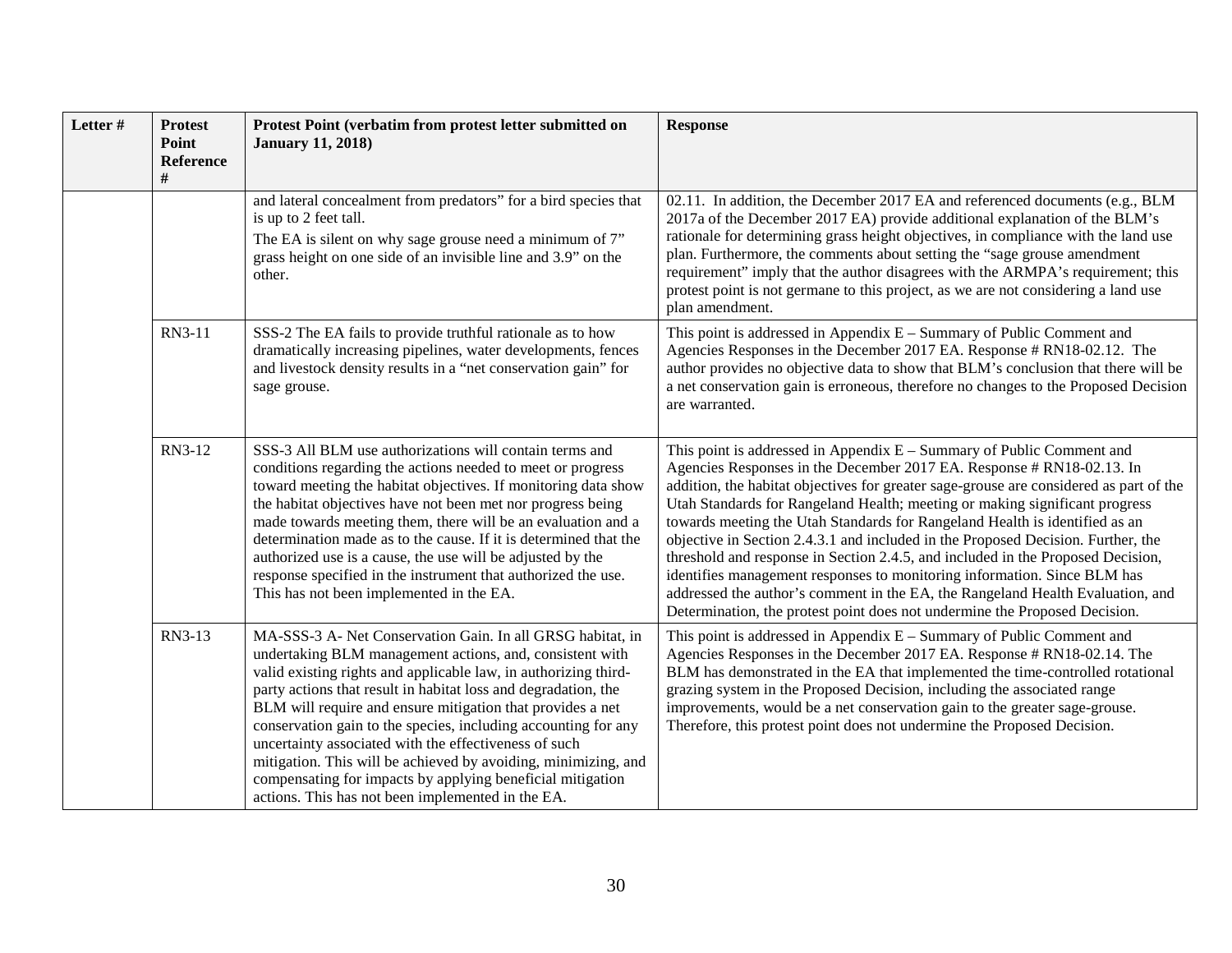| Letter # | <b>Protest</b><br>Point<br><b>Reference</b> | Protest Point (verbatim from protest letter submitted on<br><b>January 11, 2018)</b>                                                                                                                                                                                                                                                                                                                                                                                                                                                                                                                                                                                                                                                                                                                                                                                                                                                                                                                                                                                                          | <b>Response</b>                                                                                                                                                                                                                                                                                                                                                                                                                                                                                                                                                                                                                                                                            |
|----------|---------------------------------------------|-----------------------------------------------------------------------------------------------------------------------------------------------------------------------------------------------------------------------------------------------------------------------------------------------------------------------------------------------------------------------------------------------------------------------------------------------------------------------------------------------------------------------------------------------------------------------------------------------------------------------------------------------------------------------------------------------------------------------------------------------------------------------------------------------------------------------------------------------------------------------------------------------------------------------------------------------------------------------------------------------------------------------------------------------------------------------------------------------|--------------------------------------------------------------------------------------------------------------------------------------------------------------------------------------------------------------------------------------------------------------------------------------------------------------------------------------------------------------------------------------------------------------------------------------------------------------------------------------------------------------------------------------------------------------------------------------------------------------------------------------------------------------------------------------------|
|          | RN3-14                                      | G- Seasonal Restrictions In PHMA, in coordination with the<br>appropriate State of Utah agency, apply seasonal restrictions<br>during the period specified below to manage discretionary<br>discrete anthropogenic disturbances and uses on public lands to<br>prevent disturbance to GRSG populations and habitat during<br>seasonal life cycle periods as follows:<br>In breeding (leks), nesting and early brood-rearing<br>$\bullet$<br>habitat from Feb 15 - Jun 15<br>In brood rearing habitat from Apr $15 - Aug\ 15$<br>$\bullet$<br>In winter habitat from Nov $15 - \text{Mar } 15$<br>(insert 3 lines that were not properly converted by Adobe Pro)<br>Specific time and distance determinations will be based on site-<br>specific conditions and may be modified due to documented<br>local variations (e.g., higher/lower elevations) or annual<br>climactic fluctuations (e.g., early/late spring and long and/or<br>heavy winter) in order to better protect GRSG, in coordination<br>with the appropriate State of Utah agency. This has not been<br>implemented in the EA. | This point is addressed in Appendix $E -$ Summary of Public Comment and<br>Agencies Responses in the December 2017 EA. Response # RN18-02.15.<br>In addition, greater sage-grouse seasonal restrictions from the ARMPA (BLM<br>2015) are incorporated into Alternative C in Sections 3.5.2.3.2.5.4 Range<br>Improvements, 3.11 Mitigation Measures for Alternative C, Wildlife 10, and in the<br>pasture rotation (e.g., Section 2.4.3.2, #15). The BLM has considered all parts of<br>the author's protest and has shown they are incorporated into the EA, as such, the<br>Proposed Decision is not undermined and has sufficient protections and mitigation<br>for greater sage-grouse. |
|          | RN3-15                                      | MA-LG-6 The NEPA analysis for renewals and modifications<br>of livestock grazing permits/leases that include lands within<br>SFA and PHMA will include specific management thresholds<br>based on Table 2-2, Land Health Standards (43 CFR, Part<br>4180.2), and ecological site potential, and one or more defined<br>responses that will allow the authorizing officer to make<br>adjustments to livestock grazing that have already been<br>subjected to NEPA analysis. Adjustments to meet seasonal<br>GRSG habitat requirements could include those items<br>identified in the list above. This has not been implemented in<br>the EA.                                                                                                                                                                                                                                                                                                                                                                                                                                                   | This point is addressed in Appendix $E -$ Summary of Public Comment and<br>Agencies Responses in the December 2017 EA. Response # RN18-02.16. The<br>threshold and response has been considered by the BLM in the December 2017 EA,<br>and is included in the Proposed Decision; the author's protest is immaterial at this<br>time.                                                                                                                                                                                                                                                                                                                                                       |
|          | RN3-16                                      | MA-LG-9 In PHMA, assess livestock grazing in riparian and<br>meadow complexes and ensure recovery or maintenance of<br>appropriate vegetation and water quality. Where recovery or<br>maintenance is not occurring and the causal factor is livestock<br>grazing, reduce pressure on riparian or wet meadow vegetation                                                                                                                                                                                                                                                                                                                                                                                                                                                                                                                                                                                                                                                                                                                                                                        | This point is addressed in Appendix $E -$ Summary of Public Comment and<br>Agencies Responses in the December 2017 EA. Response # RN18-02.17.<br>Furthermore, MA-LG-9 from the ARMPA is implemented (i.e., adjusting grazing<br>management practices) by the time-controlled rotational grazing system. The<br>author's protest does not undermine the Proposed Decision.                                                                                                                                                                                                                                                                                                                  |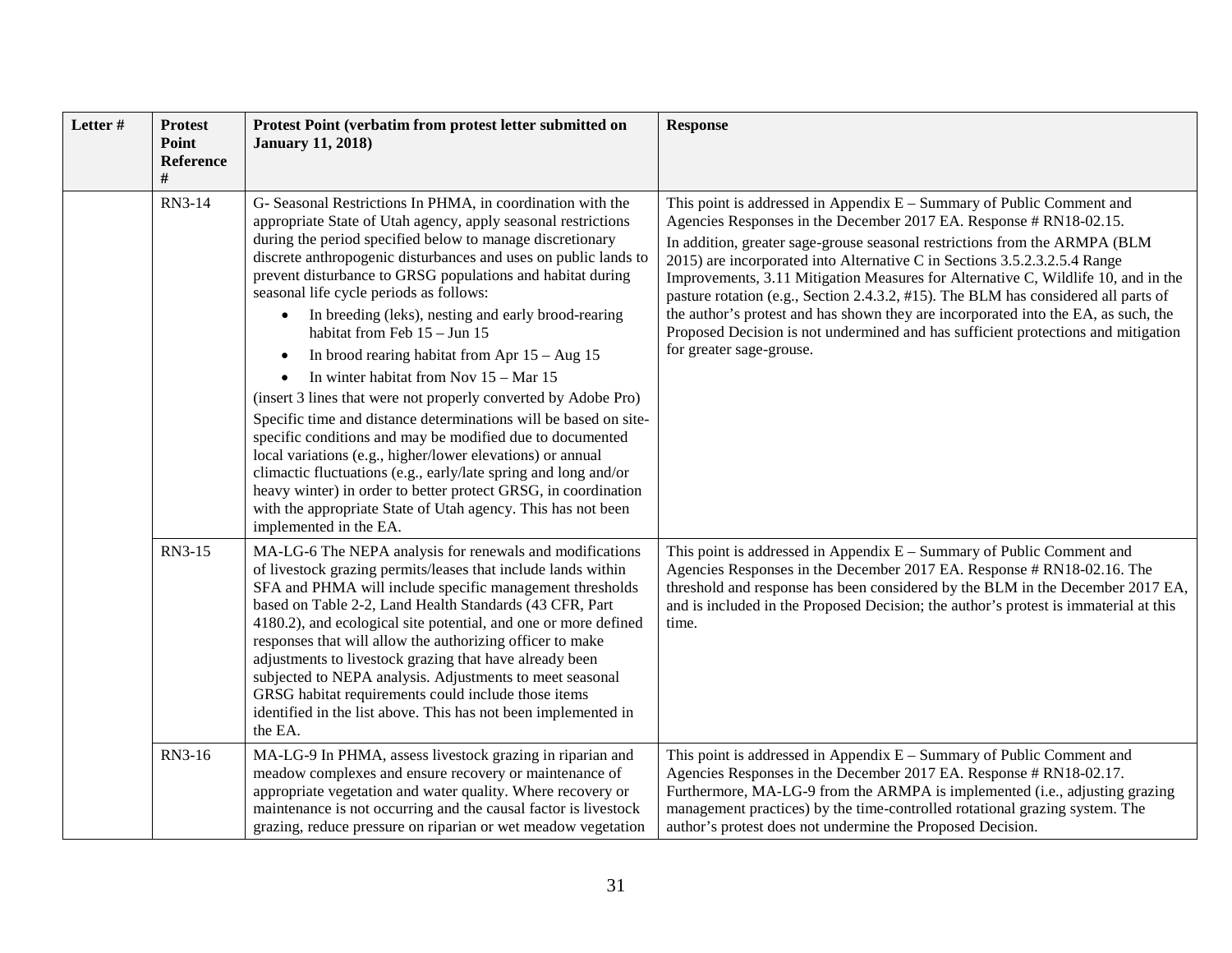| Letter# | <b>Protest</b><br>Point<br><b>Reference</b><br># | Protest Point (verbatim from protest letter submitted on<br><b>January 11, 2018)</b>                                                                                                                                                                                                                                                                                                                                                                                                                                                                                                                                                                                                                                               | <b>Response</b>                                                                                                                                                                                                                                                                                                                                                                                                                                                                                                                                                                                                                                                                                                                                                                                                                                          |
|---------|--------------------------------------------------|------------------------------------------------------------------------------------------------------------------------------------------------------------------------------------------------------------------------------------------------------------------------------------------------------------------------------------------------------------------------------------------------------------------------------------------------------------------------------------------------------------------------------------------------------------------------------------------------------------------------------------------------------------------------------------------------------------------------------------|----------------------------------------------------------------------------------------------------------------------------------------------------------------------------------------------------------------------------------------------------------------------------------------------------------------------------------------------------------------------------------------------------------------------------------------------------------------------------------------------------------------------------------------------------------------------------------------------------------------------------------------------------------------------------------------------------------------------------------------------------------------------------------------------------------------------------------------------------------|
|         |                                                  | used by GRSG in the summer by adjusting grazing<br>management practices (e.g., use fencing/herding techniques, or<br>changes in seasonal use or livestock distribution). The EA is<br>silent on what the appropriate vegetation and water quality are.                                                                                                                                                                                                                                                                                                                                                                                                                                                                             |                                                                                                                                                                                                                                                                                                                                                                                                                                                                                                                                                                                                                                                                                                                                                                                                                                                          |
|         | RN3-17                                           | MA-LG-10 In PHMA, limit authorization of new water<br>developments to projects that have a neutral effect or are<br>beneficial to GRSG habitat (such as by shifting livestock use<br>away from critical areas). New developments that divert<br>surface water must be designed to maintain riparian or wet<br>meadow vegetation and hydrology to meet GRSG needs.<br>We discussed previously that the rationale provided by the<br>BLM is specious. Due the massively higher livestock densities,<br>upland areas and clearly those near current and proposed water<br>developments will see significant negative effects and due to<br>the massively higher livestock densities use will not be shifted<br>out of riparian areas. | The author provides no objective data to support his characterizations or opinions,<br>and therefore this point does not undermine the Proposed Decision. See also<br>Appendix E – Summary of Public Comment and Agencies Responses in the<br>December 2017 EA. Response # RN18-02.18. Furthermore, to be clear, MA-LG-10<br>from the ARMPA is implemented by the time-controlled rotational grazing system,<br>including pasture rotation system and the upland water sources, which help to shift<br>livestock use away from critical riparian areas. Therefore, the BLM considers that<br>the upland water developments are overall beneficial to GRSG habitat.                                                                                                                                                                                       |
|         | RN3-18                                           | MA-LG-11 In PHMA, evaluate existing water developments<br>(springs, seeps, etc., and their associated pipelines) to<br>determine if modifications are necessary to maintain or<br>improve riparian areas and GRSG habitat. Make modifications<br>where necessary, considering impacts on other water uses<br>when such considerations are neutral or beneficial to GRSG.<br>This has not been implemented in the EA.                                                                                                                                                                                                                                                                                                               | As noted in Appendix E - Summary of Public Comment and Agencies Responses<br>in the December 2017 EA. Response # RN18-02.19, BLM will conduct these<br>evaluations when funding and resources are available. The ARMPA does not<br>require these evaluations to be conducted in any specific timeframe. In addition, the<br>time-controlled rotational grazing system analyzed in the December 2017 EA and<br>included in the Proposed Decision relies on existing water developments (and new<br>water developments) – and the entire system is designed to improve riparian areas<br>and GRSG habitat. Therefore, even though each water development has not yet<br>been evaluated (as of April 2018), the Proposed Decision has the effect of<br>supporting MA-LG-11's outcome of water developments that improve riparian<br>areas and GRSG habitat. |
|         | RN3-19                                           | MA-LG-13 In PHMA, evaluate the role of existing seedings<br>that are currently composed of primarily introduced perennial<br>grasses to determine if they should be restored to sagebrush or<br>habitat of higher quality for GRSG. If existing seedings<br>provide value in conserving or enhancing GRSG habitats, then<br>no restoration will be necessary. Assess the compatibility of                                                                                                                                                                                                                                                                                                                                          | This point is addressed in Appendix $E -$ Summary of Public Comment and<br>Agencies Responses in the December 2017 EA. Response # RN18-02.20. Since<br>this management action was considered in BLM 2017b, the author's protest does<br>not compromise the Proposed Decision.                                                                                                                                                                                                                                                                                                                                                                                                                                                                                                                                                                            |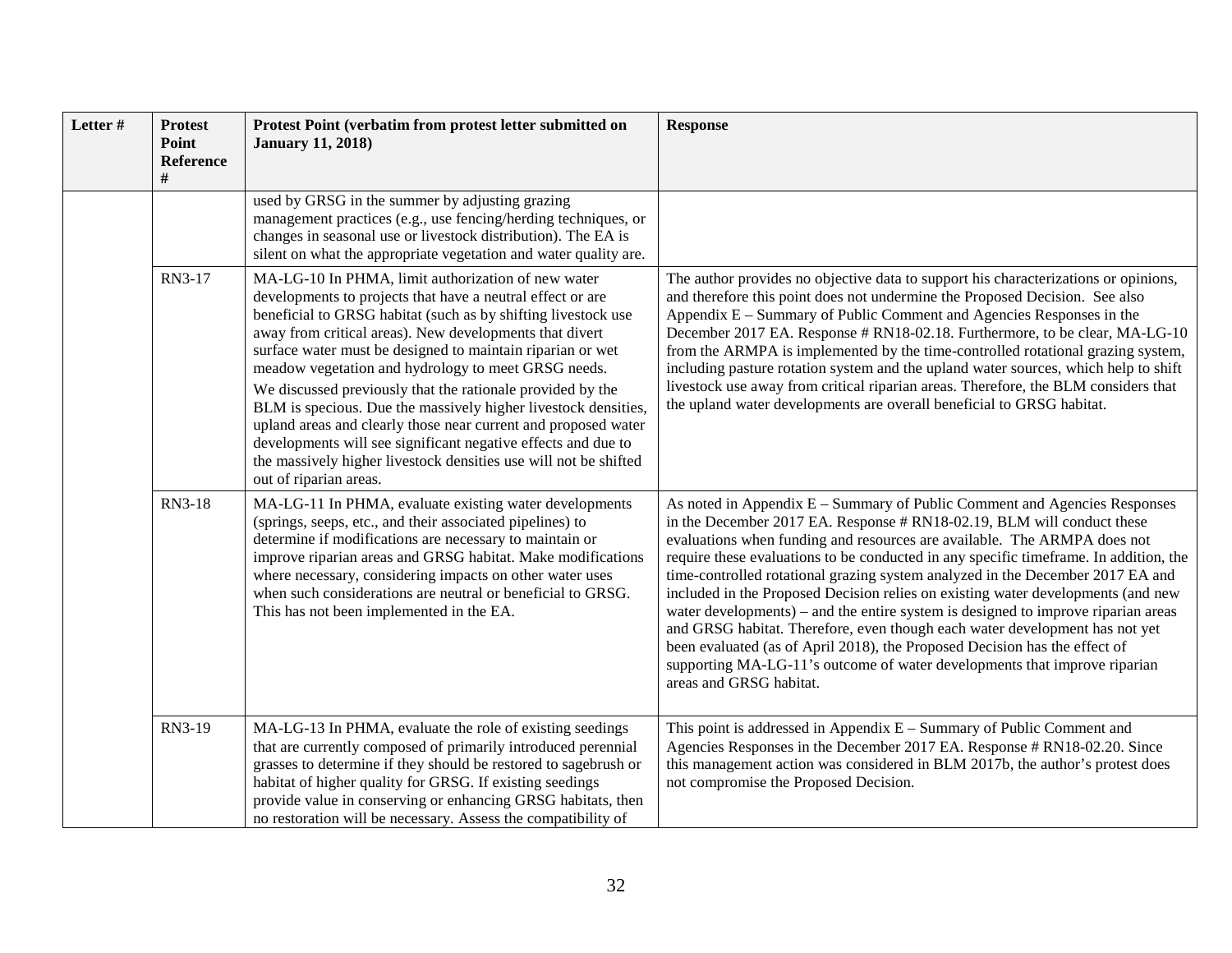| Letter # | <b>Protest</b><br>Point<br>Reference<br># | Protest Point (verbatim from protest letter submitted on<br><b>January 11, 2018)</b>                                                                                                                                                                                                                                                                                                                                                                                                                                                        | <b>Response</b>                                                                                                                                                                                                                                                                                                                                                                                                                                                                                                                                         |
|----------|-------------------------------------------|---------------------------------------------------------------------------------------------------------------------------------------------------------------------------------------------------------------------------------------------------------------------------------------------------------------------------------------------------------------------------------------------------------------------------------------------------------------------------------------------------------------------------------------------|---------------------------------------------------------------------------------------------------------------------------------------------------------------------------------------------------------------------------------------------------------------------------------------------------------------------------------------------------------------------------------------------------------------------------------------------------------------------------------------------------------------------------------------------------------|
|          |                                           | these seedings for GRSG habitat during the land health<br>assessments. This has not been implemented in the EA.                                                                                                                                                                                                                                                                                                                                                                                                                             |                                                                                                                                                                                                                                                                                                                                                                                                                                                                                                                                                         |
|          | <b>RN3-20</b>                             | Current management has 23 pastures within the project area.<br>Alternative D contains 30.                                                                                                                                                                                                                                                                                                                                                                                                                                                   | This observation is immaterial to the appropriateness of the Proposed Decision.<br>Further, Alternative D was not carried forward the December 2017 EA. See also<br>Appendix E – Summary of Public Comment and Agencies Responses in the<br>December 2017 EA. Response # RN18-02.21.                                                                                                                                                                                                                                                                    |
|          | RN3-21                                    | While the proposed action lack accountability or any real<br>requirements, limitations or objectives, we see that the BLM<br>will allow livestock in a pasture 25% of the time before the<br>normal time and allow livestock on the previous by 25% of the<br>time so livestock are only required to be in the proper pasture<br>50% of the time.                                                                                                                                                                                           | This point is addressed in Appendix $E -$ Summary of Public Comment and<br>Agencies Responses in the December 2017 EA. Response # RN18-02.22. The<br>author provides no objective basis or reasoning to support his belief that the<br>grazing system will not be enforced, and as such, the protest point does not<br>undermine the Proposed Decision.                                                                                                                                                                                                 |
|          |                                           | Implementation of the vague and unenforceable system<br>("When the rider observes restless behavior across the herd") is<br>"largely determined" (EA at 37) by the permittees and hired<br>cowboys. Perfect fox managing the henhouse management.                                                                                                                                                                                                                                                                                           |                                                                                                                                                                                                                                                                                                                                                                                                                                                                                                                                                         |
|          | RN3-22                                    | The EA states "When roughly 50 percent of the leaf material is<br>left, enough leaf area is left to meet the needs of the plant and<br>not inhibit plant regrowth." yet provides no evidence of this.<br>WWP and others have provided a wide range of literature<br>showing that this statement is not true. And it is most not true<br>for the species that BLM's long mismanagement has nearly<br>wiped out, the cool season mid-statute bunch grasses like<br>bluebunch wheatgrass and other so critical to sage grouse<br>hiding cover. | This point is addressed in Appendix $E -$ Summary of Public Comment and<br>Agencies Responses in the December 2017 EA. Response # RN18-02.23. In<br>addition, the literature provided is not based on data or observations from the<br>project area and the author provides no objective data to support his assertions. The<br>author's protest point has no bearing on the appropriateness of the Proposed<br>Decision.                                                                                                                               |
|          | RN3-23                                    | The EA routinely conflates riparian conditions within<br>exclosures with that outside exclosures. This inaccurate<br>portrayal dilutes the impacts of livestock grazing.<br>This is Big Creek within the lower exclosure:<br>(picture not included here)<br>While this photograph is $\sim$ 36' downstream of the above<br>photograph, outside the exclosure. The BLM and their                                                                                                                                                             | This point is addressed in Appendix $E -$ Summary of Public Comment and<br>Agencies Responses in the December 2017 EA. Response # RN18-02.24. The<br>author's reliance on a single photograph taken at one point in time to reach a<br>conclusion as to riparian condition of an entire reach is inadequate to contradict the<br>ID team's conclusions based on actual field observations and data. This<br>photograph is insufficient to show that the EA overlooked an impact of material<br>significance or that the Proposed Decision is erroneous. |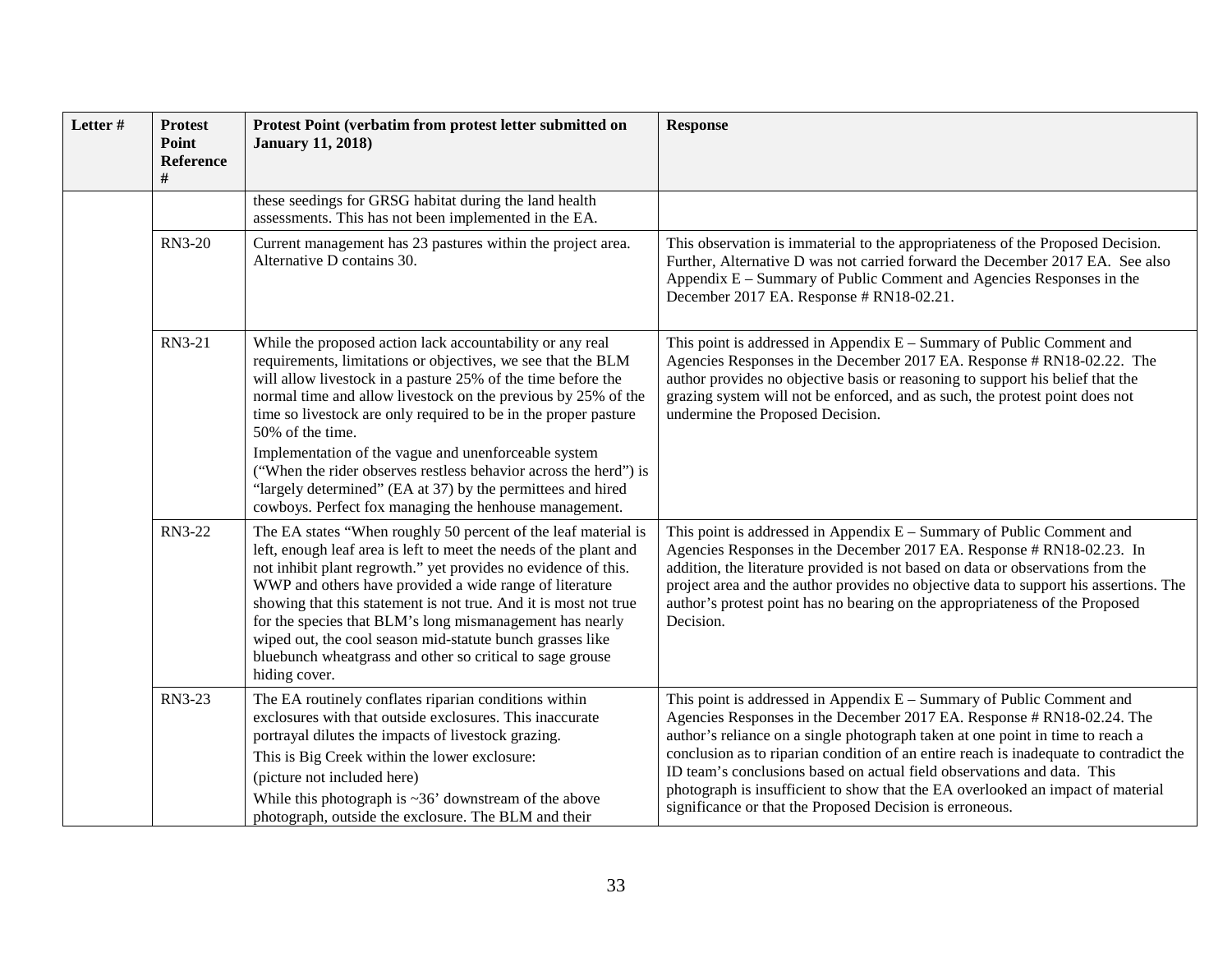| Letter # | <b>Protest</b><br>Point<br>Reference | <b>January 11, 2018)</b>                                                                                                                                                                                                                                  |                                                                                                                                                                                                                                        |                                                                                                                                                                                                                                                                                     | Protest Point (verbatim from protest letter submitted on                                                                                                                                              | <b>Response</b>                                                                                                                                                                                                                                                                                                                                                                                                                                                                                                                                                                           |
|----------|--------------------------------------|-----------------------------------------------------------------------------------------------------------------------------------------------------------------------------------------------------------------------------------------------------------|----------------------------------------------------------------------------------------------------------------------------------------------------------------------------------------------------------------------------------------|-------------------------------------------------------------------------------------------------------------------------------------------------------------------------------------------------------------------------------------------------------------------------------------|-------------------------------------------------------------------------------------------------------------------------------------------------------------------------------------------------------|-------------------------------------------------------------------------------------------------------------------------------------------------------------------------------------------------------------------------------------------------------------------------------------------------------------------------------------------------------------------------------------------------------------------------------------------------------------------------------------------------------------------------------------------------------------------------------------------|
|          |                                      | contractors are so dishonest and willfully blind that they claim<br>there is little if any difference between exclosures and grazed<br>areas. That is the kind of bullshit that pervades nearly every<br>aspect of the EA.<br>(picture not included here) |                                                                                                                                                                                                                                        |                                                                                                                                                                                                                                                                                     |                                                                                                                                                                                                       |                                                                                                                                                                                                                                                                                                                                                                                                                                                                                                                                                                                           |
|          | <b>RN3-24</b>                        | reach as PFC.<br>BC-<br>R25                                                                                                                                                                                                                               | Static to<br>Upward                                                                                                                                                                                                                    | Further documenting BLM's purposeful incompetence and<br>Here is the description provided by the BLM:<br>Big Creek.<br>Lotic.                                                                                                                                                       | willingness to lie for the livestock industry, we looked at the<br>PFC data collected by the BLM on this reach which the BLM<br>named BC-R25 G and the BLM rated this severely degraded<br><b>PFC</b> | This point is addressed in Appendix E - Summary of Public Comment and<br>Agencies Responses in the December 2017 EA. Response # RN18-02.25. The<br>author's reliance on a single photograph taken at one point in time to reach a<br>conclusion as to riparian condition of an entire reach is inadequate to contradict the<br>ID team's conclusions based on actual field observations and data. This photograph<br>is insufficient to show that the EA overlooked an impact of material significance or<br>that the Proposed Decision is erroneous. See also Protest Response # RN3-23. |
|          |                                      | Reach<br>G                                                                                                                                                                                                                                                | Toward<br>Potential<br>Riparian<br>species<br>vigor<br>good with<br>carex<br>juncus<br>present,<br>no Sage<br>brush<br>invading<br>on<br>margins,<br>hoof<br>action<br>present.<br>N <sub>o</sub><br>excessive<br>erosion<br>apparent. | Approximately<br>.59 miles.<br>3 to 5 percent<br>slopes. Stream<br>is 2-3 feet wide<br>and 1-2 feet<br>deep. Riparian<br>lotic has<br>obligate<br>wetland species<br>and laminar<br>flow<br>characteristics<br>in channel.<br>Woody species<br>present with<br>good<br>recruitment. | Hydrology,<br>vegetation $&$<br>erosion/deposition<br>factors sustainable<br>but not at<br>potential. Some<br>hoof action but not<br>sufficient to cause<br>risk of hydrologic<br>or soil loss.       |                                                                                                                                                                                                                                                                                                                                                                                                                                                                                                                                                                                           |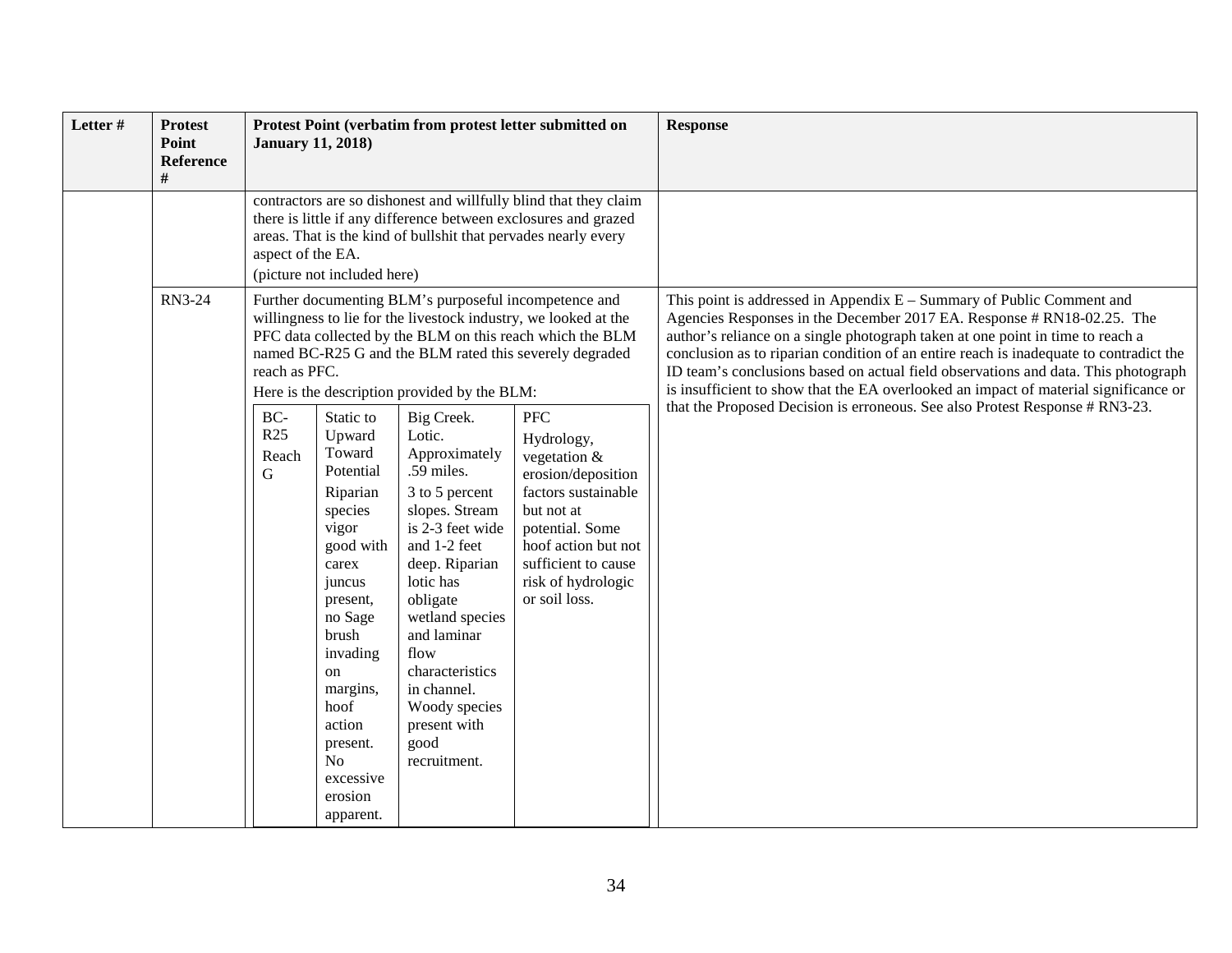| Letter# | <b>Protest</b><br>Point<br><b>Reference</b> | Protest Point (verbatim from protest letter submitted on<br><b>January 11, 2018)</b>                                                                                                                                                                                                                                                                                                                                                                                                                                                                                                                                                                                                                                                                                                                                                                                                                                                                                                                                                                                                                                                                                                                                                   | <b>Response</b>                                                                                                                                                                                                                                                                                                                                                                                                                                                                                                                                                                                                                                                                                                                                                                                      |
|---------|---------------------------------------------|----------------------------------------------------------------------------------------------------------------------------------------------------------------------------------------------------------------------------------------------------------------------------------------------------------------------------------------------------------------------------------------------------------------------------------------------------------------------------------------------------------------------------------------------------------------------------------------------------------------------------------------------------------------------------------------------------------------------------------------------------------------------------------------------------------------------------------------------------------------------------------------------------------------------------------------------------------------------------------------------------------------------------------------------------------------------------------------------------------------------------------------------------------------------------------------------------------------------------------------|------------------------------------------------------------------------------------------------------------------------------------------------------------------------------------------------------------------------------------------------------------------------------------------------------------------------------------------------------------------------------------------------------------------------------------------------------------------------------------------------------------------------------------------------------------------------------------------------------------------------------------------------------------------------------------------------------------------------------------------------------------------------------------------------------|
|         |                                             | This is "static to upward" in the BLM's eyes with "good vigor"<br>and "no excessive erosion apparent". This same willingness to<br>spin reality is seen throughout the EA.<br>This photograph is about halfway through this reach and shows<br>similarly degraded riparian conditions, which the BLM is<br>willfully blind to.<br>(piture not included here)<br>Similar contrasts in condition occur on most of the exclosures<br>in the project area. When such obviously degraded conditions<br>are described as the opposite in the BLM's Orwellian world,<br>how can anything they say be believed.<br>The BLM provides the absurd excuse that "due to the small<br>size of the exclosures and transport of upstream impacts to<br>downstream locations, data from within grazing exclosures<br>should not be seen as representative of riparian areas in<br>undisturbed reference condition. Direct comparison between<br>riparian areas inside and outside exclosures should not be<br>made." While we agree that the conditions inside the<br>exclosures is not fully recovered but even in their only partially<br>recovered state they clearly show how completely incapable<br>the BLM is at managing the livestock program. |                                                                                                                                                                                                                                                                                                                                                                                                                                                                                                                                                                                                                                                                                                                                                                                                      |
|         | RN3-25                                      | Based on the current 303d list Standard 4 is not being met yet<br>the EA fails to implement mandatory actions to gain full<br>compliance with water quality standards, nor is there required<br>monitoring of this failing standard.                                                                                                                                                                                                                                                                                                                                                                                                                                                                                                                                                                                                                                                                                                                                                                                                                                                                                                                                                                                                   | This point is addressed in Appendix $E -$ Summary of Public Comment and<br>Agencies Responses in the December 2017 EA. Response # RN18-02.26.<br>Section 3.2.3.2.3 of the December 2017 EA fully analyzes the water quality for<br>Alternative C. This analysis finds that significant progress would be made toward<br>meeting the Utah Standards for Rangeland Health's Standard 4 for water quality<br>from the implementation of Alternative C. Furthermore, water quality monitoring is<br>addressed in Section 2.4.4.1.2.7 of the December 2017 EA.<br>This protest point was considered by the BLM in the December 2017 EA, and the<br>appropriate actions, including monitoring, are included in the Proposed Decision.<br>Therefore, the author's protest point is immaterial at this time. |
|         | RN3-26                                      | We provide as an attachment BLM - Rock Springs S&G<br>Issues.pdf. This document provides a review of a wide range of<br>requirements under which the BLM is supposed to operate.                                                                                                                                                                                                                                                                                                                                                                                                                                                                                                                                                                                                                                                                                                                                                                                                                                                                                                                                                                                                                                                       | The BLM has complied with the Subpart 4180 regulations, as indicated in<br>Appendix E - Summary of Public Comment and Agencies Responses in the<br>December 2017 EA. Response # RN18-02.27. In addition, to comply with 43 CFR                                                                                                                                                                                                                                                                                                                                                                                                                                                                                                                                                                       |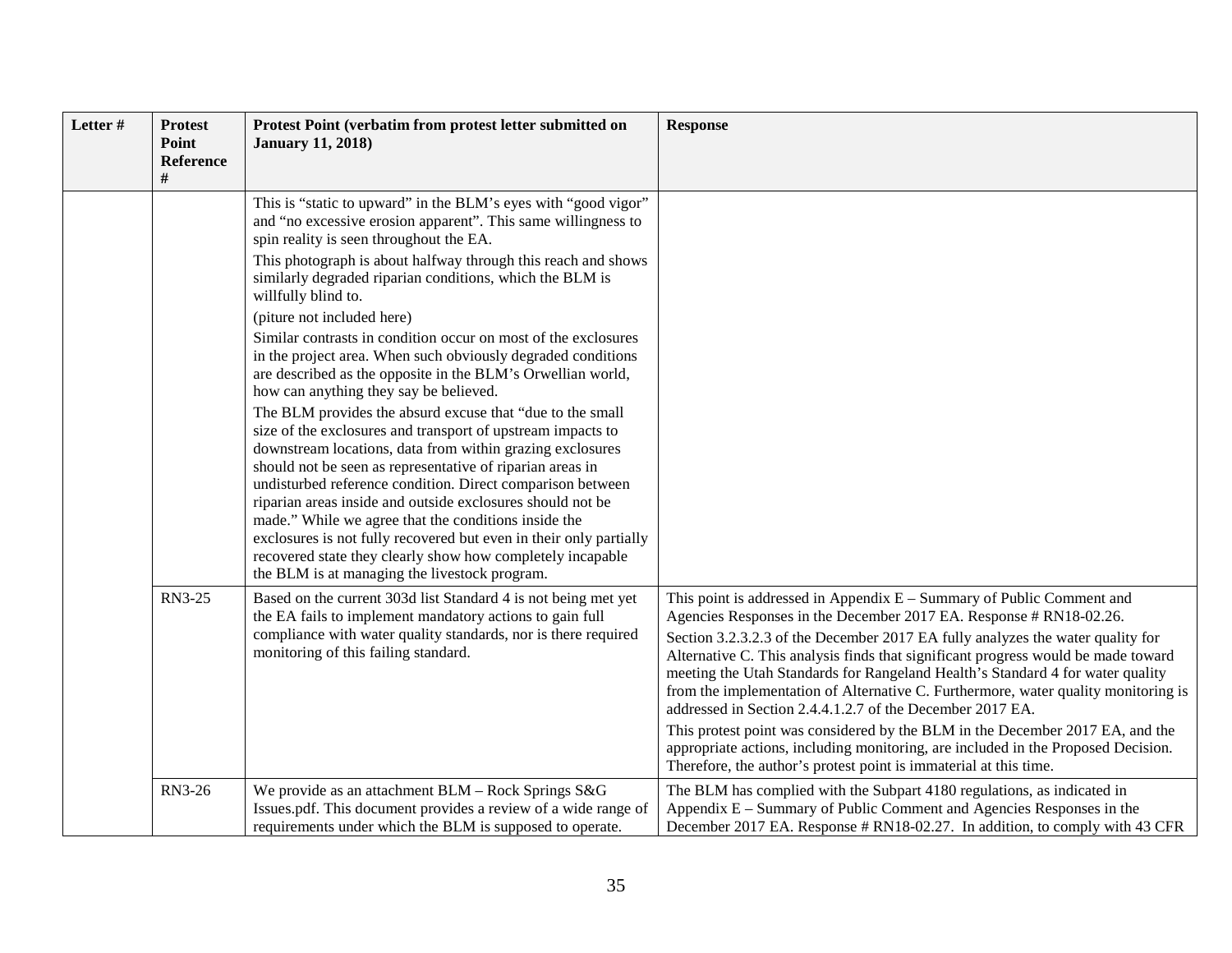| Letter# | <b>Protest</b><br>Point<br><b>Reference</b> | Protest Point (verbatim from protest letter submitted on<br><b>January 11, 2018)</b>                                                                                                                                                                                                                                                                                                                                                                                                                                                                                                                                                                                                                                                                                                                                                                                                                                                                                                                                                                                                                                                                                                                                                                                                                                                                                                                                                                      | <b>Response</b>                                                                                                                                                                                                                                                                                                                                                                                                             |
|---------|---------------------------------------------|-----------------------------------------------------------------------------------------------------------------------------------------------------------------------------------------------------------------------------------------------------------------------------------------------------------------------------------------------------------------------------------------------------------------------------------------------------------------------------------------------------------------------------------------------------------------------------------------------------------------------------------------------------------------------------------------------------------------------------------------------------------------------------------------------------------------------------------------------------------------------------------------------------------------------------------------------------------------------------------------------------------------------------------------------------------------------------------------------------------------------------------------------------------------------------------------------------------------------------------------------------------------------------------------------------------------------------------------------------------------------------------------------------------------------------------------------------------|-----------------------------------------------------------------------------------------------------------------------------------------------------------------------------------------------------------------------------------------------------------------------------------------------------------------------------------------------------------------------------------------------------------------------------|
|         |                                             | Nearly all the requirements for implementing the 43 CFR 4180<br>regulations were ignored in this process. While the EA states<br>that the project area is not meeting Standards we have seen no<br>evidence of the Assessment and Determination required under<br>4180.                                                                                                                                                                                                                                                                                                                                                                                                                                                                                                                                                                                                                                                                                                                                                                                                                                                                                                                                                                                                                                                                                                                                                                                   | §4180.2(c), the BLM issued a revised rangeland health assessment and a rangeland<br>health determination, concurrent with the release of the December 2017 EA.<br>Therefore, the author's protest point is immaterial at this time. Furthermore, the<br>author does not specify any other Subpart 4180 requirements that BLM allegedly<br>has ignored. As such, the protest point does not undermine the Proposed Decision. |
|         | RN3-27                                      | Getting back to the failed Standard 4, H-4180-1 requires:<br>Section E5 states "Develop a monitoring plan that<br>➤<br>includes studies or monitoring that will be needed to<br>measure progress towards achieving the standards.<br>Identify the monitoring activities needed to address<br>the issues in the evaluation. In particular, the<br>monitoring strategy should link back to the indicators<br>used in the evaluation and the causal factors for<br>change and/or not meeting a Land Health Standard.<br>Monitor only what is pertinent. Do not use<br>qualitative assessments as a trend monitoring<br>method." (emphasis in the original)<br>Section G provides the BLM with the requirements<br>➤<br>for monitoring progress: "collect and evaluate<br>inventory and monitoring data on a regular basis as<br>needed to determine achievement of Land Health<br>Standards, progress towards achieving those<br>standards.<br>Redesign existing monitoring programs to<br>a.<br>capture the data needed to complete future<br>evaluations to determine achievement of<br>progress toward achieving standards.<br>b. New monitoring needs to be sensitive enough<br>and established at the appropriate location to<br>detect deteriorating "achieving" areas, and<br>improving "non-achieving" areas.<br>Schedule data collection and evaluation to<br>c.<br>allow changes in the indicators to reflect<br>changes in management activities. | This point is addressed in Appendix $E -$ Summary of Public Comment and<br>Agencies Responses in the December 2017 EA. Response # RN18-02.28. The<br>"monitoring plan" under Alternative C and required in the Proposed Decision is<br>described in the December 2017 EA within Sections 2.4.4.1 and 2.4.4.2. Therefore,<br>the author's protest point is immaterial at this time.                                          |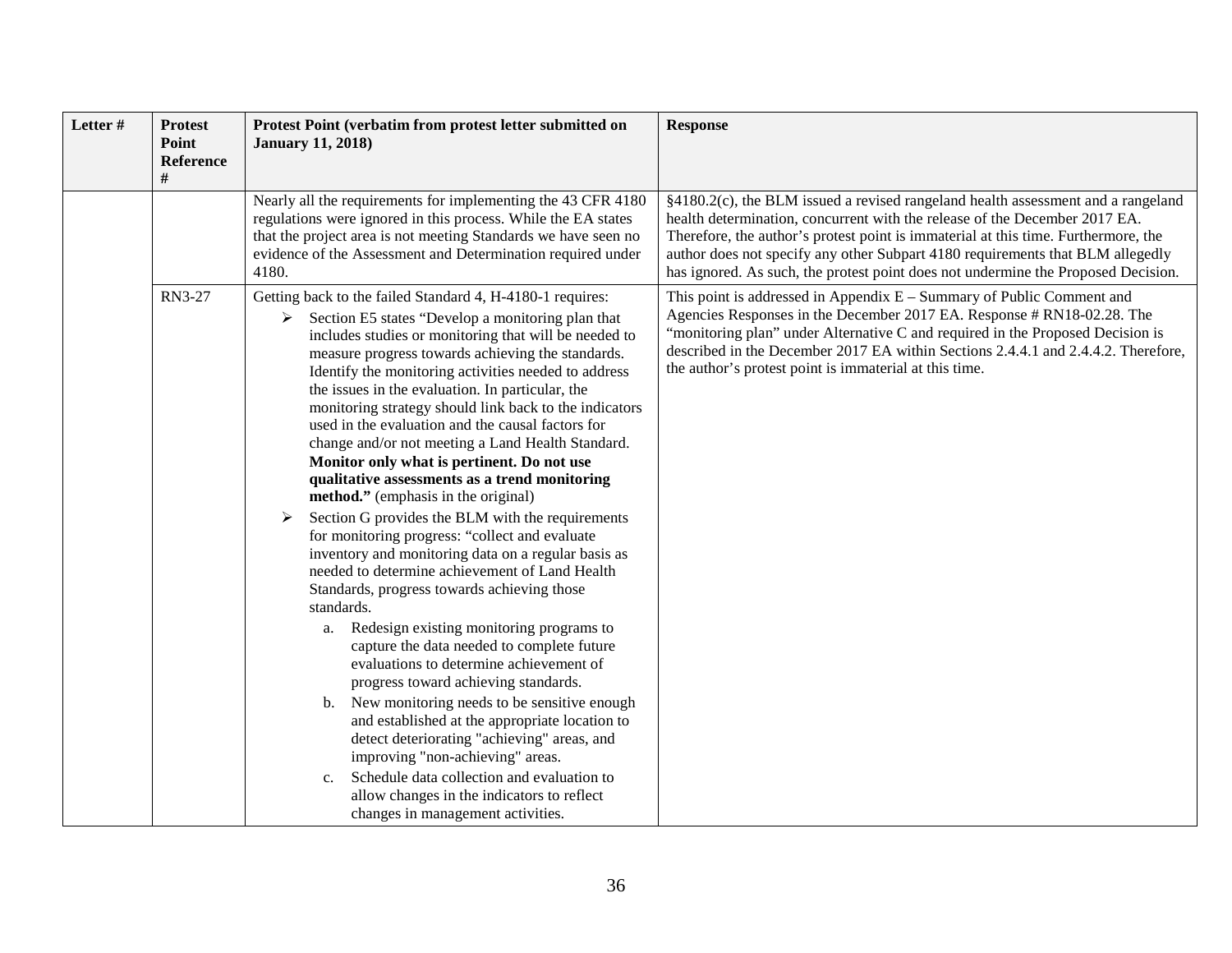| Letter# | <b>Protest</b><br>Point<br><b>Reference</b> | Protest Point (verbatim from protest letter submitted on<br><b>January 11, 2018)</b>                                                                                                                                                                                                                                                                                                                                                                                                                                                                                                                                                                                                                                                                                                                                                                                                                       | <b>Response</b>                                                                                                                                                                                                                                                                                                                                                                                                                                                                                                                                                                                                                                                                                                                                                                                                                                                                         |  |
|---------|---------------------------------------------|------------------------------------------------------------------------------------------------------------------------------------------------------------------------------------------------------------------------------------------------------------------------------------------------------------------------------------------------------------------------------------------------------------------------------------------------------------------------------------------------------------------------------------------------------------------------------------------------------------------------------------------------------------------------------------------------------------------------------------------------------------------------------------------------------------------------------------------------------------------------------------------------------------|-----------------------------------------------------------------------------------------------------------------------------------------------------------------------------------------------------------------------------------------------------------------------------------------------------------------------------------------------------------------------------------------------------------------------------------------------------------------------------------------------------------------------------------------------------------------------------------------------------------------------------------------------------------------------------------------------------------------------------------------------------------------------------------------------------------------------------------------------------------------------------------------|--|
|         |                                             | This was not implemented in the EA.                                                                                                                                                                                                                                                                                                                                                                                                                                                                                                                                                                                                                                                                                                                                                                                                                                                                        |                                                                                                                                                                                                                                                                                                                                                                                                                                                                                                                                                                                                                                                                                                                                                                                                                                                                                         |  |
|         | <b>RN3-28</b>                               | At 111 the EA states:<br>This change would improve the distribution of cattle and<br>entice them to graze away from riparian vegetation and<br>onto uplands. Research has shown that livestock will<br>spend significantly less time in stream channels if given<br>the choice between drinking from streams or troughs<br>(Sheffield 1997, Porath 2002, Surber 2003, McIver 2004).<br>None of this research is applicable to the current proposal<br>because the proposal will dramatically increase livestock<br>density. Therefore, the analysis is incorrect.<br>The Proposed Action would also include monitoring to<br>detect changes in vegetation composition and structure,<br>riparian health, water quality, and habitat characteristics<br>over time and adjusting stocking and/or pasture rotation<br>schedules accordingly.<br>We see no required monitoring in the action alternatives that | Regarding the first quoted passage from the EA, the author provides no explanation<br>or information supporting his opinion that the literature cited in the EA is<br>inapplicable to the density of livestock that would be authorized under the<br>Proposed Decision. See also Protest Response # RN3-3. Regarding the second<br>quoted passage from the EA, this point is addressed in Appendix $E -$ Summary of<br>Public Comment and Agencies Responses in the December 2017 EA. Response #<br>RN18-02.29. Regarding the third quoted passage from the EA, Alternative D was<br>not carried forward the December 2017 EA. In any event, under the Proposed<br>Decision, BLM and the Forest Service have sufficient oversight, monitoring, and<br>enforcement to ensure the permittee will quickly respond to undesirable conditions<br>by moving livestock to a different pasture. |  |
|         |                                             | would fit this description.<br>Alternative D provides a large degree of flexibility in<br>management that will allow managers and permittees to<br>quickly respond to undesirable conditions by moving<br>livestock to a different pasture.<br>This same "flexibility" has been available to the BLM for<br>decades, but it has chosen never to implement it. It is irrational<br>to assume that it will do so now.                                                                                                                                                                                                                                                                                                                                                                                                                                                                                        |                                                                                                                                                                                                                                                                                                                                                                                                                                                                                                                                                                                                                                                                                                                                                                                                                                                                                         |  |
|         | RN3-29                                      | Page 122 states:<br>Limits to water availability produced by seasonal water<br>sources and drought cycles would be accounted for with<br>storage tanks or groundwater wells.<br>No wells are proposed or analyzed in the EA.<br>It appears that the proposed action restocks vacant or closed<br>allotments on the Forest but this is well hidden. In the revised<br>EA please clearly delineate this issue. Likewise, the EA would                                                                                                                                                                                                                                                                                                                                                                                                                                                                        | This point is addressed in Appendix $E -$ Summary of Public Comment and<br>Agencies Responses in the December 2017 EA. Response # RN18-02.30.<br>Additionally, Section 3.2.4.2 of the EA describes the environmental impacts on<br>water quantity from the alternatives. The analysis in the EA adequately supports<br>the Proposed Decision, and as such, the author's protest point has no bearing on the<br>appropriateness of the Proposed Decision.                                                                                                                                                                                                                                                                                                                                                                                                                                |  |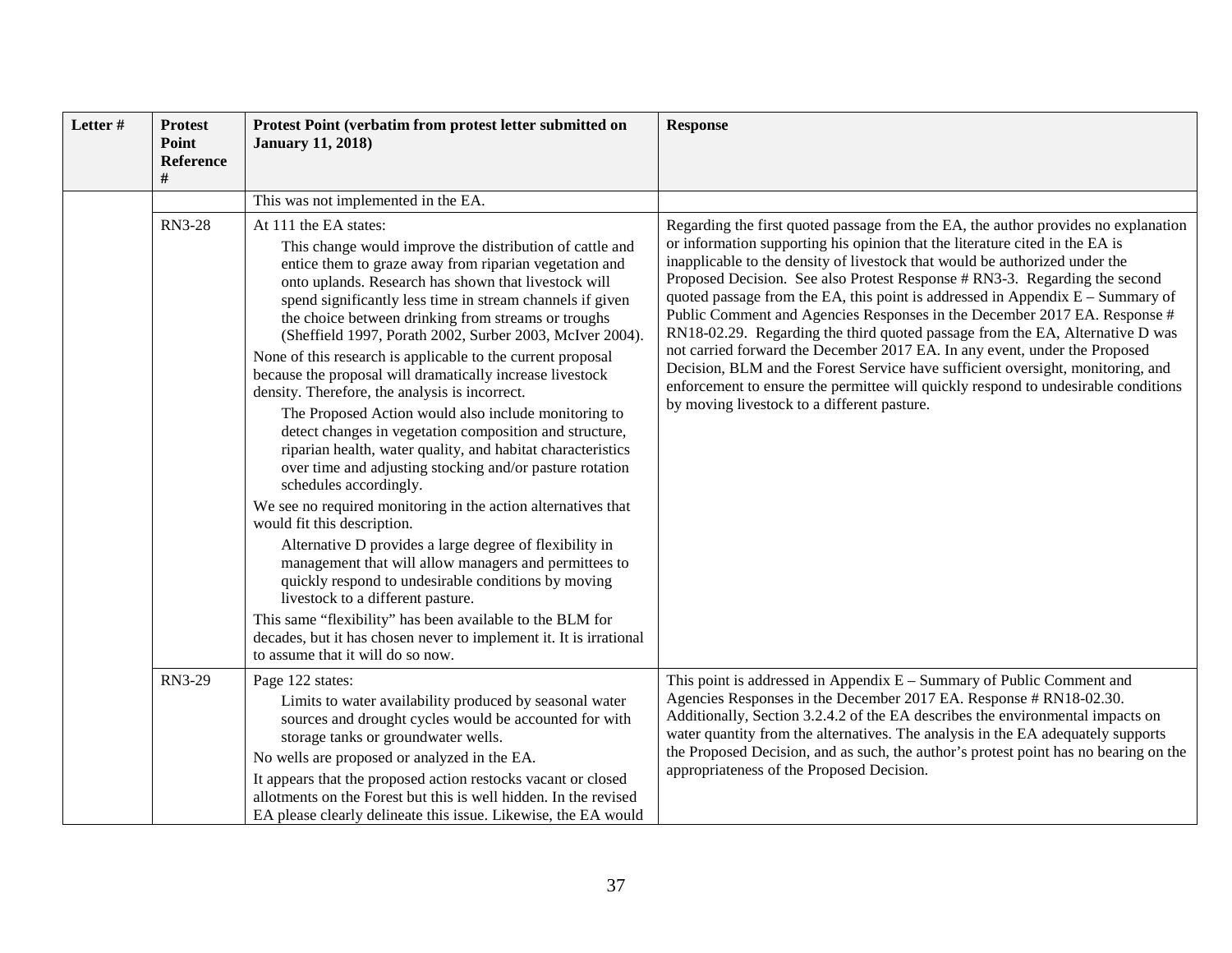| Letter # | <b>Protest</b><br>Point<br>Reference<br># | Protest Point (verbatim from protest letter submitted on<br><b>January 11, 2018)</b>                                                                                                                                                                                                                                                                                                                                                                                                                                                                                                                                                                                                                                                                                                                                                                                                                                                                                                                                 | <b>Response</b>                                                                                                                                                                                                                                                                                                                                                                                                                                                                                                                                                                                                                                                                                                                                                       |
|----------|-------------------------------------------|----------------------------------------------------------------------------------------------------------------------------------------------------------------------------------------------------------------------------------------------------------------------------------------------------------------------------------------------------------------------------------------------------------------------------------------------------------------------------------------------------------------------------------------------------------------------------------------------------------------------------------------------------------------------------------------------------------------------------------------------------------------------------------------------------------------------------------------------------------------------------------------------------------------------------------------------------------------------------------------------------------------------|-----------------------------------------------------------------------------------------------------------------------------------------------------------------------------------------------------------------------------------------------------------------------------------------------------------------------------------------------------------------------------------------------------------------------------------------------------------------------------------------------------------------------------------------------------------------------------------------------------------------------------------------------------------------------------------------------------------------------------------------------------------------------|
|          |                                           | need to be revised to fulfill the NEPA obligations for that<br>decision. The current EA does not adequately do that.                                                                                                                                                                                                                                                                                                                                                                                                                                                                                                                                                                                                                                                                                                                                                                                                                                                                                                 |                                                                                                                                                                                                                                                                                                                                                                                                                                                                                                                                                                                                                                                                                                                                                                       |
|          | <b>RN3-30</b>                             | Page 158 states:<br>On the basis of acres rested, that would equate to between<br>15 and 31 percent of the Three Creeks project area being<br>rested each year.<br>So besides the more than quadrupling of livestock density that<br>we have discussed above, that will again be increased by the<br>factors listed above. The EA does not reflect this reality.<br>Holechek et al, 1998 found that "Rest and deferment were not<br>sufficient to overcome the effects of periodic heavy use on<br>primary forage plants when rest-rotation grazing was applied<br>on big sagebrush range in northern Nevada."<br>Holechek et al (1999a) recognized that "various rotation<br>grazing systems cannot overcome the rangeland deterioration<br>associated with chronic overstocking."<br>The review Utilization Grazing Systems Carter 2013 provides<br>a mass of information on grazing systems which the EA<br>completely ignored. Please review the attached and revise the<br>EA to reflect current range science. | This point is addressed in Appendix $E -$ Summary of Public Comment and<br>Agencies Responses in the December 2017 EA. Responses # RN18-02.31 and #<br>RN03-02. Furthermore, the December 2017 EA thoroughly discuss relevant<br>literature on this topic in Section 3.6.2.3 (Issue RVH 3). The author's quoted<br>statements from the Holechek articles are not directly applicable to the project area<br>nor the grazing system under the Proposed Decision. The Interior Board of Land<br>Appeals has recently found that Dr. Carter did not qualify as a rangeland expert in a<br>case involving a nearby allotment (Duck Creek) and therefore his 2013 paper is due<br>little weight. Therefore, the protest point does not undermine the Proposed<br>Decision. |
|          | RN3-31                                    | The sage grouse impacts analysis on page 159 fails to account<br>for a wide range of other impacts. Could you please provide us<br>with the analysis on which the statement in the last paragraph<br>is based?                                                                                                                                                                                                                                                                                                                                                                                                                                                                                                                                                                                                                                                                                                                                                                                                       | This point is addressed in Appendix $E -$ Summary of Public Comment and<br>Agencies Responses in the December 2017 EA. Response # RN18-02.32. Also, the<br>original statement in the April 2017 EA is not in the December 2017 EA, which the<br>Proposed Decision is based on. The author has not provided any other statements<br>under this comment that would show error in the Proposed Decision.                                                                                                                                                                                                                                                                                                                                                                 |
|          | RN3-32                                    | The analysis of weed invasion risk on page 190 fails to<br>consider the issue of the significantly increased soil<br>disturbance and heavy utilization caused by the massively<br>increased livestock densities caused by the proposed action.                                                                                                                                                                                                                                                                                                                                                                                                                                                                                                                                                                                                                                                                                                                                                                       | The author's description of the impacts resulting from increased livestock densities<br>is speculative and not based on objective data or applicable literature. See also<br>Protest Response $# RN3-3$ and Appendix $E - Summary$ of Public Comment and<br>Agencies Responses in the December 2017 EA. Response # RN18-02.33.<br>Therefore, the protest point does not undermine the Proposed Decision.                                                                                                                                                                                                                                                                                                                                                              |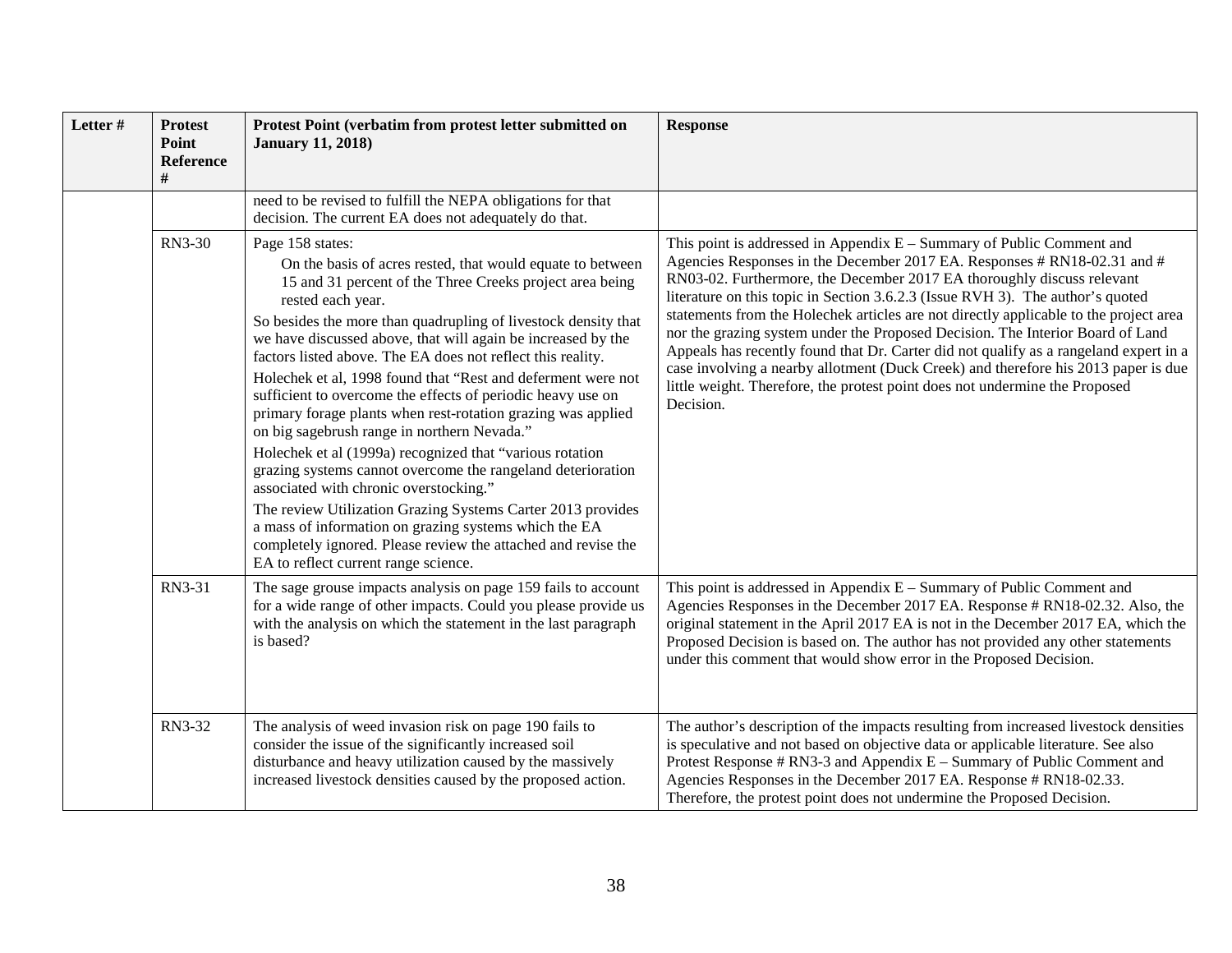| Letter # | <b>Protest</b><br>Point<br><b>Reference</b> | Protest Point (verbatim from protest letter submitted on<br><b>January 11, 2018)</b>                                                                                                                                                                                                                                                                                                                                                                                                                                                                                                                                                                                                                                                                                                        | <b>Response</b>                                                                                                                                                                                                                                                                                                                                                                                                                                                                                                                                                                                                                                                                                                                                                                                                                                                                                                                                                                                                                                                                                                                                                                                                                                                                                                                                                                                                                          |
|----------|---------------------------------------------|---------------------------------------------------------------------------------------------------------------------------------------------------------------------------------------------------------------------------------------------------------------------------------------------------------------------------------------------------------------------------------------------------------------------------------------------------------------------------------------------------------------------------------------------------------------------------------------------------------------------------------------------------------------------------------------------------------------------------------------------------------------------------------------------|------------------------------------------------------------------------------------------------------------------------------------------------------------------------------------------------------------------------------------------------------------------------------------------------------------------------------------------------------------------------------------------------------------------------------------------------------------------------------------------------------------------------------------------------------------------------------------------------------------------------------------------------------------------------------------------------------------------------------------------------------------------------------------------------------------------------------------------------------------------------------------------------------------------------------------------------------------------------------------------------------------------------------------------------------------------------------------------------------------------------------------------------------------------------------------------------------------------------------------------------------------------------------------------------------------------------------------------------------------------------------------------------------------------------------------------|
|          | RN3-33                                      | We do not understand the basis for the statement on page 259<br>"Changes occurring with elimination of livestock grazing have<br>been assessed in similar vegetation communities just to the<br>south of the project area at DLL." As livestock grazing occurs<br>on DLL it certainly does not reflected ungrazed conditions.                                                                                                                                                                                                                                                                                                                                                                                                                                                               | This point is addressed in Appendix $E -$ Summary of Public Comment and<br>Agencies Responses in the December 2017 EA. Response # RN18-02.34. The<br>statement quoted by the author has been clarified in the December 2017 EA. The<br>author's protest point does not undermine the analysis the Proposed Decision was<br>based on.                                                                                                                                                                                                                                                                                                                                                                                                                                                                                                                                                                                                                                                                                                                                                                                                                                                                                                                                                                                                                                                                                                     |
|          | RN3-34                                      | Page 262 states:<br>Negative impacts associated with existing range<br>improvements would be minimized and mitigated to<br>ensure neutral or beneficial impacts on greater sage-grouse<br>in consistency with MAs-LG-11, LG-15, LG-16 and LG-<br>17.<br>But other than 1.6 miles of fence marking that has already been<br>completed, we could find no proposed actions mitigating the<br>negative impacts of either the current array or the proposed<br>major expansion.                                                                                                                                                                                                                                                                                                                  | This point is addressed in Appendix $E -$ Summary of Public Comment and<br>Agencies Responses in the December 2017 EA. Response # RN18-02.35.<br>Appropriate mitigation measures are included in the December 2017 EA at<br>Sections 3.11 and 3.12. Therefore, the author's protest point does not undermine<br>the Proposed Decision.                                                                                                                                                                                                                                                                                                                                                                                                                                                                                                                                                                                                                                                                                                                                                                                                                                                                                                                                                                                                                                                                                                   |
|          | RN3-35                                      | Page 274 states:<br>Under this Alternative, in PHMA, existing structural range<br>improvements will be evaluated to make sure they have a<br>neutral effect or conserve, enhance or restore greater sage-<br>grouse habitat (BLM Greater Sage-Grouse Approved<br>Resource Management Plan Amendment MA-LG-15). In<br>PHMA, new structural range improvements will be design<br>to have a neutral effect or conserve, enhance, or restore<br>greater sage-grouse habitat through an improved grazing<br>management system relative to GRSG objectives (BLM<br>Greater Sage-Grouse Approved Resource Management<br>Plan Amendment MA-LG-14).<br>But it is in this NEPA process that these evaluations would<br>need to have been done and we could find no evidence that the<br>BLM did this. | The language in the December 2017 EA was revised since the April 2016 EA to<br>remove/clarify this language.<br>Similar to MA-LG-11 (addressed in RN3-18, above), the ARMPA does not require<br>an evaluation under MA-LG-15 to occur in any specific timeframe. An evaluation<br>of existing structural range improvements is in the December 2017 Rangeland<br>Health Assessment. Nevertheless, as for MA-LG-11, the time-controlled rotational<br>grazing system analyzed in the December 2017 EA and included in the Proposed<br>Decision relies on existing structural range improvements (and new structural range<br>improvement) – and the entire system is designed to conserve, enhance, and restore<br>GRSG habitat. Therefore, with the evaluation of the structural range improvements<br>in the December 2017 Rangeland Health Assessment, the Proposed Decision also<br>has the effect of supporting MA-LG-15's outcome of structural range improvement<br>that conserve, enhance, and restore GRSG habitat.<br>MA-LG-14, similar to MA-LG-10 (addressed in RN3-17, above), is implemented<br>by the time-controlled rotational grazing system that relies in part on new structural<br>range improvements, and the system is designed to conserve, enhance, and restore<br>GRSG habitat. Therefore, the BLM considers that the new structural range<br>improvements help to conserve, enhance, and restore GRSG habitat. |